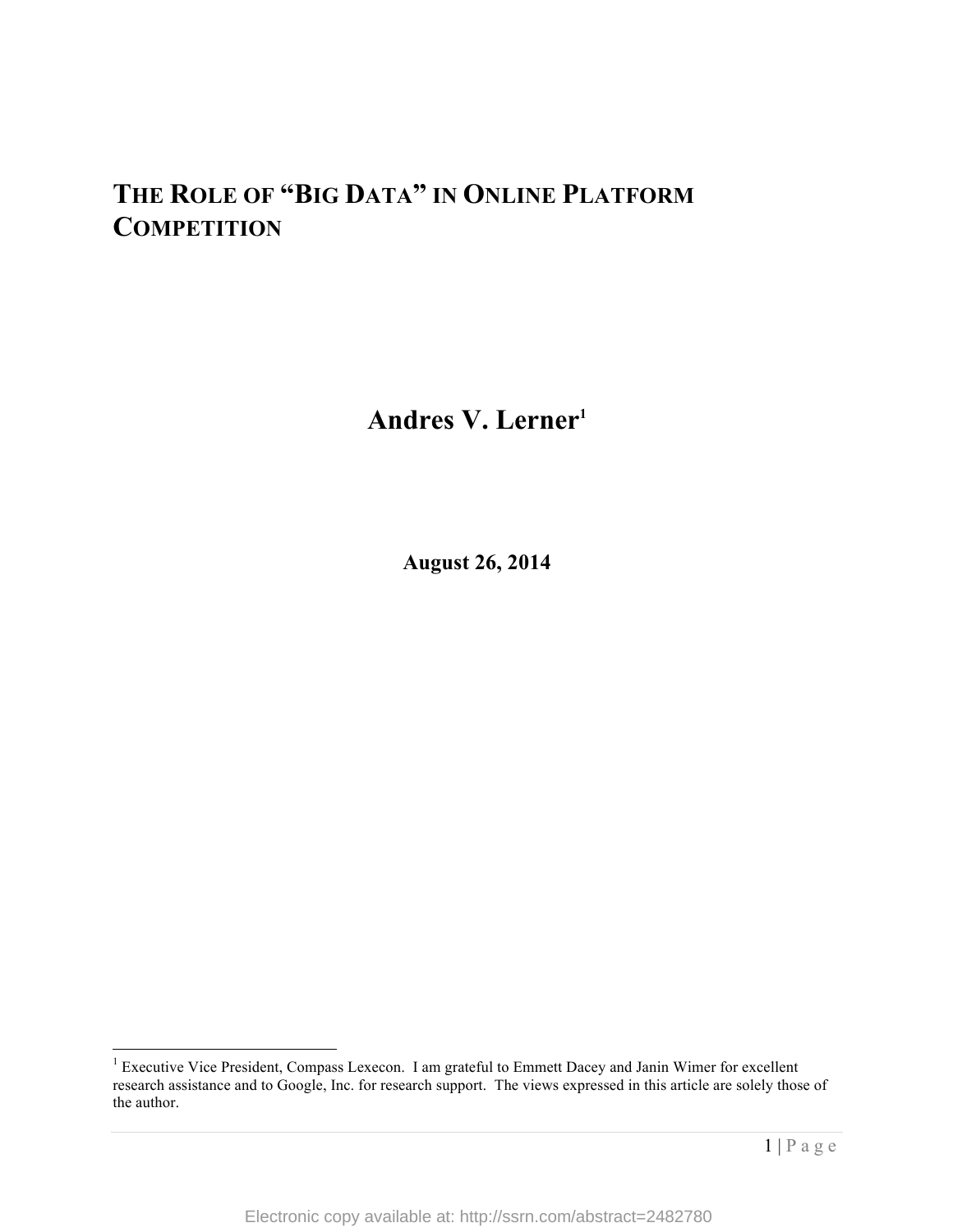# **TABLE OF CONTENTS**

| I.  |                                                                                |                                                                                     |  |
|-----|--------------------------------------------------------------------------------|-------------------------------------------------------------------------------------|--|
| П.  | The Collection of User Data by Online Providers is a Common and Important Part |                                                                                     |  |
|     |                                                                                |                                                                                     |  |
|     |                                                                                |                                                                                     |  |
|     |                                                                                |                                                                                     |  |
|     |                                                                                | B. Procompetitive rationales for the collection of user data by online providers 10 |  |
|     |                                                                                | 1. User data allows online providers to improve the quality of services  10         |  |
|     |                                                                                | 2. User data allows online providers to monetize effectively and thereby offer      |  |
| Ш.  | The Collection of User Data Does Not Lead to the Entrenchment of Dominant      |                                                                                     |  |
|     |                                                                                | A. Foreclosure of rivals through the collection of user data is highly unlikely 20  |  |
|     |                                                                                | 1. User data is non-rivalrous and incumbent online providers do not have            |  |
|     |                                                                                |                                                                                     |  |
|     |                                                                                | B. Competitive success of online platforms is driven by much more than the amount   |  |
|     |                                                                                | C. Because of rapidly diminishing returns to user data, any advantages of scale     |  |
|     |                                                                                |                                                                                     |  |
|     |                                                                                |                                                                                     |  |
| IV. | Online Markets Have Not "Tipped" to Dominant Online Platforms  46              |                                                                                     |  |
|     |                                                                                |                                                                                     |  |
|     |                                                                                | B. Platform differentiation reduces the propensity to tip to a dominant platform53  |  |
|     |                                                                                | C. Multi-sided network effects do not reinforce tipping to a dominant platform 56   |  |
|     |                                                                                |                                                                                     |  |
|     |                                                                                |                                                                                     |  |
| V.  |                                                                                |                                                                                     |  |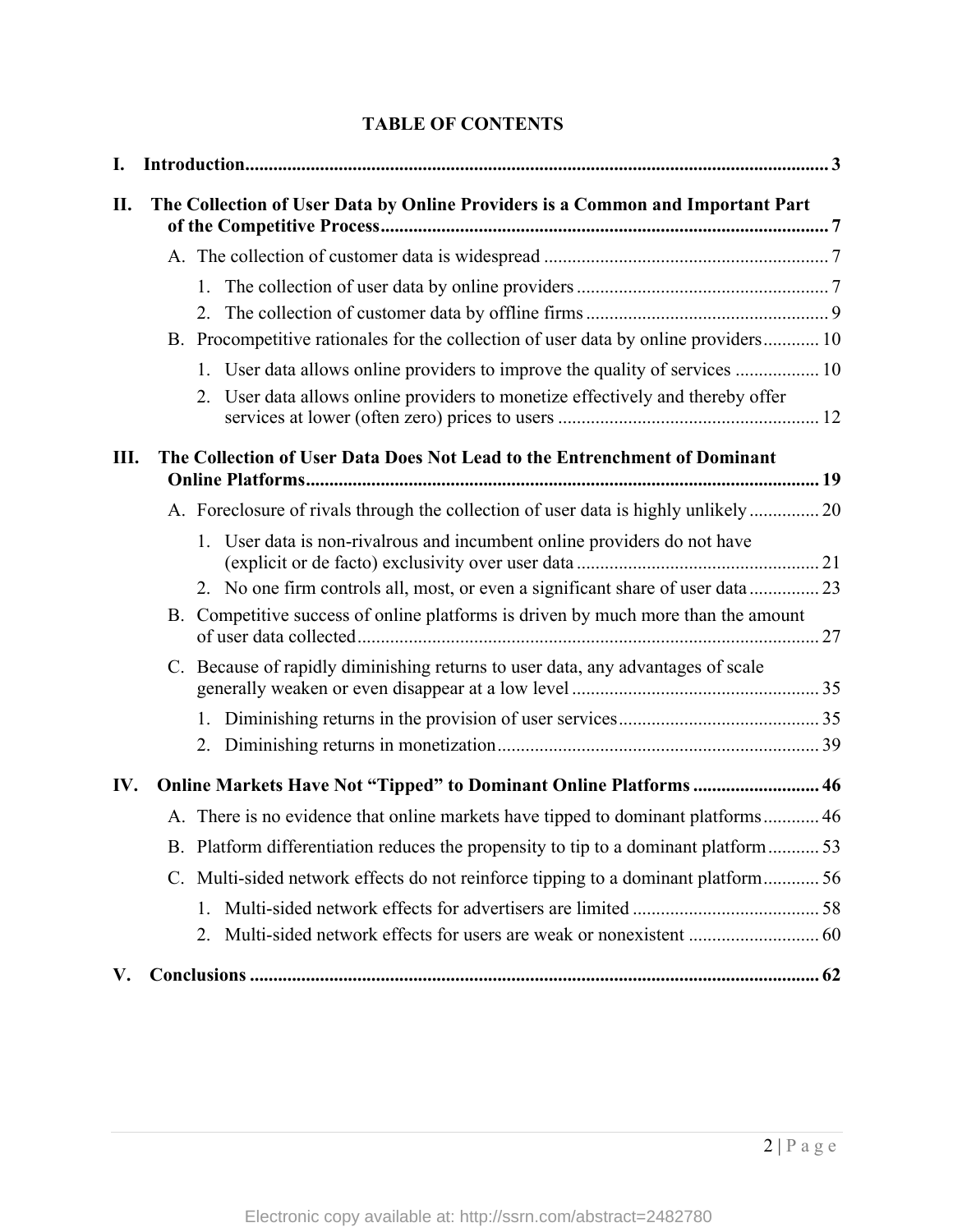#### **I. Introduction**

1. The collection of user data by providers of online services such as Facebook, Microsoft, Yahoo!, Apple, Amazon, and Google recently has become a popular topic in debates about the application of competition policy to online markets.<sup>2</sup> At issue is whether the collection of large amounts of data—sometimes referred to as "big data"—and in particular, data collected from users, can lead to markets "tipping" to dominant online platforms and, as a result, whether such markets merit earlier and more aggressive antitrust intervention.<sup>3</sup>

2. Arguments that the potential for the collection of user data to create insurmountable entry barriers are based on the assumption that online providers need a large base of users from whom to collect data, and large amounts of user data in order to offer valuable services and compete effectively for users. This "feedback loop" is presumed to lead to significant economies of scale and to the entrenchment of dominant platforms in markets for online services.<sup>4</sup> Proponents of greater antitrust intervention in online markets claim that "big data," particularly data from users, is the "oil" of the new online economy, and that this essential input is increasingly controlled by a handful of dominant players.<sup>5</sup> In turn, it is argued that because dominant online platforms face insufficient competitive constraints, they are likely to collect more and more data from each user, and more sensitive personal data, and/or to undercompensate users for the value of the data they contribute—*i.e*., provide insufficient services for free relative to the value of user data collected.

<sup>&</sup>lt;sup>2</sup> See, *e.g.*, Nathan Newman, "Search, Antitrust and the Economics of the Control of User Data," working paper, NYU Information Law Institute. Nathan Newman is the Microsoft Research Fellow of the Information Law Institute at New York University, last revised August 14, 2014. *See also*, "Privacy and competitiveness in the age of big data: The interplay between data protection, competition law and consumer protection in the Digital Economy," Preliminary Opinion of the European Data Protection Supervisor, March 2014, available at https://secure.edps.europa.eu/EDPSWEB/webdav/site/mySite/shared/Documents/Consultation/Opinions/2014/14- 03-26 competitition law big data EN.pdf.

<sup>3</sup> See, *e.g*., Nathan Newman, "Search, Antitrust and the Economics of the Control of User Data," working paper, NYU Information Law Institute, last revised August 14, 2014, p. 6: "depending on the market to correct monopoly dominance in such sectors is a poor strategy and why government intervention is needed, and needed at an earlier point than conventionally understood."

<sup>&</sup>lt;sup>4</sup> The European Data Protection Supervisor stated that "[t]he collection and control of massive amounts of personal data are a source of market power for the biggest players in the global market for internet services." ("Privacy and competitiveness in the age of big data," European Data Protection Supervisor - EDPS/2014/06, March 26, 2014, available at http://europa.eu/rapid/press-release\_EDPS-14-6\_en.htm?locale=en.)

<sup>&</sup>lt;sup>5</sup> Nathan Newman, "Search, Antitrust and the Economics of the Control of User Data," working paper, NYU Information Law Institute, last revised August 14, 2014, pp. 3-4: "The rise of 'big data' as it's sometimes labeled means that control of information, deemed the 'new oil' of the information economy, is skewed towards a few players with both the concentrated data processing power and supply of user data to dominate a particular sector."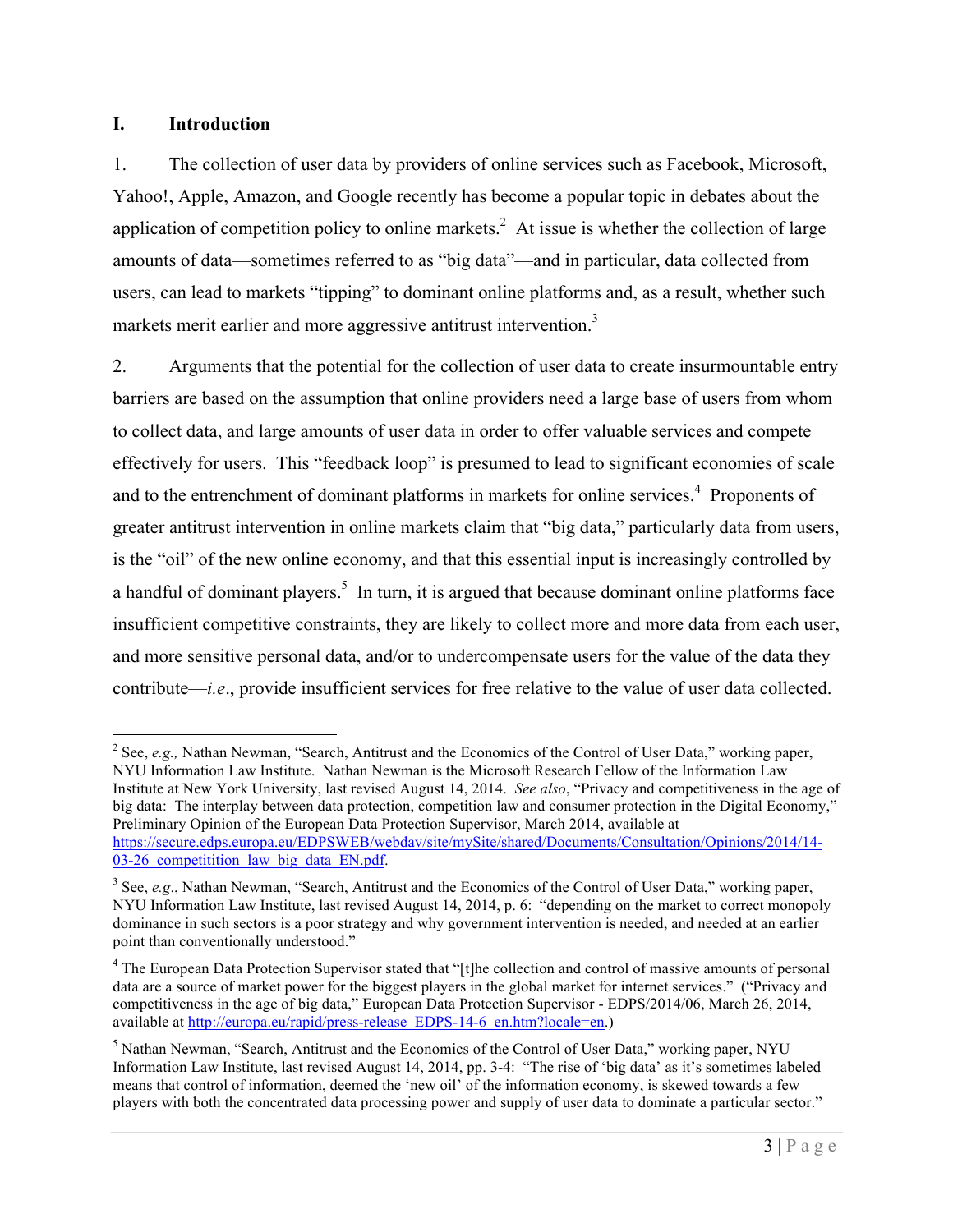Senator Al Franken summarized this position, stating that "when companies become so dominant that they can violate their users' privacy without worrying about market pressure, all that's left is the incentive to get more and more information about you."6 On the advertiser side, it is asserted that the collection of large volumes of user data, and the utilization of such data to target advertisements to users, leads to higher advertising rates, which are passed on to consumers in higher prices for goods and services.

3. In this article, I explore assumptions behind calls for greater antitrust scrutiny of the collection of user data by online platforms, and proposals for more aggressive antitrust intervention in such markets. The primary conclusion is that claims that collection of user data creates significant economies of scale, and thereby leads to the entrenchment of dominant online platforms, are unsupported by real-world evidence. Naked assertions regarding the role of user data in online platform competition regrettably have replaced a careful and meaningful analysis of competition in online markets.

4. User data is a valuable input into the provision of online services. Online providers collect user data in order to improve the services offered to users, and to monetize those services effectively through targeted advertising, which leads to valuable services being offered to users at subsidized prices, often for free. As a result, the collection of user data by online providers is an important part of the competitive process and generates sizable consumer benefits. Because of these competitive benefits, virtually all online providers collect data from users (from tracking user activity on their own sites, "data brokers," and various other sources) in order to improve and monetize their services. The collection and use of customer data is commonplace not only for online firms, but for traditional offline ("brick-and-mortar") businesses. The collection of user data is conducted by firms of all sizes, by firms offering a wide array of services to users, and by both new entrants and established players.

5. Although the collection of user data is generally valuable for online providers, the conclusion that such benefits of user data lead to significant returns to scale and to the entrenchment of dominant online platforms is based on unsupported assumptions. Although, in theory, control of an "essential" input can lead to the exclusion of rivals, a careful analysis of

 <sup>6</sup> Al Franken, "How Privacy Has Become an Antitrust Issue," Huffington Post, March 30, 2012, available at http://www.huffingtonpost.com/al-franken/how-privacy-has-become-an\_b\_1392580.html.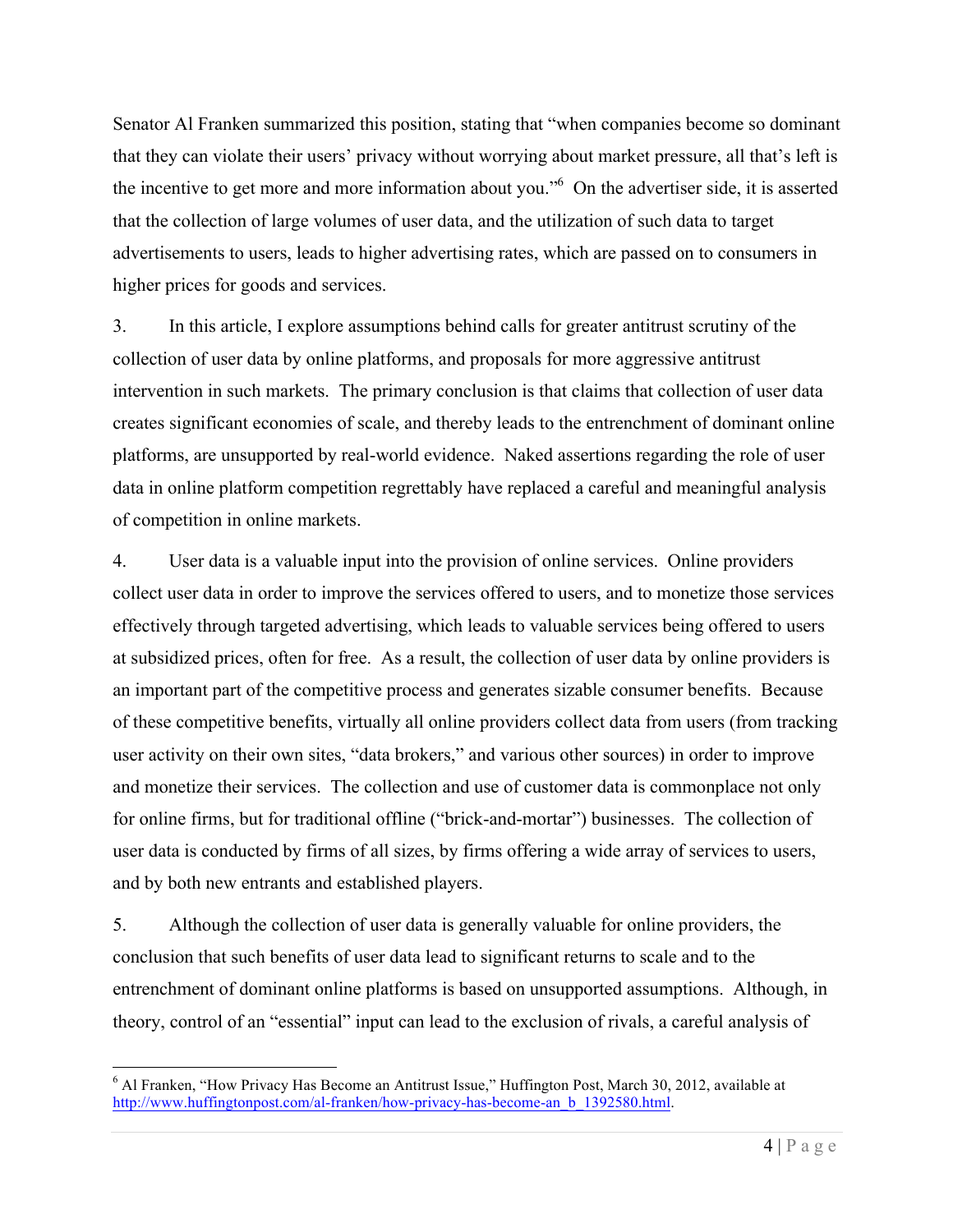real-world evidence indicates that such concerns are unwarranted for many online businesses that have been the focus of the "big data" debate.

6. As an initial matter, no single firm controls all, most, or even a significant amount of user data. Many online providers have access to significant amounts of user data from various sources, as the FTC has recognized.<sup>7</sup> And, in contrast to economic theories about foreclosure of rivals through the control of an essential input, incumbent online providers do not have explicit or *de facto* exclusivity over user data. There are no exclusive contracts with users, and no pricing structure or features that lock-in users to a particular platform. As a result, users can, and often do, utilize multiple online services, even for the same type of task (referred to as user "multi-homing"), which gives multiple providers the ability to collect data on the same user. User data also is "non-rivalrous," meaning that collection and use by one provider does not detract from collection and use by others. User multi-homing, and the non-rivalrous nature of user data, further diminish the possibility of any *de facto* exclusivity over user data.

7. Moreover, competitive success is not dictated by control over vast troves of data. The success of online providers is not driven by how much user data it can collect. Competition between online platforms is not unidimensional—the firm with the most data does not necessarily win. The quality of services offered to users, as well as the ability to monetize effectively by attracting advertisers, is driven by many other inputs including, perhaps most importantly, engineering resources and technological investments and innovation. There are many sources of data other than users, many other types of inputs into providing high-quality services, various dimensions of quality, and diverse means of competing for market share that do not involve user or other data. Neither does the collection of user data create insurmountable scale economies. In the provision of many online services, as in most businesses, there are economies of scale. But these economies are subject to rapidly diminishing returns, meaning

 $7$  The Federal Trade Commission, in its statement closing its investigation of Google's acquisition of DoubleClick in 2007, stated that "[t]he evidence indicates that neither the data available to Google ... constitutes an essential input to a successful online advertising product. A number of Google's competitors have at their disposal valuable stores of data not available to Google. For instance, Google's most significant competitors in the ad intermediation market, Microsoft, Yahoo!, and Time Warner have access to their own unique data stores. These firms own popular search engines, and will have access to consumer information from their internal ad servers, ad intermediation services, other web properties, and software.... All of these firms are vertically integrated, and all appear to be wellpositioned to compete vigorously against Google in this new marketplace." (Statement of Federal Trade Commission Concerning Google/DoubleClick, FTC File No. 071-0170, December 20, 2007, pp. 12-13, available at http://www.ftc.gov/system/files/documents/public\_statements/418081/071220googledc-commstmt.pdf.)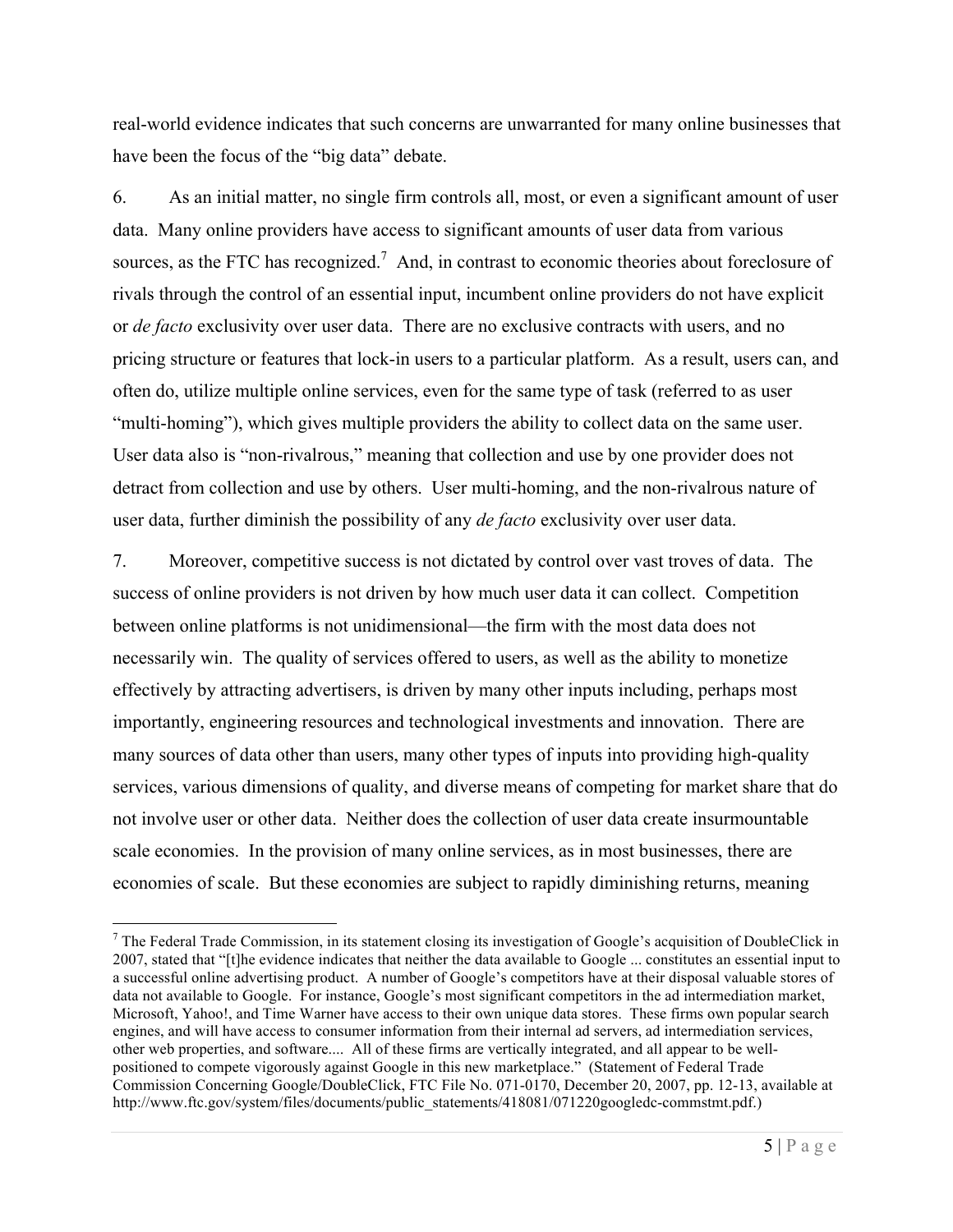that any advantages of scale weaken or even disappear at a low level. For all these reasons, it is highly unlikely that incumbent online providers could exclude rivals through the collection of user data.

8. Consistent with these economic characteristics of online markets, there is no evidence that the vast majority of online markets have "tipped" to dominant platforms. Contrary to claims regarding entrenchment of dominant platforms, the relatively short history of the Internet is filled with examples of large online providers thought to be dominant that subsequently were displaced by new entrants. This history illustrates that success can be temporary, and even seemingly unassailable incumbents can be quickly replaced by firms that offer better products or services. Multiple online platforms with unique services, technologies, and business models continue to competitively challenge each other, and it is uncertain which will be successful over the long term. The claimed propensity of online platforms to tip to dominant platforms is further diminished by the fact that online platforms are highly differentiated, and online markets are characterized by innovation and rapid technological change.

9. It is argued that cross-platform network effects between users and advertisers reinforce the tipping to and entrenchment of dominant platforms. However, these claims also are based on theoretical assumptions and not on facts. Although advertisers value the ability to access users, user demand for a platform is not substantially driven by the availability of advertisements. The fact that cross-platform network effects are essentially one-sided fundamentally weakens or eliminates the possibility of a feedback loop that locks users and advertisers to a dominant platform. If a smaller rival or new entrant offers a better service to users, network effects do not inhibit users from switching and, once users switch, advertisers likely would follow. Moreover, network effects for advertisers are diminished by per-click or per-impression pricing structure implemented by most online platforms, by very low costs for advertisers to place ads on multiple platforms (*i.e*., multi-home), and through advertiser "congestion." Consistent with these economic principles, there is significant multi-homing by both users and advertisers.

10. The overall conclusion is that calls for antitrust intervention related to the data collection efforts by online platforms are misplaced. Antitrust intervention in markets characterized by innovation and rapid technological change is often a questionable proposition, but it is especially so when concerns are based on unsupported assumptions rather than fact-based inquiry.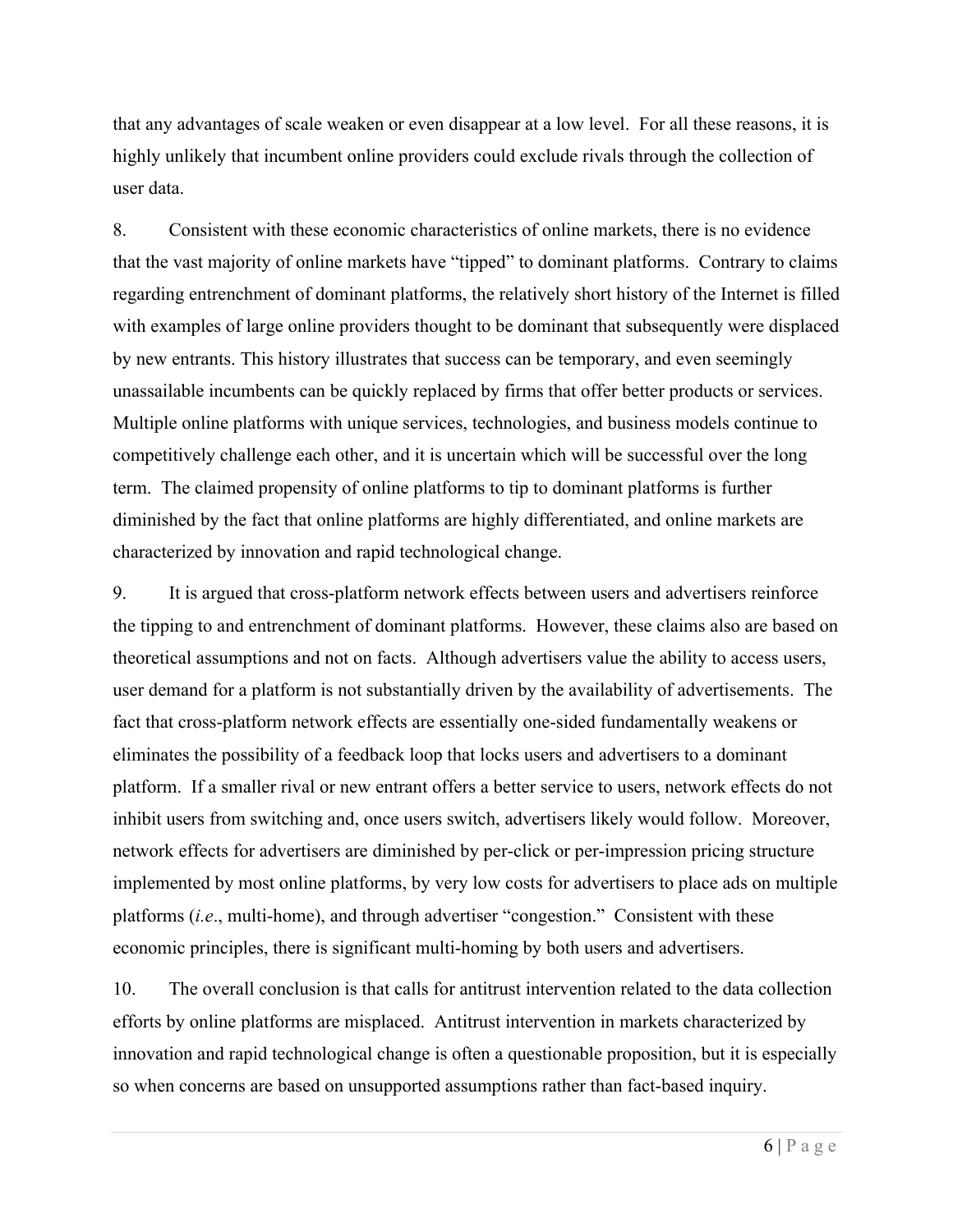11. This paper is organized as follows. Section II discusses the competitive role of the collection of user data, and the widespread collection of user data by both online and offline firms. Section III addresses claims that the collection of user data leads to the entrenchment of dominant online platforms. Section IV discusses the empirical evidence that online markets have not tipped to dominant platforms, and the lack of cross-platform network effects that have been claimed to reinforce such tipping. Section V provides concluding comments.

# **II. The Collection of User Data by Online Providers is a Common and Important Part of the Competitive Process**

## **A. The collection of customer data is widespread**

## *1. The collection of user data by online providers*

12. Virtually all online providers track user activity on their sites and collect demographic, behavioral, and other data from users. The collection of user data is conducted by firms of all sizes, by firms offering a wide array of services to users, and by both new entrants and established players. As I discuss in Section II.B., online providers collect this data in order to improve the quality of their services, and to monetize those services effectively through targeted advertising.

13. Various kinds of information generally are collected when users visit Internet websites, including technological data automatically collected without user input (*e.g*., IP addresses and device identifiers), personal data (*e.g*., user name, address/geographic location, gender, occupation, and personal interests), and behavioral data (*i.e.,* data on user online activities, such frequency of visits to a website and online purchases). The collection of many types of user data by online providers is typically accomplished through the use web "cookies," which are essentially digital "ID tags."<sup>8</sup> Virtually all online providers, and many third-parties, use web

 <sup>8</sup> See, *e.g*., Internet Advertising Bureau, "Understanding and Managing Cookies, Why They're Used," available at https://www.iab.net/privacymatters/4.php. According to a recent Congressional report, cookies are the "primary method for achieving online data sharing" by third-parties such as data brokers. ("A Review of the Data Broker Industry: Collection, Use and Sale of Consumer Data for Marketing Purposes," Staff Report for Chairman Rockefeller, United States Senate Committee on Commerce, Science, and Transportation, December 18, 2013, p. 31.) With new Internet technologies and the proliferation of wireless Internet-connected devices, cookies are becoming increasingly unreliable for tracking users. Other technologies, such as pixel tags used in combination with "cookies," or anonymous identifiers used on mobile devices where cookie technology is not available, are used to track various types of user information. (See, Internet Advertising Bureau, "Privacy and Tracking in the Post-Cookie World," January 2014, available at http://www.iab.net/media/file/IABPostCookieWhitepaper.pdf.)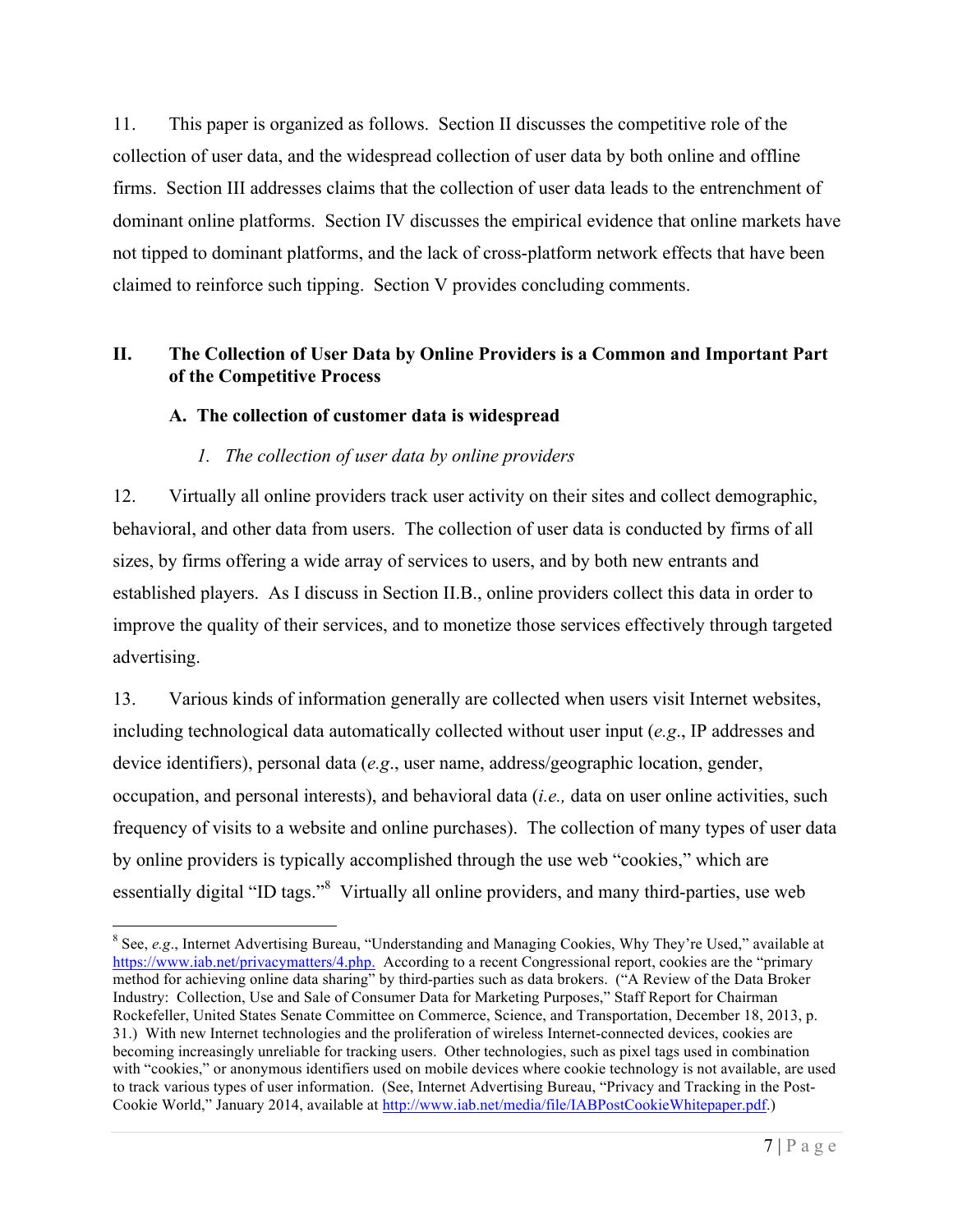cookies to collect information from online users. For instance, a recent "Web Privacy Census" conducted by Berkeley Law School to analyze the prevalence of tracking cookies found that 98 percent of the 1,000 most popular websites had cookies or other tracking technology placed by the website itself or by a third-party, such as providers of advertising or marketing services that collect and analyze user data.<sup>9</sup>

14. With the growth of wireless smartphone and tablet devices that allow for accurate tracking of user location, the collection of user locational data also has become common.<sup>10</sup> Location information is collected and used by many different online providers in order to improve the services offered to users and to target ads. For instance, "local search" apps like Yelp! may show recommendations for restaurants near the user, or provide point-to-point driving directions and traffic alerts. Netflix collects and utilizes user location data to show content recommendations to users based on preferences of other users in a similar geographic location. Companies such as Pandora and the Weather Channel collect location data from users of their app, and sell the data to advertising agencies, which may use this data, for example, to provide advertisements that are targeted based on the location of the users (*e.g*., users that are near a retailer's location).<sup>11</sup>

15. Third-party firms, such as data brokers and advertising agencies, are increasingly involved in the collection of user data. Data brokers obtain consumer data from a variety of sources, both online and offline, including through arrangements with website owners allowing the broker to implement tracking technologies (such as cookies) on the website.<sup>12</sup> Data brokers

 <sup>9</sup> Chris Jay Hoofnagle & Nathan Good, "The Web Privacy Census," Berkeley Law, University of California, October 2012, available at http://www.law.berkeley.edu/privacycensus.htm.

 $10$  While the IP address of desktop computers can provide general information about a user's location, mobile devices are equipped with global positioning systems (GPS) and/or Wi-Fi, which can be used to "geo-locate" a user with a high degree of accuracy. (See, *e.g.*, Kevin Tofel, "How much better is GPS over Wi-Fi positioning? Yelp knows," GigaOM, August 17, 2012, available at http://gigaom.com/2012/08/17/how-much-better-is-gps-over-wi-fipositioning-yelp-knows/.)

<sup>&</sup>lt;sup>11</sup> Elizabeth Dwoskin, "In Digital Ads, It's Location, Location, Location," The Wall Street Journal, January 6, 2014, available at http://blogs.wsj.com/digits/2014/01/06/in-digital-ads-its-location-location-location/.

<sup>&</sup>lt;sup>12</sup> One large data broker stated "there are over 250,000 websites who state in their privacy policy that they share data with other companies for marketing and/or risk mitigation purposes." ("A Review of the Data Broker Industry: Collection, Use and Sale of Consumer Data for Marketing Purposes," Staff Report for Chairman Rockefeller, United States Senate Committee on Commerce, Science, and Transportation, December 18, 2013, p. 20.) According to a recent Congressional report, "data brokers primarily obtain consumer data through five major avenues: government records and other public data; purchase or license from other data collectors; cooperative agreements with other companies; self-report by consumers, often through surveys, questionnaires, and sweepstakes; and social media."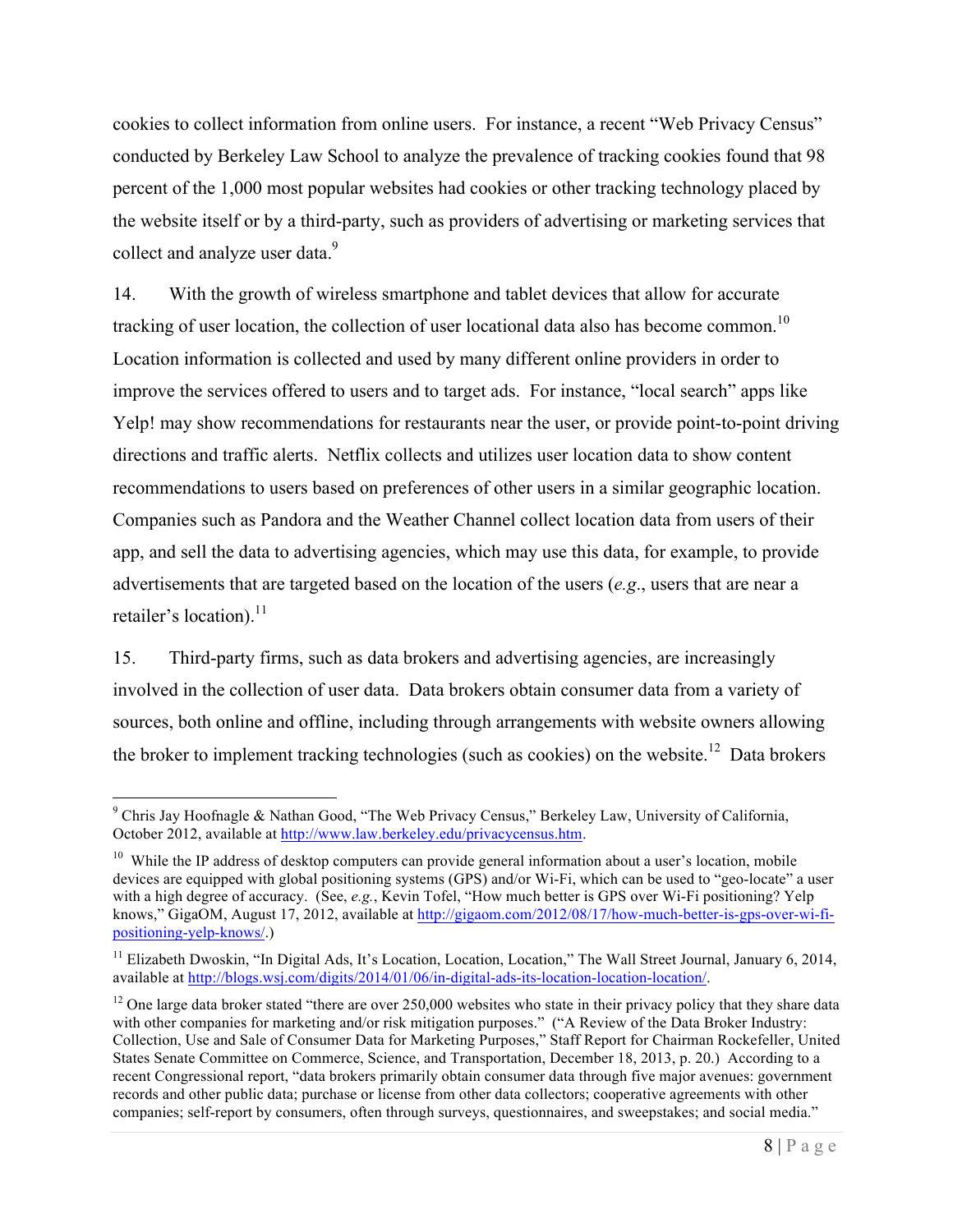provide a variety of data collection, ad targeting, and demographic marketing services to clients, which may include large online providers like Facebook, small websites, and brick-and-mortar firms. $13$ 

## *2. The collection of customer data by offline firms*

16. The collection of user data is commonplace not just by online firms, but also by traditional offline ("brick-and-mortar") firms of all types and sizes. Brick-and-mortar firms collect data from customers in various ways, including public records, data purchased from thirdparty brokers, retailer loyalty cards, credit/debit card payments, and retailer receipts.<sup>14</sup>

17. The collection of data from customers serves a similar purpose for offline firms as it does for online providers. For instance, the collection and analysis of user data helps retailers target customers who are most likely to purchase their products.15 Retailers also use data collected from customers to improve their products, product placement, and store locations.<sup>16</sup>

<sup>14</sup> Donna Ferguson, "How supermarkets get your data – and what they do with it," The Guardian, June 7, 2013, available at http://www.theguardian.com/money/2013/jun/08/supermarkets-get-your-data; Charles Duhigg, "How Companies Learn Your Secrets," The New York Times, February 16, 2012, available at http://www.nytimes.com/2012/02/19/magazine/shopping-habits.html?pagewanted=all.

 <sup>(&</sup>quot;A Review of the Data Broker Industry: Collection, Use and Sale of Consumer Data for Marketing Purposes," Staff Report for Chairman Rockefeller, United States Senate Committee on Commerce, Science, and Transportation, December 18, 2013, p. 15.)

<sup>&</sup>lt;sup>13</sup> A 2012 article in *The Atlantic* described how the author identified 105 different companies that were collecting data about her online activities during a 36-hour period. Although the list included large, well-known firms such as Microsoft, Facebook, and Google, most of these firms were "smaller data and advertising businesses." (Alexis Madrigal, "I'm Being Followed: How Google—and 104 Other Companies—Are Tracking Me on the Web," The Atlantic, February 29, 2012, available at http://www.theatlantic.com/technology/archive/2012/02/im-beingfollowed-how-google-151-and-104-other-companies-151-are-tracking-me-on-the-web/253758/.)

<sup>&</sup>lt;sup>15</sup> See, *e.g.*, Charles Duhigg, "How Companies Learn Your Secrets," The New York Times, February 16, 2012, available at http://www.nytimes.com/2012/02/19/magazine/shopping-habits.html?pagewanted=all, describing how Target used data collected from customers and purchased from third-party providers to predict whether a customer is pregnant, in order to target coupons "timed to very specific stages of her pregnancy." The article notes that Target collected data on customers from various sources, including purchasing data about "ethnicity, job history, the magazines you read, if you've ever declared bankruptcy or got divorced, the year you bought (or lost) your house, where you went to college, what kinds of topics you talk about online, whether you prefer certain brands of coffee, paper towels, cereal or apple sauce, your political leanings, reading habits, charitable giving and the number of cars you own." The article notes that the "desire to collect information on customers is not new for Target or any other large retailer, of course. For decades, Target has collected vast amounts of data on every person who regularly walks into one if its stores."

<sup>&</sup>lt;sup>16</sup> For example, a supermarket chain used "'aggregated and anonymised data' about shoppers' Visa card transactions to help it decide on new store locations." (Donna Ferguson, "How supermarkets get your data – and what they do with it," The Guardian, June 7, 2013, available at http://www.theguardian.com/money/2013/jun/08/supermarketsget-your-data.)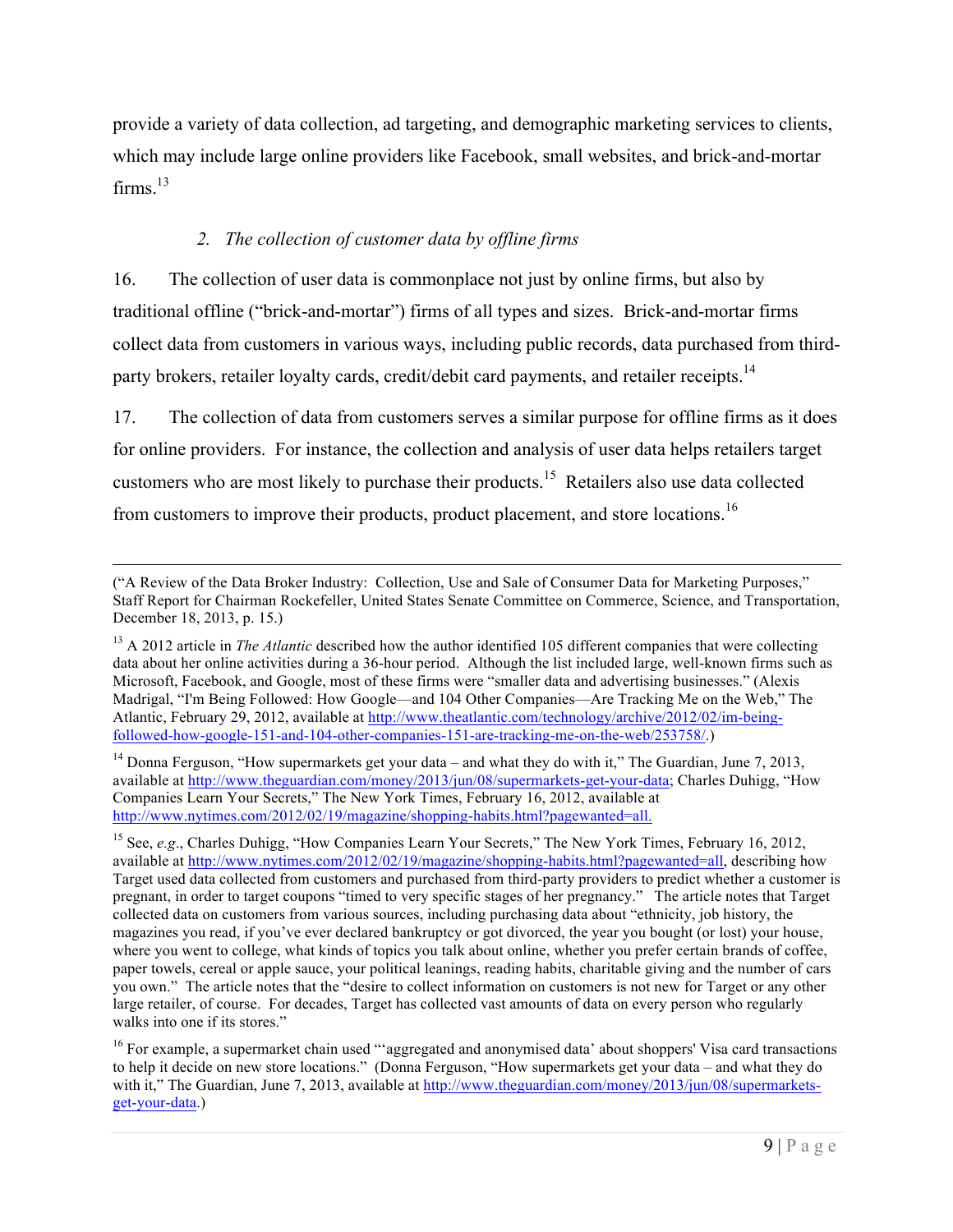18. Like online firms, brick-and-mortar firms collect user location data. Some brick-andmortar retailers track customer movements with user location data accessed through a customer's Wi-Fi-connected smartphone, which automatically connects to sensors placed in stores.<sup>17</sup> Customer traffic data includes information such as foot-traffic patterns, number of customers entering a store, and how many minutes a customer spends in each aisle before proceeding to the point of sale.<sup>18</sup> Retail stores also monitor customer movements and location by means of in-store video cameras, which follow visitors from entry to point-of-sale.<sup>19</sup> Retail stores use this data to develop "heat maps" that indicate which areas of the store get the most traffic and thus determine effective product placement. Retailers also are able to use this information to staff stores more effectively, and thus provide better customer service.

## **B. Procompetitive rationales for the collection of user data by online providers**

19. The widespread collection of customer data by firms of all types and sizes indicates that there are important procompetitive reasons for the collection of user data by online providers. As I explain in this section, online providers collect user data in order to improve the services they offer users and to monetize those services effectively, which leads to valuable services being offered to users at subsidized prices, often for free. Because of these benefits, the collection of user data is important, if not necessary, for most online providers to compete effectively with rivals.

# *1. User data allows online providers to improve the quality of services*

20. Online providers utilize data collected from users to improve their services in several ways. Search providers, including general search engines (*e.g.*, Google, Bing, Yahoo!), specialized search sites (*e.g.*, Amazon), and other providers of search services (*e.g*., job search

<sup>&</sup>lt;sup>17</sup> Elizabeth Dwoskin, "What Secrets Your Phone Is Sharing About You," The Wall Street Journal, January 13, 2014, available at http://online.wsj.com/news/articles/SB10001424052702303453004579290632128929194; Kristin Caliendo, "Your Smartphone Is Telling Your Secrets," MoneyNews, January 15, 2014, available at http://www.moneynews.com/Personal-Finance/smartphone-Wi-Fi-Turnstyle-location/2014/01/15/id/547202/.

<sup>&</sup>lt;sup>18</sup> Stephanie Clifford & Quentin Hardy, "Attention, Shoppers: Store Is Tracking Your Cell," The New York Times, July 14, 2013, available at http://www.nytimes.com/2013/07/15/business/attention-shopper-stores-are-tracking-yourcell.html?pagewanted=all& $r=0$ .

<sup>&</sup>lt;sup>19</sup> Tom Groenfeldt, "E-Commerce Style Big Data Analysis Meet Brick and Mortar Retailers," Forbes, August 3, 2012, available at http://www.forbes.com/sites/tomgroenfeldt/2012/08/03/e-commerce-style-big-data-analyticsmeet-brick-and-mortar-retailers/.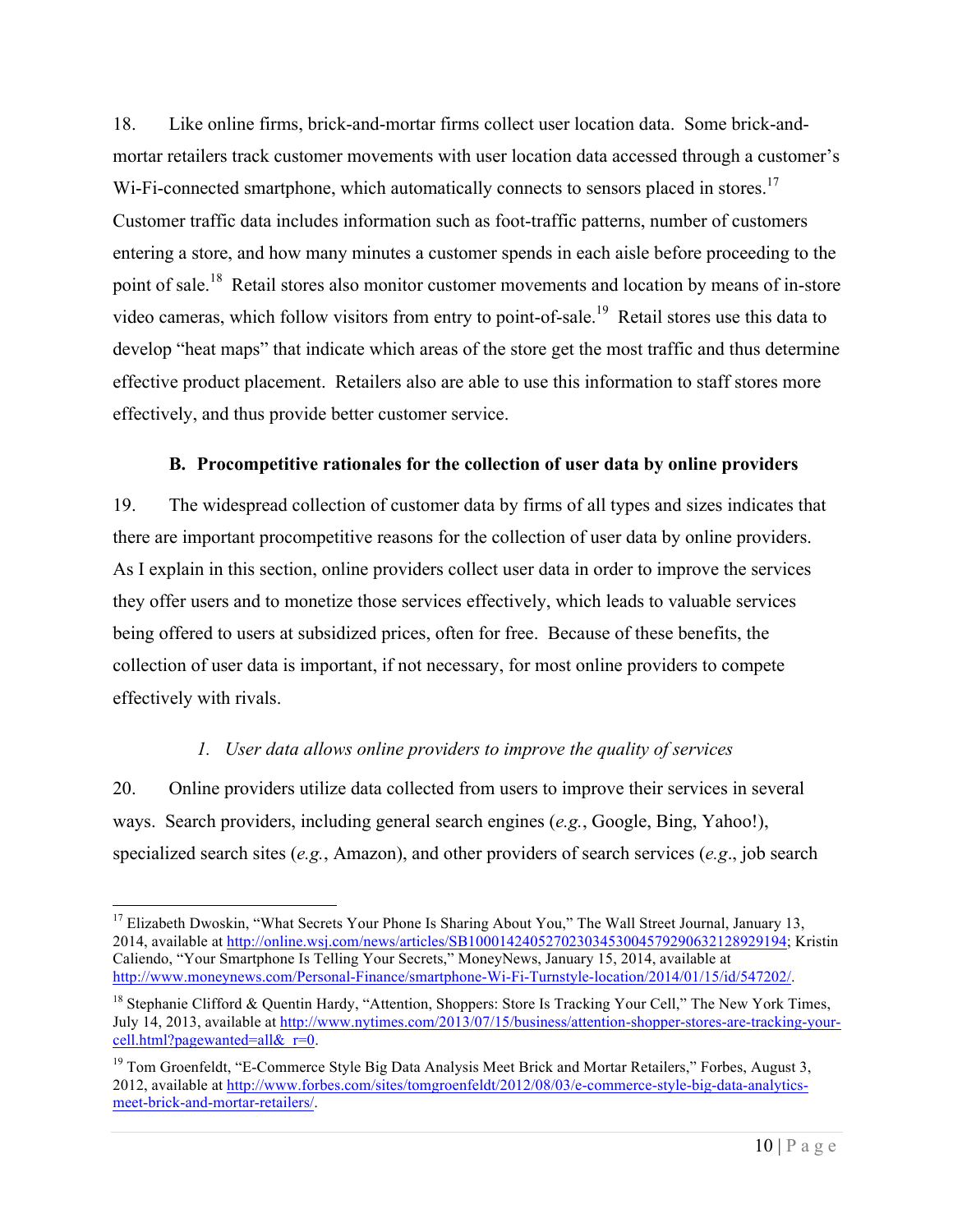sites such as Monster.com) utilize data from users to deliver relevant search results. By collecting and analyzing user search terms and clicks on search results (known as "click-andquery" data), online search providers are able to refine and improve their services. Generally, the search result that users have clicked on previously in response to the same or similar queries can be a useful "signal" of the relevance of a particular result. Thus, click-and-query data can be a useful input into providing high-quality search services. Search providers also frequently experiment with changes to result pages, including the user interface, and collect data on how users interact with new or changed elements in order assess the value of the modifications to users.20

21. User data also enhances the ability of search providers to suggest "related searches" or recommend particular products in which the user is likely to be interested.<sup>21</sup> For example, shoppers on Amazon are shown recommended products based both on their own data and data collected from other users.<sup>22</sup> Amazon's "Frequently Bought Together" section within a product results page might, for example, suggest adding a ream of paper and printer ink if the user is searching for a printer. Similarly, online publishers like CNN may utilize user data from social networks to recommend other articles to its users.<sup>23</sup> For travel websites, collecting and displaying user reviews can be a valuable service for consumers.<sup>24</sup>

 <sup>20</sup> See, *e.g.*, Barry Schwarz, "Testing, Testing, Testing: A Recap Of Google's Latest Search Tests," Search Engine Land, November 21, 2013, available at http://searchengineland.com/testing-testing-testing-a-recap-of-googles-latestsearch-tests-177928.

<sup>21</sup> See, *e.g.*, Jeff Julian, "Benefits of Marketers Having Your Information," Digital Marketing Blog, July 10, 2013, available at http://blogs.adobe.com/digitalmarketing/personalization/benefits-of-marketers-having-yourinformation/: "With consumer data, marketers can anticipate future actions. They can do this by combining specific information with generalized information. The specific information is that which is specifically associated with a single user, information such as a user's clicks or actions on ads. General information is conglomerate data based on certain factors, including the average clicks or actions for a certain demographic on ads. If marketers already know that a consumer likes technology and books, then the marketers may be able to anticipate that the consumer would like to see an e-reader."

<sup>&</sup>lt;sup>22</sup> Michael Olson, "Why Social Data Could Power the Future of eCommerce Personalization," Janrain, November 30, 2011, available at http://janrain.com/blog/why-social-data-could-power-future-ecommerce-personalization/.

<sup>23</sup> See, *e.g*., "Help/Facebook Connect," CNN, available at http://edition.cnn.com/help/social/.

 $24$  For instance, a recent survey found that 81 percent of travel searchers found user reviews "important." ("Internet Travel Hotel Booking Statistics," Statistic Brain, citing research by eSearch, eMarketer, and Alexa.com as of May 25, 2014, available at http://www.statisticbrain.com/internet-travel-hotel-booking-statistics/.)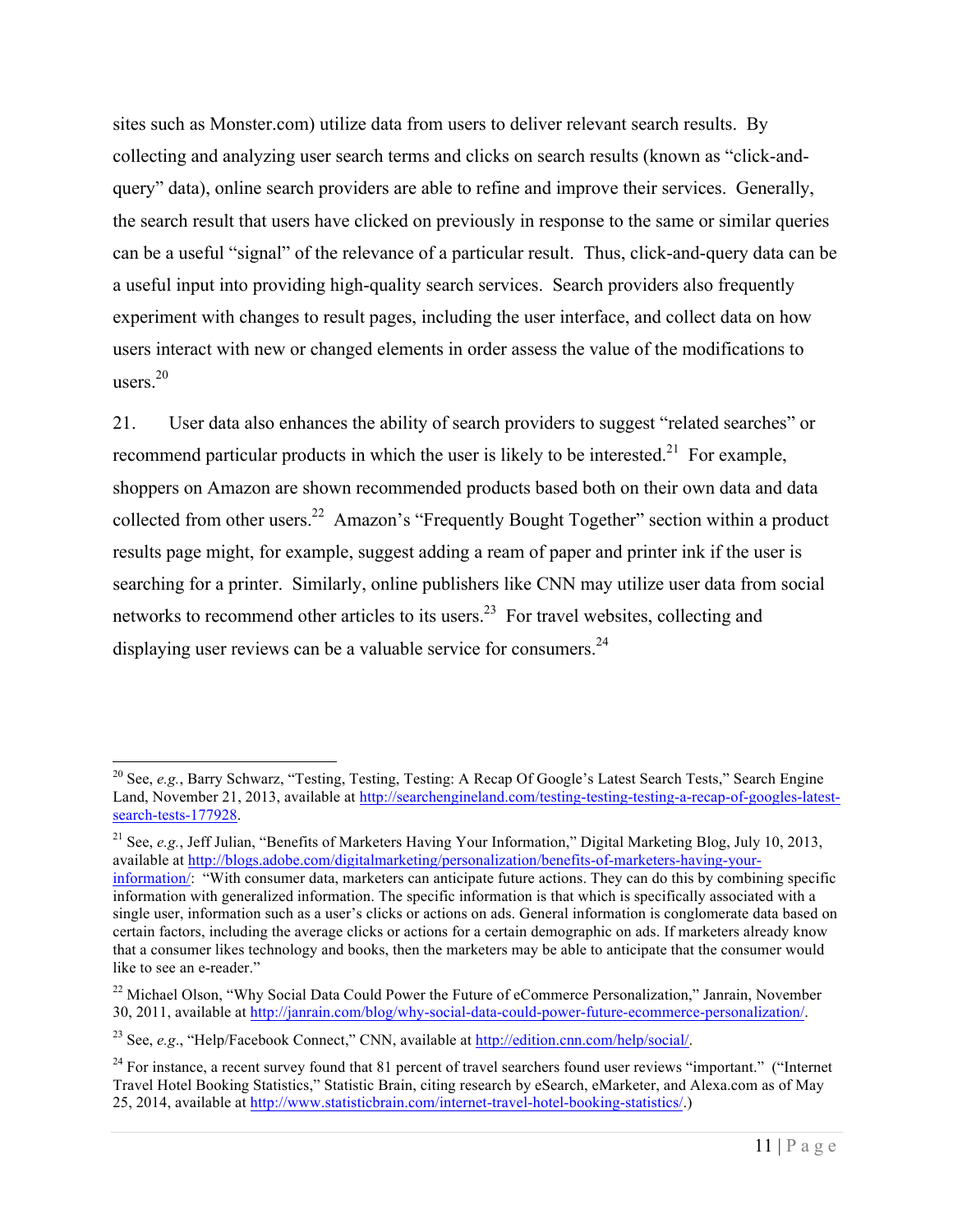22. User data also can help personalize the services of online providers.<sup>25</sup> One way providers can personalize their services is to utilize "social" data, such as the profiles entered on social networks like Facebook.<sup>26</sup> This type of user data allows online providers to identify products, content, or advertisements that a user is most likely to find useful.<sup>27</sup> Online providers also may utilize data regarding user location, which can help providers deliver products, services, or offers that are customized to a user's physical location.<sup>28</sup> Studies have shown that consumers recognize the benefits of targeted, personalized marketing, and are willing to allow retailers to collect and use "their personal data in order to present personalized and targeted products, services, recommendations and offers."<sup>29</sup>

# *2. User data allows online providers to monetize effectively and thereby offer services at lower (often zero) prices to users*

23. Online providers also utilize user data in order to monetize their services effectively. In online commerce, "monetization" refers to a provider's ability to generate revenue from the content, services, or products offered to users, which are often provided for free. Many, if not most, online providers (as well as many traditional, offline firms) monetize their services through the showing of advertisements to users.

24. Advertisers want to reach potential customers as efficiently as possible. One mechanism for achieving this is through "targeted advertising," whereby advertisements are placed so as to

 $^{25}$  Personalization does not necessarily require a large scale of users. At its most basic level, personalization merely requires information regarding a specific customer.

<sup>&</sup>lt;sup>26</sup> This data may include user-provided information on a customer's interests, hobbies, and lifestyle, and may include similar information from other users in the customer's "social circle."

<sup>&</sup>lt;sup>27</sup> See, *e.g.*, Amanda Nelson, "How to Use Social Media Data for Customer Insight," ExactTarget, December 26, 2013, available at http://www.exacttarget.com/blog/social-media-data/: "[a user's] Facebook profile contains [the user's] birth date, marital status, location, interests and more. [A user's] LinkedIn profile contains [the user's] work history, [a user's] Paypal profile contains [the user's] shipping address, and they all contain a verified email address. Using this type of information, marketing professionals can better segment their customers and prospects, and offer more relevant and personalized offers, promotions, and experiences. And this data is fairly easy to collect, as it can be accessed – with permission from the end user – when he/she uses an identity from one of these networks to register or login to a website using social login."

 $28$  Mobile apps such as Coupons.com, Retailmenot, and FindandSave send "push" notifications to users to alert them of deals or specials at retail stores near the user's physical location. (Greg Sterling, "Will New Foursquare App, Push Notifications, Boost Engagement?", MarketingLand, December 6, 2013, available at http://marketingland.com/will-new-design-push-notifications-boost-foursquare-engagement-67394.)

<sup>&</sup>lt;sup>29</sup> Grace Nasri, "Why Consumers Are Increasingly Willing to Trade Data for Personalization," Digital Trends, December 10, 2012, available at http://www.digitaltrends.com/social-media/why-consumers-are-increasinglywilling-to-trade-data-for-personalization/#ixzz2x28AHiyj.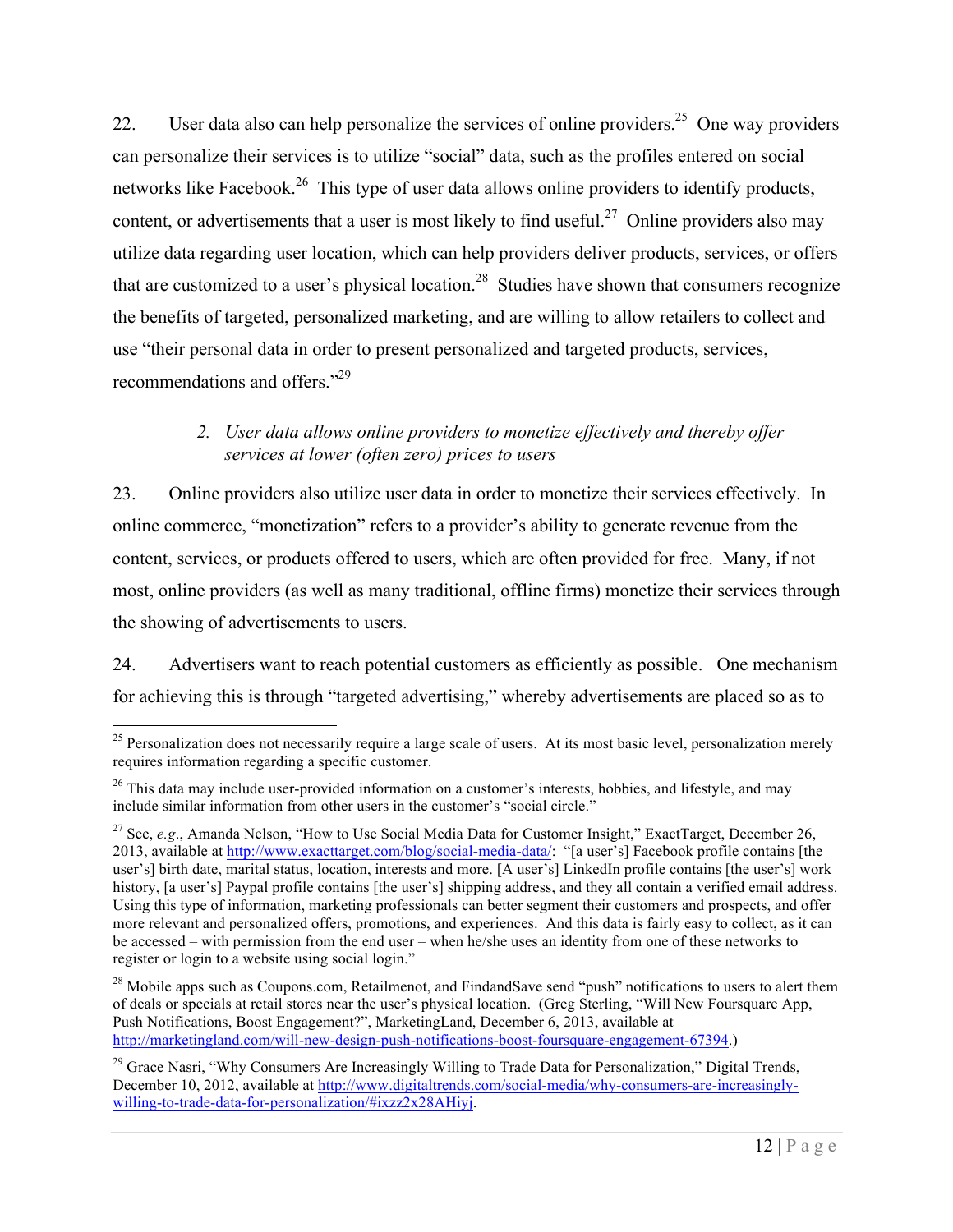be seen by consumers that are most likely to be interested in the products or services of the advertiser and/or most likely to respond to the advertisement by making a purchase, becoming aware of a product or brand, or obtaining information about a product. Advertisements can be targeted based on demographics, consumer interests, or behavioral traits (such as a user's web browsing behavior or product purchase history).<sup>30</sup>

25. Both the monetization of services through the showing of advertisements to customers, and the targeting of advertisements, is economically-rational, profit-maximizing behavior. Targeted advertising is widespread in all industries, both online and offline, and by firms of all types and sizes. For instance, television networks and advertising agencies track the viewing activity and interests of consumers, using data from third-party market research companies such as Nielsen. $31$  This allows firms to place advertisements during television shows that are viewed by the subset of consumers most likely to respond to the advertisement. The ability to offer targeted ads is not limited to large providers—for instance, the Digital Advertising Alliance noted recently that small online providers derive 60 percent of their revenue from targeted ads.<sup>32</sup>

26. Microsoft, Yahoo!, Facebook, Apple, Amazon, Google, and many other online providers collect and utilize user data to target ads to users.<sup>33</sup> Search ads, which are advertisements that appear on a search result page, are targeted to search queries inputted by users. Although, to a

<sup>33</sup> Facebook: "We may also put together data about you to serve you ads or other content that might be more relevant to you." ("Information we receive and how it is used," Facebook, available at https://www.facebook.com/about/privacy/your-info.) Apple: "Apple and its partners use cookies and other technologies in mobile advertising services to control the number of times you see a given ad, deliver ads that relate to your interests, and measure the effectiveness of ad campaigns." ("Apple Privacy Policy," available at https://www.apple.com/legal/privacy/en-ww/.) Amazon: "Cookies are unique identifiers that we transfer to your device to enable our systems to recognize your device and to provide features such as … personalized advertisements on other Web sites …" ("Amazon.com Privacy Notice," available at http://www.amazon.com/gp/help/customer/display.html?nodeId=468496.) Yahoo!: "Yahoo uses information for the following general purposes: to customize the advertising and content you see …" ("Yahoo! Privacy Center," available at http://info.yahoo.com/privacy/us/yahoo/details.html.) Bing Privacy Statement, available at http://www.microsoft.com/privacystatement/en-us/bing/default.aspx; Google Privacy Policy, available at http://www.google.com/policies/privacy/.

<sup>&</sup>lt;sup>30</sup> Targeted advertising that is based on consumer behavior is sometimes known as "behavioral targeting." See, *e.g.*, Howard Beales, "The Value of Behavioral Targeting," 2010, p. 1, available at http://www.networkadvertising.org/pdfs/Beales\_NAI\_Study.pdf.

 $31$  Although Nielsen has a long history of collecting user data on television viewing habits, new entrants like comScore and Rentrak also offer audience tracking data. (Amol Sharma & Christopher Stewart, "Nielsen Feels Digital Heat From Rivals," The Wall Street Journal, February 12, 2014, available at http://online.wsj.com/news/articles/SB10001424052702304703804579378973829456660.)

<sup>&</sup>lt;sup>32</sup> Katy Bachman, "Advertisers Pay 3 Times More for Cookie-Based Ads," AdWeek, February 10, 2014, available at http://www.adweek.com/news/technology/study-interest-based-ads-are-workhorse-internet-155616.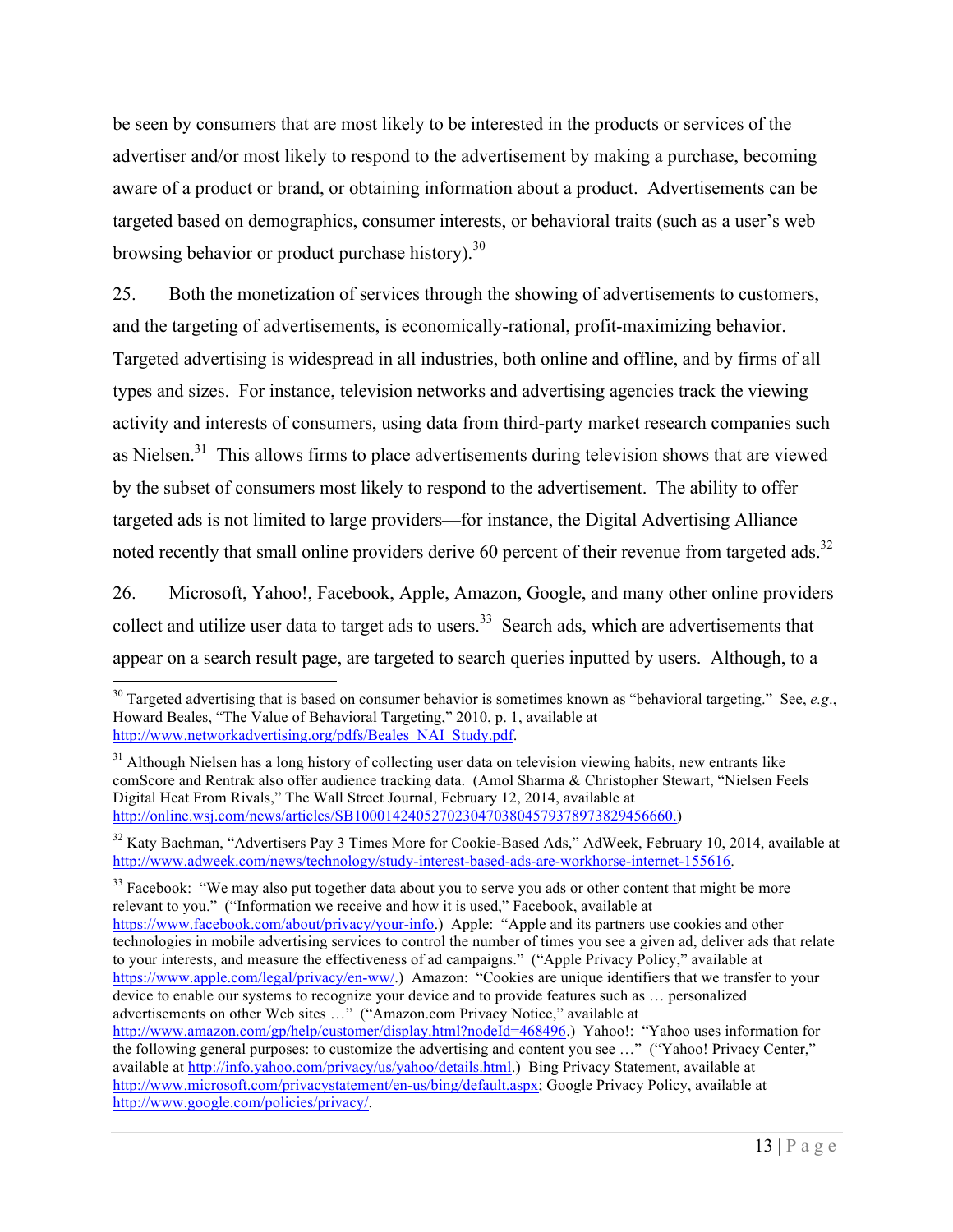large extent, advertisers target their own ads to user queries by choosing keywords, bids, and other criteria (*e.g.,* keyword match types, "partner" sites where ads will be shown), a search platform's ad-targeting systems also are important. For example, Google determines where to show each advertisement on the search results page based on the Ad Rank, a measure which incorporates the advertiser's bid and the advertisement's "Quality Score," which is based on Google's prediction of the relevance and usefulness of the advertisement, keywords chosen by the advertiser, and the advertiser's landing page.<sup>34</sup> Data collected from users, including clickand-query data, is valuable in determining the relevance and usefulness of particular advertisements in response to user search queries. Other types of online providers similarly target advertisements to user searches. For instance, Kayak's proprietary advertising platform allows an airline to only show ads to users searching for routes where the airline offers service, or for a hotel to only show ads to users making travel plans during times the hotel has low occupancy.35

27. User data also can help target other types of online ads, including display ads. For example, Facebook shows ads to users of its social network, which can be targeted based on various user characteristics, including location, demographics, interests, and user behavior.<sup>36</sup> As another example, ad targeting firms may track, through the use of cookies, a user that reads a news story about a new car model, and then can target display ads to that user (such as an advertisement about the new car model in which the user has expressed an interest).<sup>37</sup>

<sup>36</sup> See, *e.g.*, "Top Targeting Options," Facebook for Business, available at

<sup>&</sup>lt;sup>34</sup> Google AdWords, "Check and understand Quality Score," available at

https://support.google.com/adwords/answer/2454010?hl=en. Advertiser quality also may be affected by other factors, such as whether the advertisement is accurate and truthful, promotes a legal product or service, and does not incorporate malware, spam or other unsafe practices. (See, *e.g*., AdWords Policy Center, available at https://support.google.com/adwordspolicy/answer/1316548?hl=en.)

<sup>35</sup> Kayak Software Corporation 2012 10-K, p. 3.

https://www.facebook.com/business/products/ads/. See also, Jason Ankeny, "How Small Companies Are Marketing Through Facebook," Entrepreneur, May 24, 2011, available at http://www.entrepreneur.com/article/219643.

<sup>&</sup>lt;sup>37</sup> See, *e.g.*, Judith Aquino, "Ad Targeting Firm Semcasting Rolls Out Tool To Connect Online And Offline Data," Ad Exchanger, October 8, 2013, available at http://www.adexchanger.com/data-exchanges/ad-targeting-firmsemcasting-rolls-out-tool-to-connect-online-and-offline-data/. See also, Laura Sydell, "Smart Cookies Put Targeted Online Ads On The Rise," NPR, October 5, 2010, available at

http://www.npr.org/templates/story/story.php?storyId=130349989. A recent economic study of targeted advertising found that "[o]nline advertising that uses cookie technology to increase relevance by leveraging consumers' information generates significantly greater economic value than advertising without cookies." ("Study: Online Ad Value Spikes When Data Is Used to Boost Relevance," February 10, 2014, referencing J. Howard Beales & Jeffrey A. Eisenach, "An Empirical Analysis of the Value of Information Sharing in the Market for Online Content,"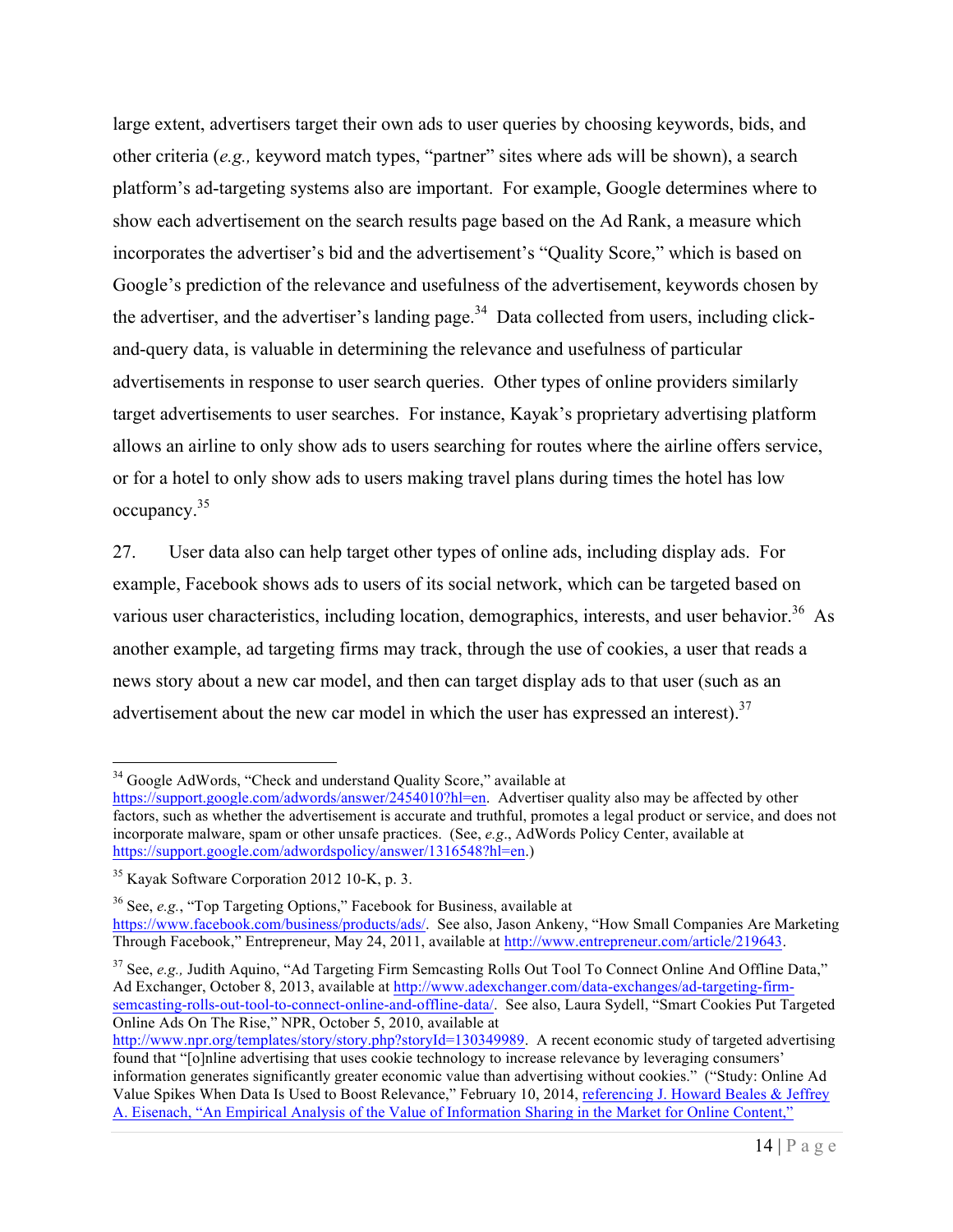28. The ability of online providers to monetize their services effectively through the use of targeted advertisements generates significant consumer benefits. In particular, the ability to monetize effectively creates incentives to attract users by offering high-quality services at low or even zero prices.<sup>38</sup> This is because the greater the advertising revenues that a provider can earn from each user, the greater the benefits of attracting and retaining users. Thus, the ability to earn greater advertising revenues enhances competition for users, creating incentives for providers to invest in improving the quality of services offered and to offer those services to users at low or zero prices.<sup>39</sup> The targeting of advertisements, including through the collection and utilization of user data, therefore generates huge consumer benefits.<sup>40</sup> Conversely, restricting the ability of online providers to collect and utilize data from users to target ads would inhibit competition for users and lead higher quality-adjusted prices for online services.

29. It has been claimed that the targeting of advertisements by online providers is more likely to harm consumers than ad targeting by traditional firms because online providers utilize user data to target advertisements more narrowly to individual users, rather than broad customer

Navigant Economics, January 2014, available at http://www.aboutads.info/study-online-ad-value-spikes-when-dataused-boost-relevance.)

<sup>&</sup>lt;sup>38</sup> See, *e.g.*, Adam Thierer, "Relax and Learn to Love Big Data," U.S. News and World Report, September 13, 2013, available at http://www.usnews.com/opinion/blogs/economic-intelligence/2013/09/16/big-data-collection-has-manybenefits-for-internet-users ("[D]ata collection means all consumers enjoy a fuller range or goods and services, usually at a very low price.").

<sup>&</sup>lt;sup>39</sup> This interconnection between the different sides of a multi-sided platform—in this case, the advertising and the user sides—and the fact that improving monetization on one side tends to decrease prices and increase quality on the other, has been discussed extensively in the economics literature on "two-sided" markets. See, *e.g*., Benjamin Klein, Andres V. Lerner, Kevin M. Murphy & Lacey L. Plache, *Competition In Two-Sided Markets: The Antitrust Economics Of Payment Card Interchange Fees*, 73 ANTITRUST L.J. 571 (2006); Richard Schmalensee, *Payment Systems and Interchange Fees*, 50 J. INDUS. ECON. 103 (June 2002); Jean-Charles Rochet & Jean Tirole, *Cooperation Among Competitors: Some Economics of Payment Card Associations*, 33 RAND J. ECON. 549 (Winter 2002); Julian Wright, *The Determinants of Optimal Interchange Fees in Payment Systems*, 52 J. INDUS. ECON. 1 (Mar. 2004); Richard Schmalensee, *Interchange Fees: A Review of the Literature*, 1 PAYMENT CARDS ECONOMIC REV. 25 (Winter 2003); Sujit Chakravorti, *Theory of Credit Card Networks: A Survey of the Literature*, 2 REV. OF NETWORK ECON. 50 (June 2003); Jean-Charles Rochet, *The Theory of Interchange Fees: A Synthesis of Recent Contributions*, 2 REV. OF NETWORK ECON. 97 (June 2003).

<sup>&</sup>lt;sup>40</sup> A study by McKinsey & Company, a consultancy, estimated that the consumer surplus from advertising-funded online services in the U.S. and Europe was €100 million (or roughly \$134 billion U.S. as of August 2014). This was "more than three times current revenue from ad-based services. In other words, the scale of online advertising revenue significantly underscores the massive value consumers derive from the online services they use." ("Consumers driving the digital uptake: The economic value of online advertising-based services for consumers," IAB Europe, September 2010, available at

http://www.youronlinechoices.com/white\_paper\_consumers\_driving\_the\_digital\_uptake.pdf.)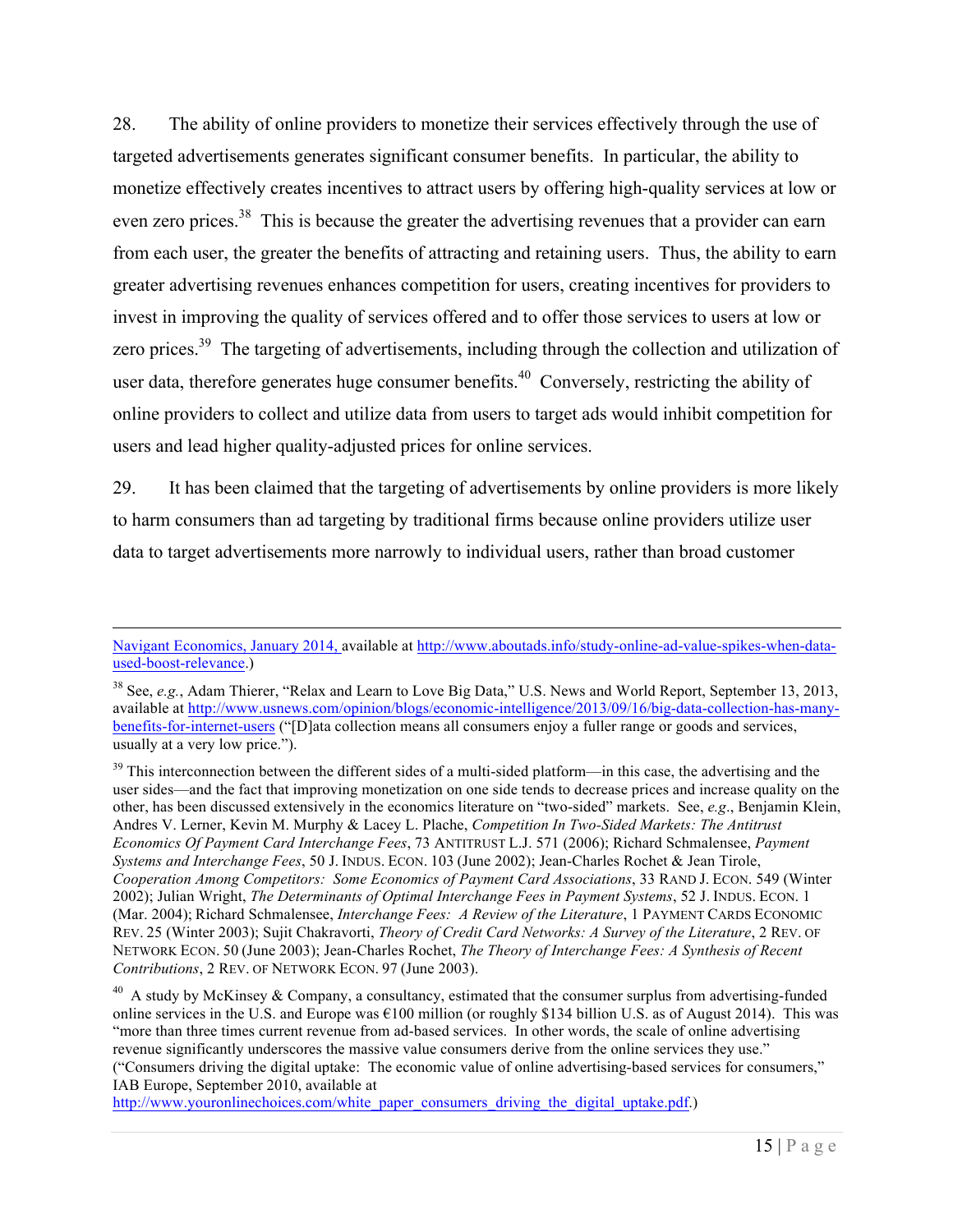groups.<sup>41</sup> The more highly-targeted nature of online ads is claimed to be a more intrusive invasion of privacy, and more harmful to consumers, than offline ads. This claim is erroneous for a number of reasons. For starters, while traditional advertising historically was targeted at relatively large subsets of consumers, such targeting is becoming more granular and individualized.<sup>42</sup> Moreover, there is no basis for the claim that the highly-targeted nature of online advertisements harms consumers. In fact, consumers seem to prefer advertisements that are targeted to their interests. In one recent poll, 40.5 percent of respondents indicated that they prefer targeted to non-targeted advertisements, while less than 5 percent of respondents had an unfavorable opinion of behaviorally-targeted advertisements. 43 Research also shows that *nontargeted* advertisements often are perceived as more intrusive than targeted advertisements by consumers.44

30. Some commentators also have claimed that targeted advertising by online providers harms users because such advertising can compel consumers to purchase products or services they do not need.45 Whatever one believes are the social merits of advertising, this is a criticism

<sup>42</sup> See, *e.g*., Ryan Beene, "Data mining personalizes direct mail," Automotive News, August 26, 2013, available at http://www.autonews.com/article/20130826/RETAIL03/308269963/data-mining-personalizes-direct-mail, describing direct mail targeting customers with new-vehicle lease and purchase offers tailored to specific customers, "right down to the desired monthly payment." In the pay television market, "DirecTV combines data it collects from viewing habits from its customers' digital video recorders with information from third-party market researchers in categories such as income, gender, age and buying habits. … 'We can target based on demographics, household income, geo-targeting, home owners versus rental - a wide variety,' said Paul Guyardo, chief revenue and marketing officer for DirecTV. This makes commercials more relevant to customers and 'can move dollars back into national television because we can provide the same targeting as online ads,' Guyardo said." (Liana B. Baker & Lisa Richwine, "Cable Companies Mining Viewer Data For Targeted Ads," Huffington Post (Reuters), June 27, 2013, available at http://www.huffingtonpost.com/2013/06/27/cable-companies-targeted-ads-data\_n\_3507487.html.)

<sup>43</sup> "Consumers Say They Prefer Targeted to Random Online Ads," Marketing Charts, citing research by Zogby Analytics, April 19, 2013, available at http://www.marketingcharts.com/wp/online/consumers-say-they-prefertargeted-to-random-online-ads-28825/.

<sup>&</sup>lt;sup>41</sup> For instance, Nathan Newman claims that, in contrast to traditional media markets, Google sells advertisers "access not to a particular media product" "but to each individual user based on their particular interests, demographic characteristics, location and the range of other information Google is able to identify about those advertising targets." (Nathan Newman, "Search, Antitrust and the Economics of the Control of User Data," working paper, NYU Information Law Institute, last revised August 14, 2014, p. 9.)

<sup>&</sup>lt;sup>44</sup> One study found that "almost  $60\%$  of consumers agree that online ads are annoying if they are not relevant to their interests." (Karl Lendenmann, Ph.D., "Consumer Perspectives on Online Advertising – 2010," PreferenceCentral Benchmark Research Study, p. 44.)

<sup>&</sup>lt;sup>45</sup> Nathan Newman uses the example of subprime mortgages during the housing bubble. In particular, he states that "Google's profiling of its users for advertisers allows the kind of predatory marketing we saw in the subprime housing bubble globally and in a range of other sectors." (Nathan Newman, *The Costs of Lost Privacy: Consumer Harm and Rising Economic Inequality in the Age of Google*, 40(2) WILLIAM MITCHELL L. REV. 849, 857 (2014).)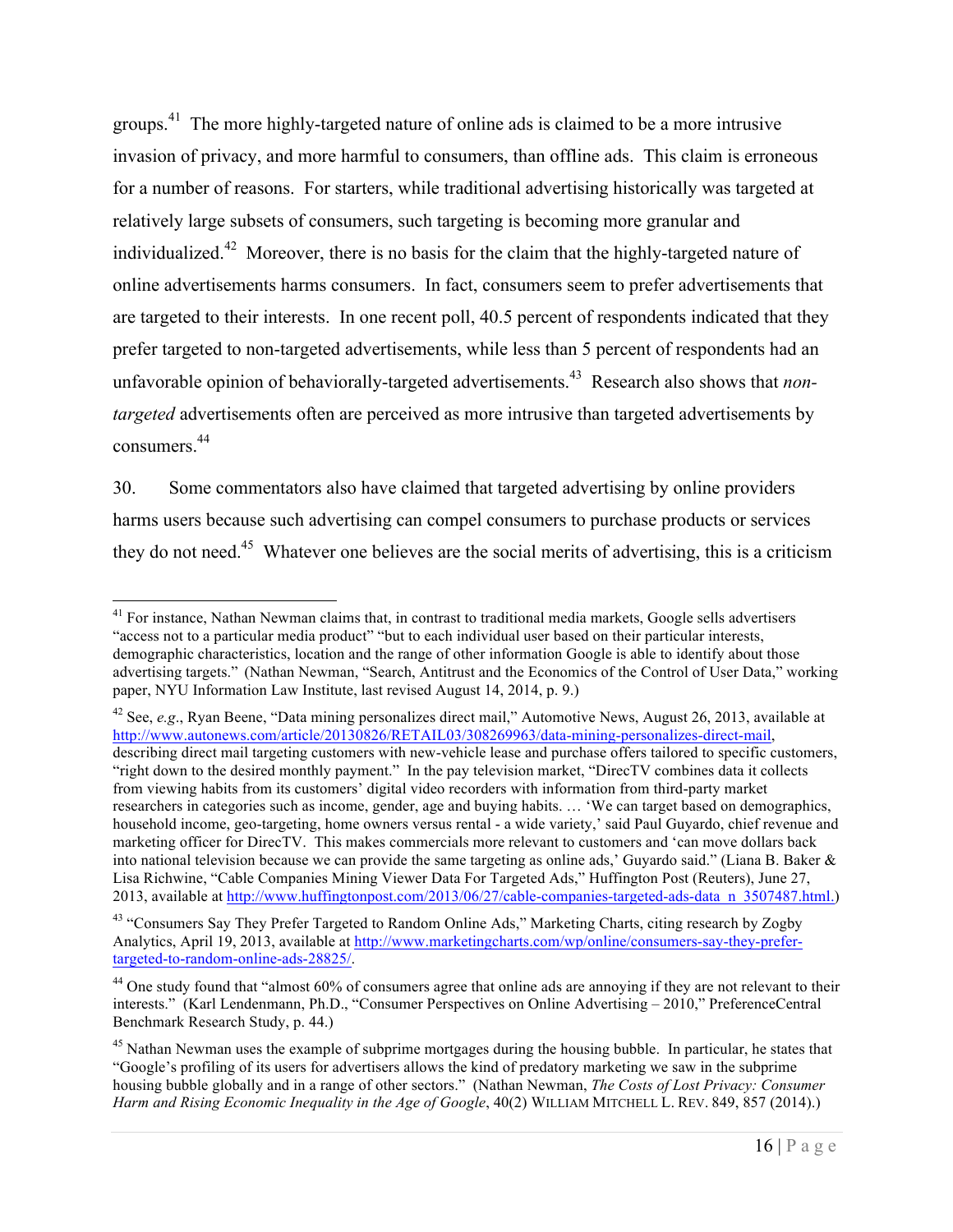applicable to all advertising, not just targeted online ads. Furthermore, it is widely recognized that advertising can have procompetitive effects, by increasing consumer access to information about firms' products, prices, and quality.<sup>46</sup> In any case, the welfare effects of advertising are not a competition policy, or an issue unique to user data collected by large online providers.<sup>47</sup>

31. Another criticism of advertising-funded online services is that it makes it difficult for rivals to compete because it leads to low or zero prices to users. For instance, Nathan Newman claims that "by making these products free on the Internet, part of Google's model is to largely destroy alternative revenue models and potential competitors…"48 This critique turns the procompetitive effects of targeted advertising on its head. The fact that online providers, through the use of targeted advertising can provide customers high-quality online services for free to users may indeed make it more difficult for some rivals with particular business models to compete. But this is a procompetitive effect, not anticompetitive exclusion. Newman's critique confuses harm to competitors with harm to competition. Mere harm to competitors—without harm to the competitive process itself—is not anticompetitive or detrimental to consumers.<sup>49</sup>

 <sup>46</sup> See, *e.g.*, Kyle Bagwell, *Chapter 28: The Economic Analysis of Advertising*, in 3 HANDBOOK OF INDUSTRIAL ORGANIZATION 1703, 1706 (Mark Armstrong & Robert Porter eds., 2007): "When a firm advertises, consumers receive at low cost additional direct (prices, location) and/or indirect (the firm is willing to spend on advertising) information. The firm's demand curve becomes more elastic, and advertising thus promotes competition among established firms. As well, advertising can facilitate entry, as it provides a means through which a new entrant can publicize its existence, prices and products. The suggestion here, then, is that advertising can have important procompetitive effects." The value of advertising also has been recognized by many courts. (See, *e.g*., *Virginia State Bd. of Pharmacy v. Virginia Citizens Consumer Council*, 425 U.S. 748, 765 (1976).)

<sup>&</sup>lt;sup>47</sup> Nathan Newman also argues that online providers' collection and utilization of user data for targeted advertising leads to an "information asymmetry," whereby companies have better knowledge of their potential consumers than consumers have of potential provider options and that, as a result, "market equilibriums are no longer necessarily stable and consumers (and regulators) cannot depend on the market to deliver optimal consumer welfare." (Nathan Newman, "Search, Antitrust and the Economics of the Control of User Data," working paper, last revised August 14, 2014, NYU Information Law Institute, pp. 4-5, forthcoming 40(3) YALE J. OF REGULATION (2014).) However, the existence of perfectly-informed consumers, although a theoretical assumption of economic models of perfect competition, is not required for markets to be highly competitively in the real world. Neither does effective competition require that consumers have equivalent information and knowledge as the firms that supply them. There is incomplete information, and information asymmetries, in every real-world industry, but this does not imply that these industries are not competitive.

<sup>&</sup>lt;sup>48</sup> Nathan Newman, "Search, Antitrust and the Economics of the Control of User Data," working paper, last revised August 14, 2014, NYU Information Law Institute, p. 18, forthcoming 40(3) YALE J. REG. (2014).

<sup>&</sup>lt;sup>49</sup> For instance, lower prices make it more difficult for rivals to compete, but lower prices are the essence of competition.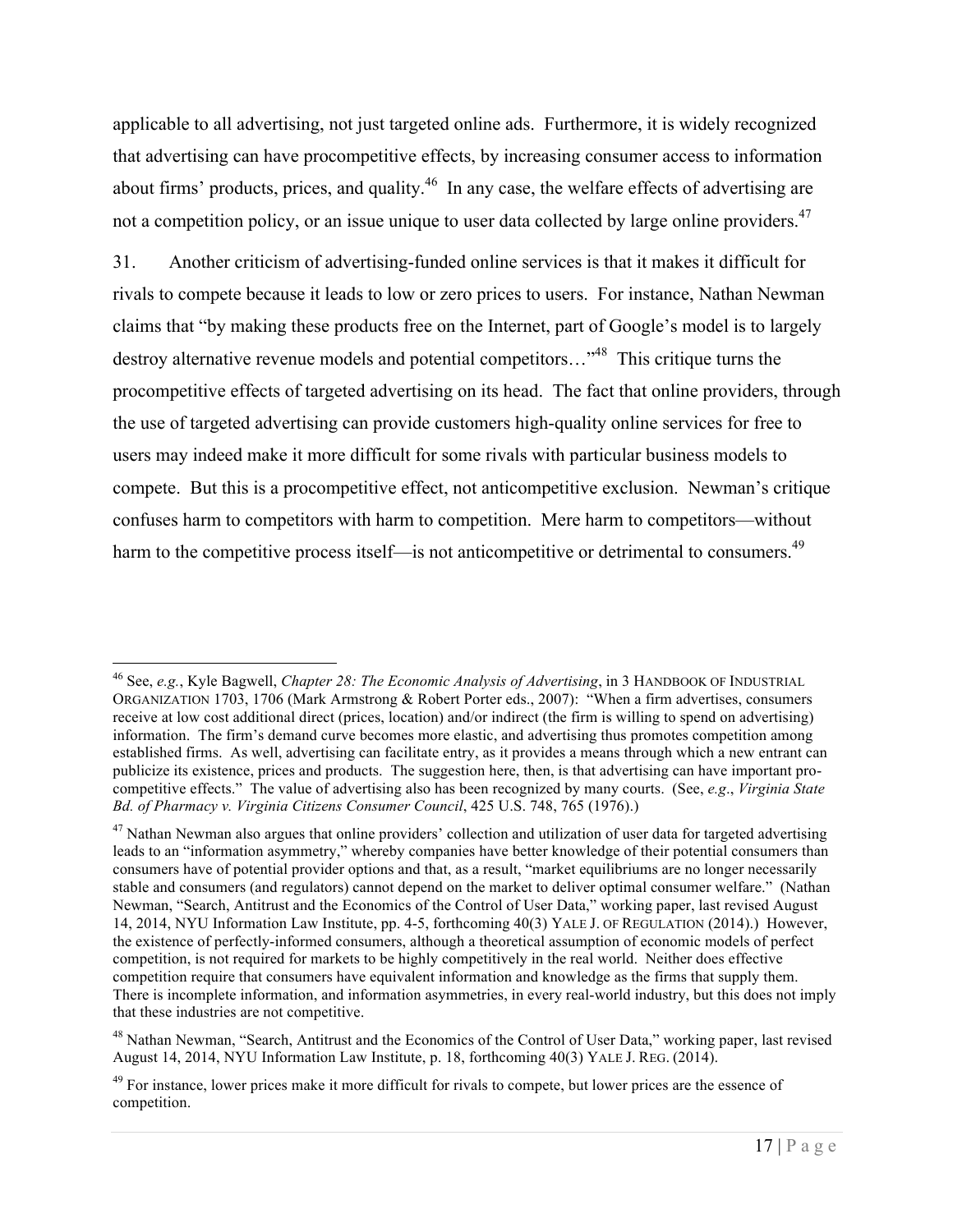32. Zero or negative pricing on one side of the market does not involve predatory pricing.<sup>50</sup> Because such zero pricing leads to monetary benefits on the other side of the platform—*i.e.,*  advertisement revenues—a strategy of monetizing through targeted advertisements and offering services for free to users is economically rational even if "recoupment" from users were not feasible, which is a necessary element of anticompetitive predatory pricing.<sup>51</sup> As noted, the monetization of services by means of advertising is widespread both for online and offline providers and many advertising-funded businesses (including newspapers, television networks, and radio networks) offer services for free to consumers. The fact that many, if not most, online providers (as well as many traditional media firms) have similar strategies of offering services for free and monetizing through advertisements also indicates that this strategy is a normal part of the competitive process and not an anticompetitive pricing strategy by dominant online providers.52

33. In sum, the collection and utilization of user data to improve services and monetize effectively leads to the provision of better services at lower or zero prices to consumers. The collection of user data, rather than being the consequence or cause of the absence of competition, is a competitive necessity for most online providers. While the collection of user data is a crucial aspect of competition for most online providers, this does not mean that online providers are unrestrained in doing so. Competition compels online providers to achieve an efficient balance between the consumer benefits from collecting user data with users' demand for privacy. Although this balance will vary across different types of providers, most reputable online providers will bear a significant cost in terms of reduced demand if they overstep user privacy

 <sup>50</sup> See, *e.g*., Benjamin Klein, Andres V. Lerner, Kevin M. Murphy & Lacey L. Plache, *Competition In Two-Sided Markets: The Antitrust Economics Of Payment Card Interchange Fees*, 73 ANTITRUST L.J. 571 (2006); David S. Evans, *The Antitrust Economics of Multi-Sided Platform Markets*, 20 YALE J. REG. 325 (2003).

<sup>51</sup> *Brooke Group Ltd. v. Brown & Williamson Tobacco Corp*., 509 U.S. 209 (1993).

<sup>52</sup> Massimo Motta & Helder Vasconcelos, "Exclusionary Pricing in a Two-Sided Market," Centre for Economic Policy Research, Discussion Paper No. 9164 (2012) provides a theoretical model of predation in a two-sided market context which involves a platform owner that engages in predation on one side of a two-sided platform (*e.g*., users) in order to monopolize, and charge supracompetitive prices, on the other side of the platform (*e.g*., advertising). The authors explain that "sacrificing profits on one side allows the dominant incumbent to enjoy monopoly profits on the other side, thus providing a rationale for predation." However, the fact that small providers and new entrants implement such a pricing structure indicates that zero pricing to users is profitable absent any attempt to monopolize the advertiser side of online markets. In fact, Motta and Vasconcelos explain that "in most cases," below cost pricing on one side of a two-sided market does not involve predation, or a threat to competition, and may be necessary to "get both sides on board."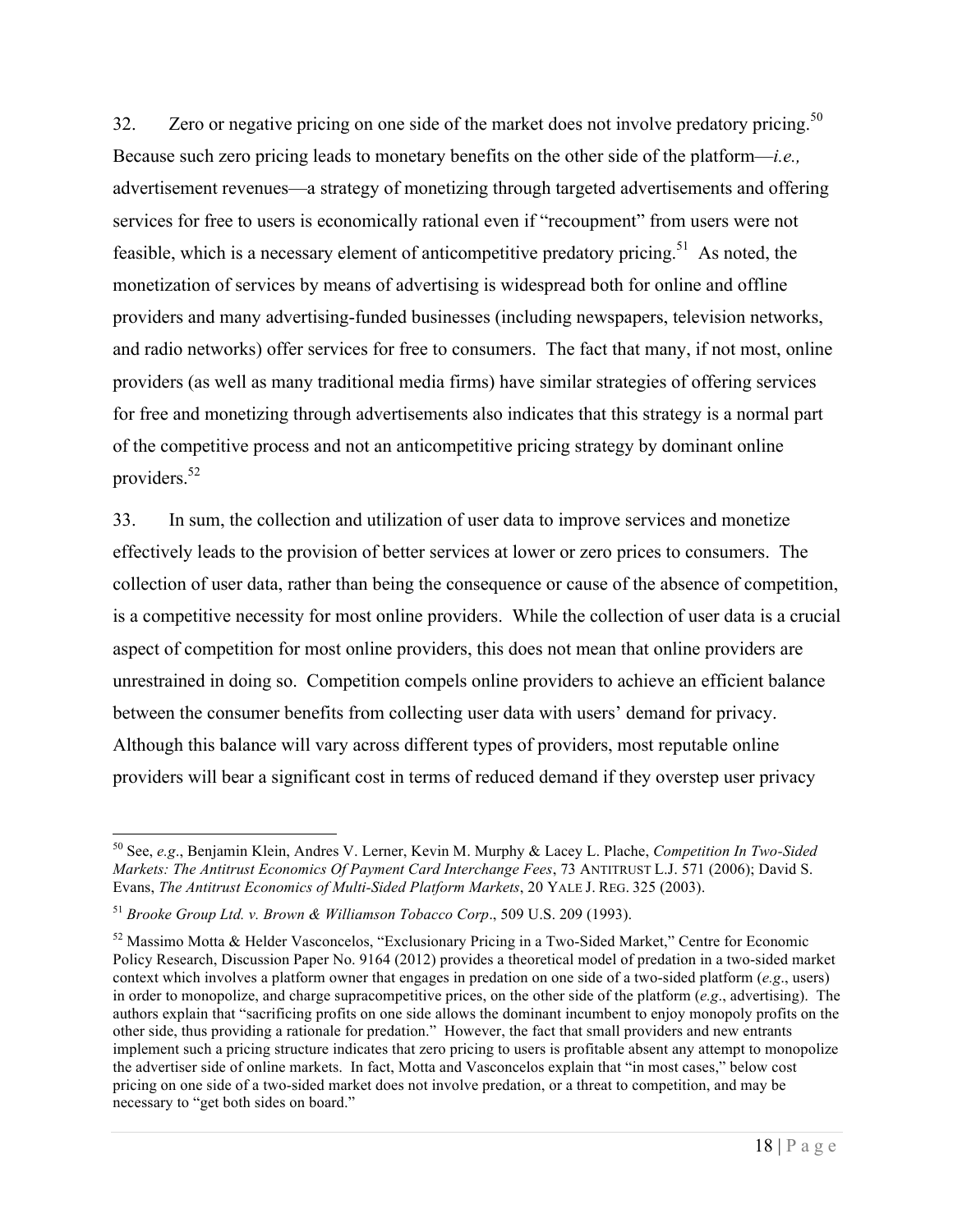norms. This is especially true for ad-supported online businesses, which are dependent on attracting users in order to monetize through the sale of advertisements.

## **III. The Collection of User Data Does Not Lead to the Entrenchment of Dominant Online Platforms**

34. Proponents of greater antitrust scrutiny of large online firms seem to recognize that the collection of user data leads to the provision of better services and lower prices, but claim that because of these competitive benefits of user data, having significant amounts of data leads to insurmountable advantages to large online providers, and thus to the eventual entrenchment of dominant providers.

35. There are two claimed theories regarding how the collection of user data leads to the entrenchment of dominant online platforms. First, it is argued that more users allow a platform to collect more user data (step 1 in Figure 1 below) which, in turn, allows the provider to offer superior services (step 2), and thereby attract even more users (step 3). According to this theory, small providers and new entrants cannot compete effectively for users vis-à-vis larger incumbents because the lack of comparable amounts of user data prevents them from offering services of equivalent quality to users.<sup>53</sup> This alleged feedback-loop is depicted in Figure 1 below:



**Figure 1: Claimed User Scale-Service Quality Feedback Loop**

 <sup>53</sup> See, *e.g*., Frank A. Pasquale, *Privacy, Antitrust, and Power*, 20 GEO. MASON L. REV. 1009, 1015 (2013), claiming that because of this "self-reinforcing data advantage of dominant firms, there is unlikely to be much competition in search and social networking."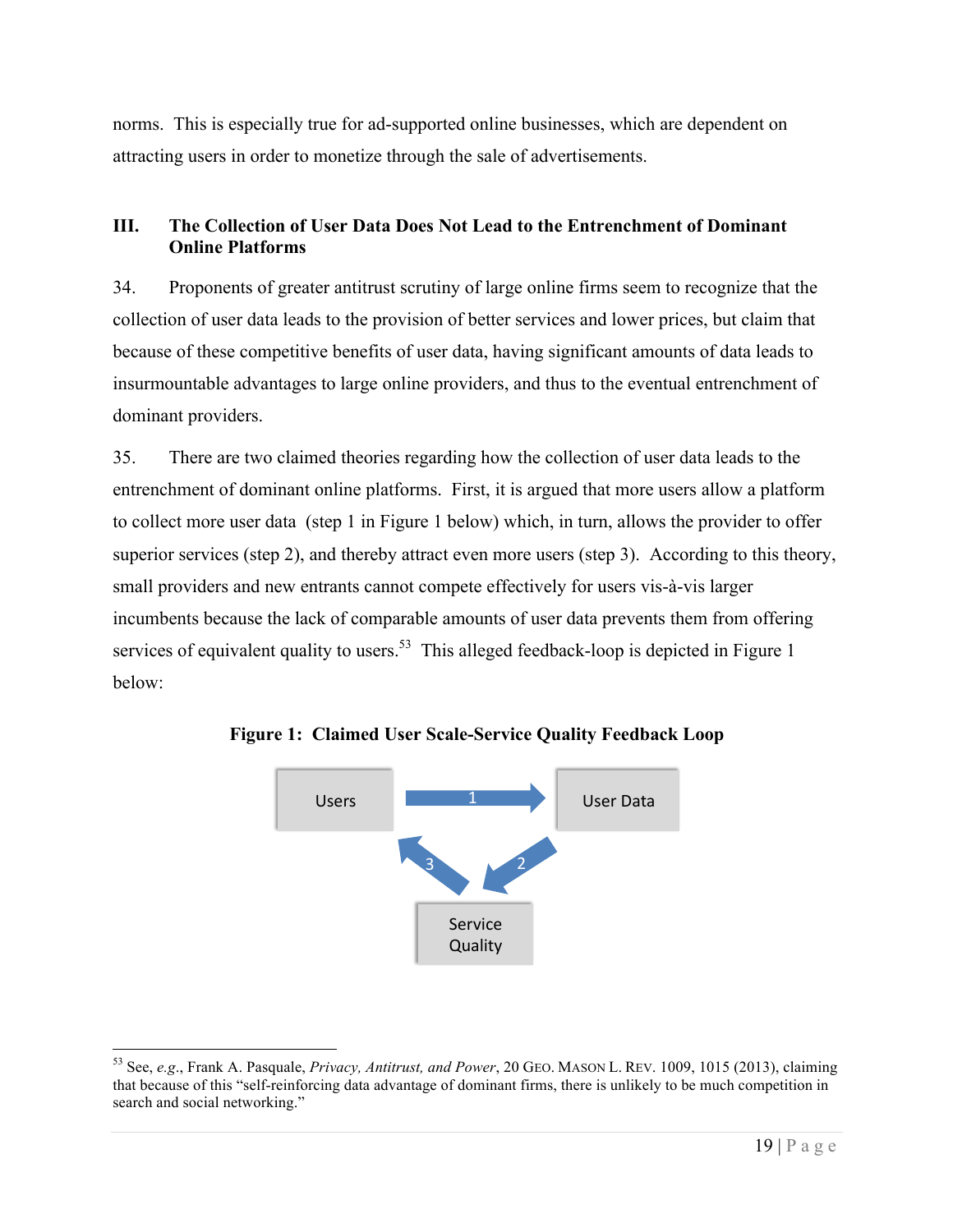Second, it is claimed that the collection of data from a large base of users allows a provider to better monetize its platform, which, in turn, allows the provider to make investments necessary to attract even more users. It is argued that, as a result of these powerful "feedback loops," online providers need a lot of users from whom to collect data, and a lot of data to effectively compete for users and advertisers. These feedback loops are assumed to lead to large economies of scale, and to "tipping" of online markets towards dominant players.<sup>54</sup> As I discuss below, these assumptions regarding user data feedback loops are unsupported by real-world evidence.

36. Before addressing the competitive effects of the claimed feedback loops, it is important to note that the mere existence of economies of scale does not, by itself, establish that large providers have monopoly power, that large providers have acted anticompetitively, or that consumers or competition have been harmed. Neither does the fact that there are economies of scale mean that large online providers should be subject to greater antitrust scrutiny. In fact, the existence of economies of scale means that there are benefits of scale, and that consumers may benefit from the existence of large providers through higher quality and/or lower prices. Regulating large firms simply because there are economies of scale would serve as a tax on competitive success, distorting competition and harming consumers.

#### **A. Foreclosure of rivals through the collection of user data is highly unlikely**

37. It is claimed that smaller firms and new entrants cannot compete effectively against larger rivals because they do not have access to large amounts of user data. These claims are based on the assumptions that: (1) user data is an essential input and large amounts of user data is necessary to compete effectively; and (2) large incumbent online providers somehow foreclose smaller rivals from access to this essential input through their "control" of all or most data available from users. In Sections B and C below, I explain that the first claim—that online providers need large troves of user data to compete effectively—is overstated in practice. In this section, I explain that assumption (2) also is incorrect. Large, incumbent online providers do not inhibit smaller rivals from collecting and/or purchasing user data, and no one firm "controls" all, most, or even a significant share of user data. Online providers do not have actual or *de facto* exclusivity over user data, and user data is a non-rival good, which means that many websites

 <sup>54</sup> In contrast to the usual economies of scale in which *costs decrease* at higher quantity, these arguments assume that *quality increases* with higher scale.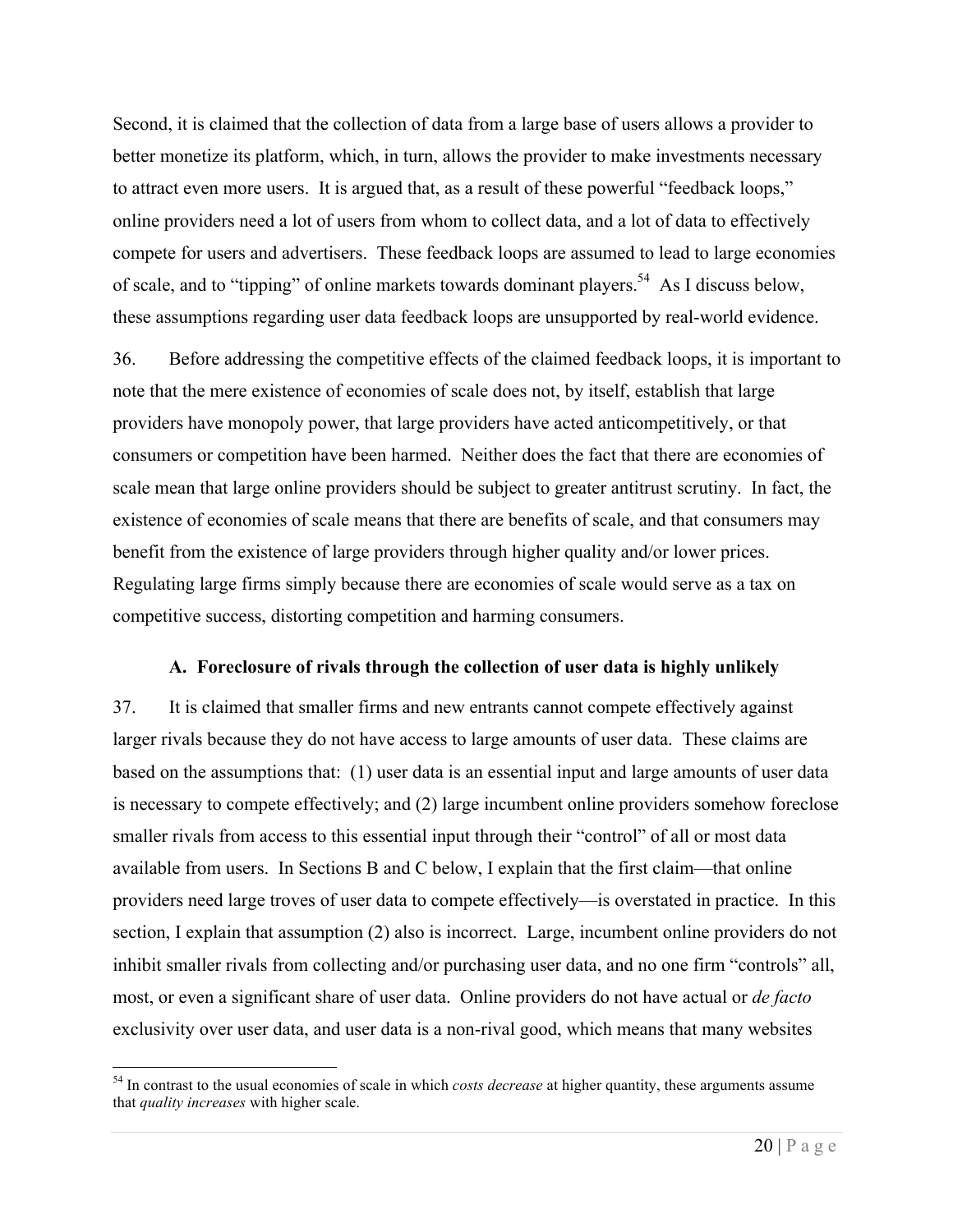can collect data from the same users, and often even for the same type of user activity. As a result, many providers, including providers that compete to offer similar services to users, have access to large amounts of user data.

# *1. User data is non-rivalrous and incumbent online providers do not have (explicit or de facto) exclusivity over user data*

38. Economic theories of "vertical foreclosure"—*i.e*., foreclosure through control of an input— are based on a dominant firm depriving rivals of access to an essential input (such as retailing or distribution) either (1) through the purchase of exclusionary rights (such as exclusive contracts) from owners of an essential input<sup>55</sup> or (2) by overpaying for such an input.<sup>56</sup> In theory, the lack of access to an essential factor of production can keep rivals below minimum efficient or viable scale, which can drive rivals out of business and/or can relax the competitive constraint that rivals can exert on incumbents.

39. In contrast to these theories of foreclosure from an essential input, there is no exclusivity in the collection of user data by online providers. There are no exclusive contracts with users, and no pricing structure (such as loyalty discounts) that locks-in users to a particular platform. Large online providers do not have exclusive access to any user. User data also is "nonrivalrous," meaning that collection and use by one provider does not detract from collection and use by others.<sup>57</sup> Thus, collecting data from some users does not prevent or inhibit rivals from collecting data from those same users.

 <sup>55</sup> See, *e.g*., Eric B. Rasmusen, J. Mark Ramseyer & John S. Wiley, Jr., *Naked Exclusion*, 81(5) AMER. ECON. REV. 1137 (1991); Thomas G. Krattenmaker & Steven C. Salop, *Anticompetitive Exclusion: Raising Rivals' Costs to Achieve Power Over Price*, 96(2) YALE L. J. 209 (1986); Michael D. Whinston, *Tying, Foreclosure, and Exclusion*, 80(4) AMER. ECON. REV. 837 (1990). Other theories of vertical foreclosure pertain to the ability of a vertically integrated firm to deny access to an essential input to rivals. (See, *e.g*., Michael H. Riordan & Steven C. Salop, *Evaluating Vertical Mergers: A Post-Chicago Approach*, 63(2) ANTITRUST L. J. 513 (1995); Jeffrey Church, *Vertical Mergers*, *in* 2 ISSUES IN COMPETITION LAW AND POLICY 1455 (ABA Section of Antitrust Law, 2008); Janusz A. Ordover, Steven C. Salop & Garth Saloner, *Equilibrium Vertical Foreclosure*, 80 (1) AMER. ECON. REV. 127 (1990).)

<sup>56</sup> See, *e.g*., Steven C. Salop, *Anticompetitive Overbuying by Power Buyers*, 72(2) ANTITRUST L. J. 669 (2005); John B. Kirkwood, *Buyer Power and Exclusionary Conduct: Should Brooke Group Set the Standards for Buyer-Induced Price Discrimination and Predatory Bidding?*, 72(2) ANTITRUST L.J. 625 (2005); Richard O. Zerbe, Jr., *Monopsony and the Ross-Simmons Case: A Comment on Salop and Kirkwood*, 72(2) ANTITRUST L. J. 717 (2005).

 $57$  A rival good is a good whose consumption by one consumer prevents simultaneous consumption by other consumers.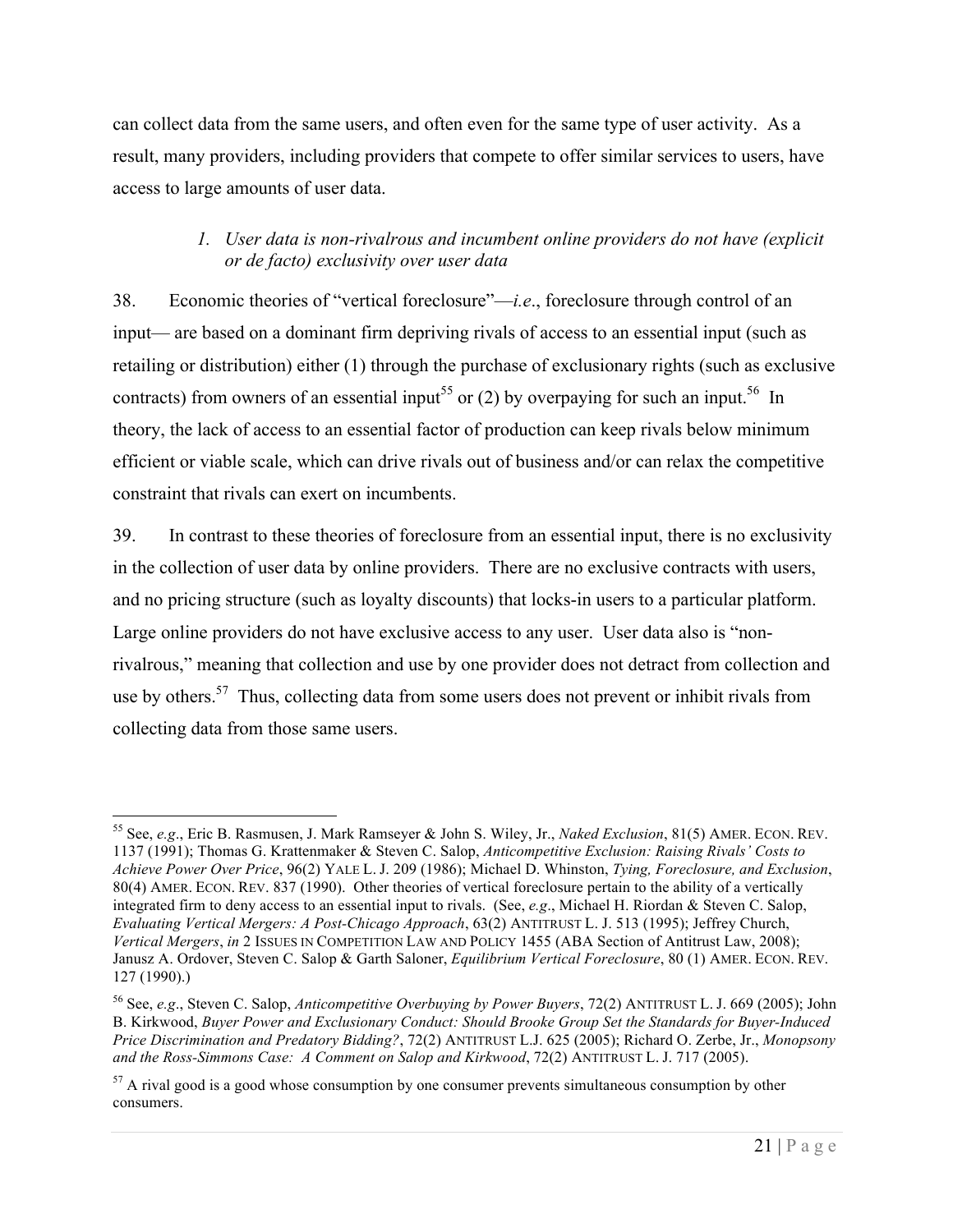40. In practice, the lack of exclusivity over users is reinforced by the fact that users tend to utilize, and share their information with, a variety of different online platforms. The practice of participating in two or more platforms simultaneously is referred to as "multi-homing."<sup>58</sup> Platform participants can benefit from multi-homing when different networks offer different features, functions, or quality levels. And, in online markets, costs to users of switching platforms or multi-homing are very low.<sup>59</sup> As a result, there is extensive user multi-homing whether one looks at websites that provide similar services (*e.g*., general search providers such as Bing, Yahoo!, Google, and Ask!) or differentiated websites that nevertheless may compete for users with regard to a particular activity (*e.g*., Amazon and Google).

41. With regard to providers of general search, data from Nielsen indicate that 59 percent of Google users also visited Bing, Yahoo!, or Ask! during the course of one month.<sup>60</sup> A survey by Forrester Research found that 55 percent of users use more than one search engine on a weekly basis.<sup>61</sup> A study by Microsoft researchers based on browser toolbar data found that 72.6 percent of users in their sample used more than one search engine.<sup>62</sup> The study also found that 50 percent of users in their sample had switched search engines within the same search session at least once. $63$ 

42. There is also evidence of multi-homing across providers that offer differentiated search services, such as specialized search providers. For travel-related search, surveys indicate that consumers utilize multiple sites to research and book travel, including general search engines and

<sup>&</sup>lt;sup>58</sup> For instance, in the context of payment cards, merchants generally multi-home by accepting various general purpose credit and charge cards, such as cards issued by Visa, MasterCard, American Express, and Discover. Similarly, most consumers multi-home by carrying the cards of multiple payment networks.

<sup>59</sup> See, *e.g*., Aaron S. Edlin & Robert G. Harris, *The Role of Switching Costs in Antitrust Analysis: A Comparison of Microsoft and Google*, 15 YALE J. L. TECH. 169 (2013).

 $60$  Nielsen NetView data for December 2011. Nielsen has a panel of representative Internet users for which it tracks all online activity, including search engine usage.

<sup>&</sup>lt;sup>61</sup> North American Technographics Retail Online Survey, Q3 2008, cited in: Shar VanBoskirk, "Search Loyalty is Still Hard to Find, Advertising Options Exist Beyond Just Google," Forrester Research, February 3, 2009.

<sup>&</sup>lt;sup>62</sup> Ryen W. White & Susan Dumais, "Characterizing and Predicting Search Engine Switching Behavior," Microsoft Research, November 2009, available at http://research.microsoft.com/en-us/um/people/sdumais/cikm2009 switching-fp1012-white.pdf. The study analyzed six months of interaction logs from September 2008 - February 2009. Of the 14.2 million users in the log sample, 10.3 million used more than one engine in the six-month period.

 $63$  Of the 14.2 million users in the log sample, 7.1 million switched search engines within a search session at least one time.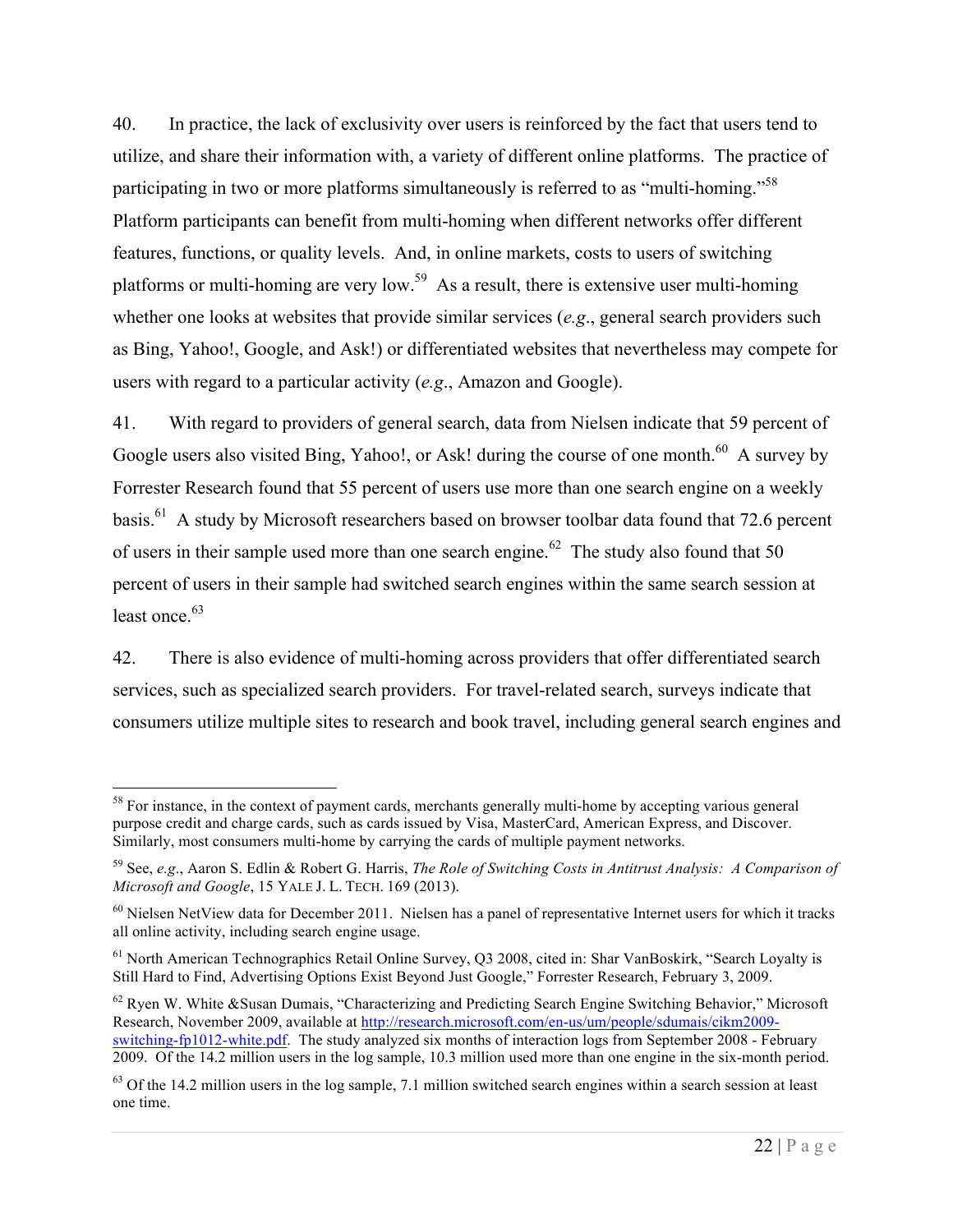vertical search sites specializing in travel.<sup>64</sup> Similarly, in searching for products, a recent study found that most consumers use multiple sites to conduct research on brands and products, including a search engine, a product review site, and the manufacturer's website.<sup>65</sup> The significant user multi-homing for online activities reflects the fact that online services are highly differentiated and, thus, there is often value to users of utilizing multiple platforms that may provide different information or services related to a particular user task (an issue that I discuss in Section IV.B). Because of significant multi-homing by users, rival online providers have access to data from the same individual users, and access to user data is unlikely to create a material barrier to entry and competition.

43. As noted, other theories of depriving rivals of access to an essential input are related to a firm "overpaying" for such an input. In this case, such a theory would mean that large online providers "overcompensate" users for the value of the data that they provide—*e.g*., offer too many valuable services for free—such that the provision of such services would not be profitable absent an attempt to exclude rivals. However, the provision of valuable free services and collection of user data by large online providers is beneficial not because it deprives rivals of such data, but because of the procompetitive reason that it improves the ability of an online provider to offer high-quality services and target advertisements effectively.<sup>66</sup>

#### *2. No one firm controls all, most, or even a significant share of user data*

44. Claims that the collection of user data has led to the entrenchment of dominant online platforms also is belied by the fact that no one firm controls all, most, or even a significant share of user data. Many online providers have access to large amounts of user data. For instance, in the provision of general search, firms such as Bing obtain a substantial amount of user data from a variety of sources. First, Bing has significant scale of users—its query volume is almost half

<sup>&</sup>lt;sup>64</sup> PhoCusWright conducted a survey in 2010 asking users "When planning leisure travel, how many Web sites do you typically visit when [shopping]?" The results show that 59 percent of respondents use 3 or more websites to shop for travel and the remaining 41 percent use one or two sites. (Carroll Rheem, *Consumer Travel Report Second Edition*, PhoCusWright, May 2010, at 29, Figures 29, 30.)

<sup>&</sup>lt;sup>65</sup> Colby Vogt & Ken Alldredge, "Understanding the role of the Internet in the lives of consumers – 2012 Digital Influence Index Annual Global Study," Fleishman Hillard/Harris Interactive, 2012, p. 11, available at http://www.harrisinteractive.com/vault/HI\_UK\_Corp\_Insights-Fleishman-Hillard-DDI-2012.pdf.

<sup>66</sup> Notably, a theory that online providers "overpay" users for the collection of their data is inconsistent with assertions that dominant online platforms "undercompensate" users (see discussion, Section IV.A).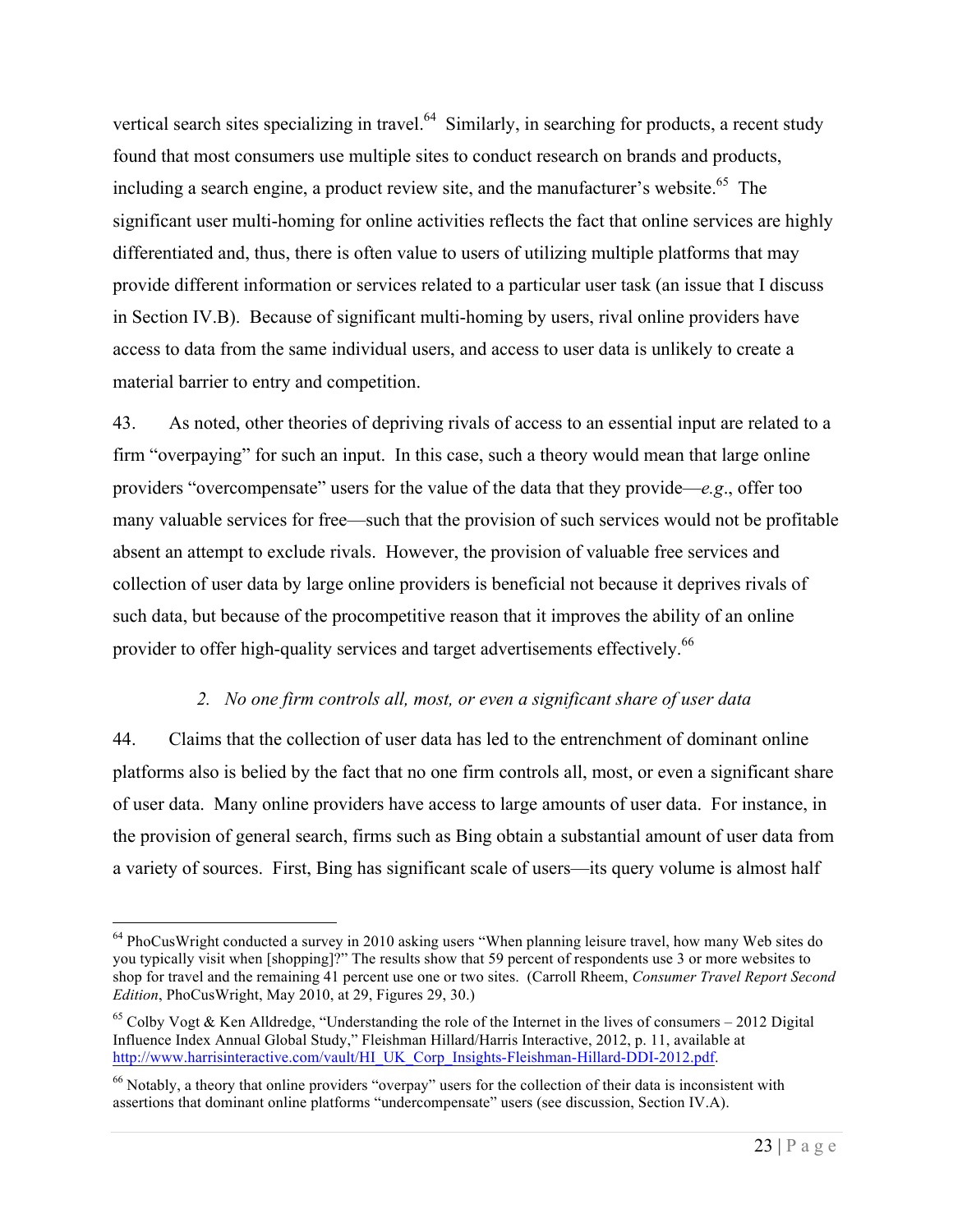that of Google, and continues to grow.<sup>67</sup> In a recent article, Bing's head of Search Advertising described how Bing can "draw upon our enormous collection of click-and-query data" to enable advertisers to target advertisements effectively.<sup>68</sup> Bing also obtains user data from many sources other than its search engine (Bing.com), including toolbar and browser data. Bing logs all user pageviews through its Bing Toolbar and its Internet Explorer browser (unless a user opts-out), and has large amount of browser data as a result of Microsoft's substantial share of browsers.<sup>69</sup> In fact, through the Bing toolbar and Internet Explorer browser, Bing has access to click-andquery data for searches conducted on the Google platform, and Bing has used this information in its search algorithm.<sup>70</sup> In addition, Bing has access to user data from online social network providers like Facebook and Twitter.<sup>71</sup>

45. There are many types of user data that are valuable for providing online services, and the value of having access to any particular type of data varies depending on the services provided and the competitive strategy of the online provider. It is not just the sheer scale of user data that is important to online providers, but how useful the data is in improving the services offered by

<sup>&</sup>lt;sup>67</sup> In March 2014, Bing received roughly 5.6 billion queries in the U.S. alone, which is about 43 percent of the U.S. query volume of Google. (comScore press release, "comScore Releases March 2014 U.S. Search Engine Rankings," April 15, 2014, available at

http://www.comscore.com/Insights/Press\_Releases/2014/4/comScore\_Releases\_March\_2014\_U.S.\_Search\_Engine Rankings.)

<sup>68</sup> John Cosley, "Put Big Data To Work To Build Better Search Ads," Search Engine Land, May 28, 2014, available at http://searchengineland.com/putting-big-data-work-building-better-search-ads-191432.

 $^{69}$  Data on user page views may be sent to Bing from Internet Explorer, which can send data to Microsoft via its Suggested Sites feature, and from the Bing Toolbar, which can send data via Microsoft's Customer Experience Improvement Program. (See*, e.g*., "Bing: Another Shot at Search," Directions on Microsoft, June 14, 2009, available at https://web.archive.org/web/20130917192457/http://www.directionsonmicrosoft.com/samples/49 samples/1943-bing-another-shot-at-search.html: Microsoft "has used data collected from several million users who have installed the Windows Live or MSN Toolbars and opted in to allow Microsoft to track their Web activity in order to improve Microsoft products.")

 $70$  Matt Rosoff, "Yes, Bing Has Been Copying Google Search Results FOR YEARS," Business Insider, February 1, 2011, available at http://articles.businessinsider.com/2011-02-01/tech/29975847\_1\_bing-director-stefan-weitz-satyanadella-msn-toolbar.

<sup>&</sup>lt;sup>71</sup> Bing announced an arrangement with Facebook in October 2009 that provides Bing with a real-time feed of Facebook updates that users chose to make public. The arrangement enhances Bing search results by introducing Facebook powered "Liked Results" as well as displaying Facebook Profile Results in response to searches for individuals. Bing also announced a deal with Twitter in October 2009 that gives Bing access to Twitter data for Bing to use in providing search results. (Kara Swisher, "Exclusive: Guess Who Else Is Coming to Dinner? Twitter-Microsoft Bing Deal Confirmed, But So Is Facebook-Bing," AllThingsD, October 21, 2009, available at http://allthingsd.com/20091021/exclusive-guess-who-else-is-coming-to-dinner-twitter-microsoft-bing-dealconfirmed-but-so-is-facebook-bing/.) Bing announced the continuation of its deal with Twitter in November 2013. (Matt McGee, "Bing, Twitter Renew Deal To Include Tweets In Search Results," Search Engine Land, November 1, 2013, available at http://searchengineland.com/bing-twitter-renew-deal-to-include-tweets-in-search-results-175791.)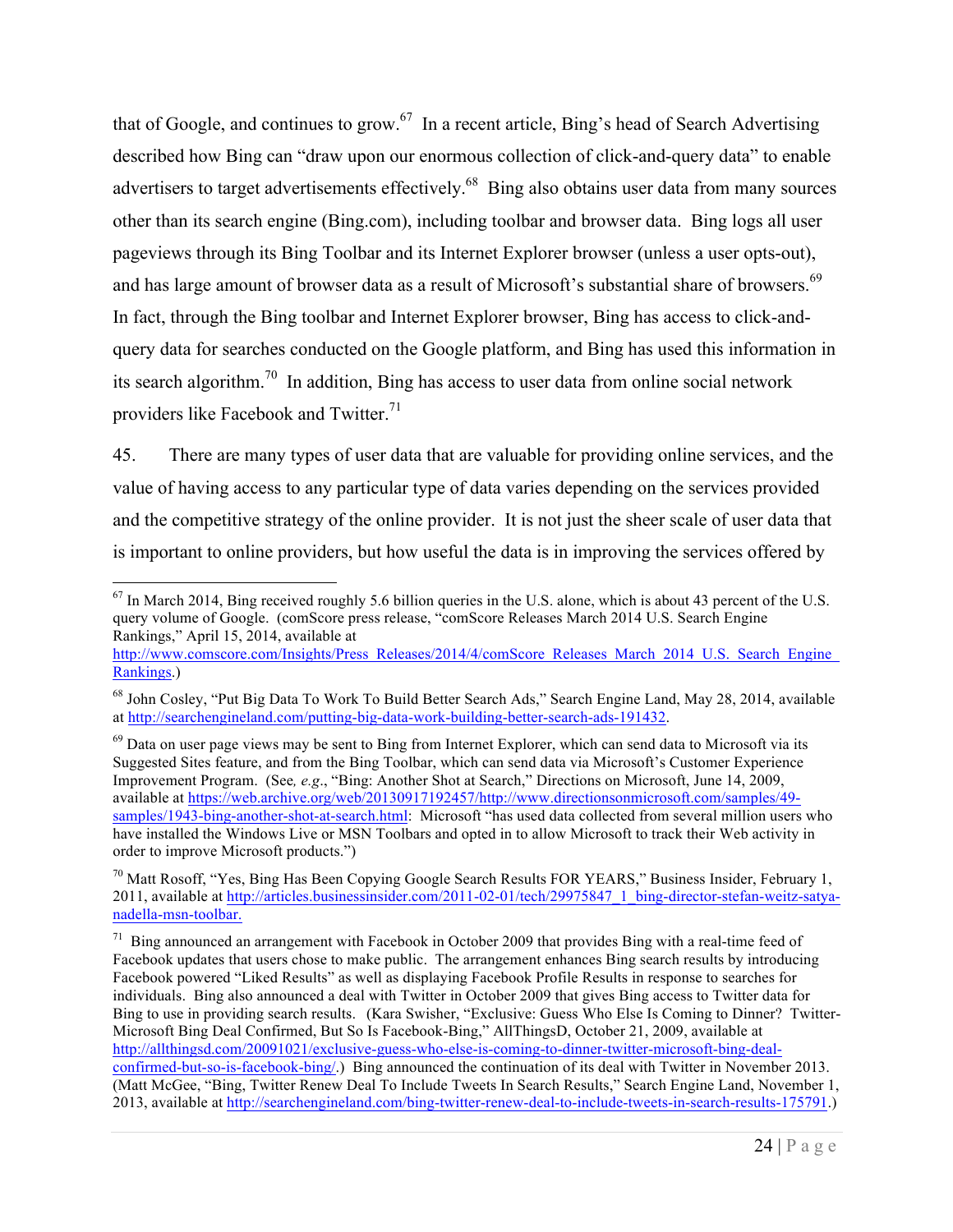the provider. Many types of specialized data may be more valuable, for certain purposes, than having a lot of general data. For instance, data on a specific type of user activity (*e.g*., user purchases) may be more valuable in providing a particular service (*e.g*., comparison shopping) than having lots of data across a wide range of activities, such as data on general searches conducted by users. Specialized sites collect user data that is valuable in supporting the products or services they offer:

- Amazon collects and analyzes many types of user data, including "login; e-mail address; password … purchase history … products [users] viewed or searched for; and the phone number [users] used to call our 800 number."<sup>72</sup> Amazon uses such data to recommend products based on a user's personal data, inform users of similar products that other customers have purchased, and provide product reviews from other customers.<sup>73</sup> Amazon also collects pertinent user data like credit cards to enable easier customer checkout. Other shopping sites also collect similar types of information.
- Review-driven sites, such as travel planning site TripAdvisor, focus on amassing user reviews about specific travel destinations.<sup>74</sup> Similarly, Yelp, an "online urban guide," collects and provides user reviews and business ratings.
- Social media sites such as Facebook collect demographic and behavioral data from their users through user profiles and user interactions with the website, including information

 $72$  Additionally, for some user visits Amazon "may use software tools such as JavaScript to measure and collect session information, including … length of visits to certain pages, page interaction information (such as scrolling, clicks, and mouse-overs), and methods used to browse away from the page." ("Amazon.com Privacy Notice," available at http://www.amazon.com/gp/help/customer/display.html?nodeId=468496.)

<sup>73</sup> An article in *Fortune* described how Amazon's "recommendation system is based on a number of simple elements: what a user has bought in the past, which items they have in their virtual shopping cart, items they've rated and liked, and what other customers have viewed and purchased." (JP Mangalindan, "Amazon's recommendation secret," Fortune, July 30, 2012, available at http://tech.fortune.cnn.com/2012/07/30/amazon-5/.)

 $74$  TripAdvisor offers incentives to users to submit reviews. For example, TripAdvisor partners with AmEx to provide special offers to AmEx cardholders who write reviews on TripAdvisor. ("American Express Card Members Travel Smarter with TripAdvisor," available at

https://sync.americanexpress.com/tripadvisor/?extlink=twitter\_100813\_001; American Express/TripAdvisor "Frequently Asked Questions: Our Offers in this Program," available at

https://sync.americanexpress.com/Tripadvisor/FAQ#faq-offers.) Similarly, Amazon invites "trusted" reviewers (based on their reviewer rank) to post reviews about new and pre-release items, as part of its Amazon Vine program. In return, Amazon provides its Vine members with free products offered by various Amazon vendors. (Amazon, "What is Amazon Vine?", available at https://www.amazon.com/gp/vine/help.)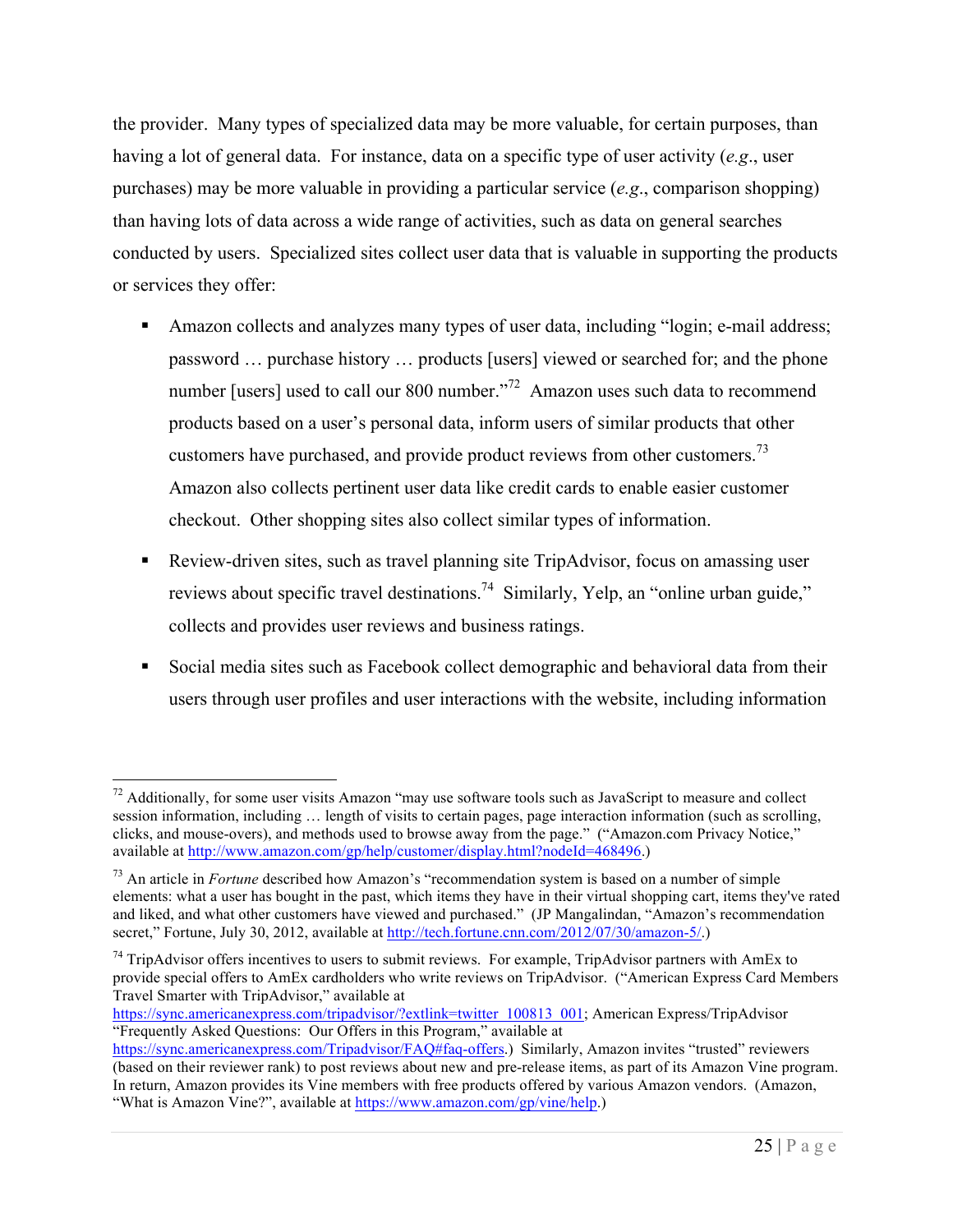on a user's personal background (such as where a user attended school) and a user's personal interests ("likes").<sup>75</sup>

§ Netflix tracks user plays per day, user interaction (*i.e.*, rewind, fast forward and pause behavior), streaming, user ratings, location data, device information, and viewing time  $(i.e., time of day and week).$ <sup>76</sup>

46. Online providers also often forge partnerships in order to offer valuable content based on user data collected by other firms. For example, Yahoo! has partnered with Yelp to "incorporate Yelp's listings and reviews of local businesses into results on Yahoo's search engine..."<sup>77</sup> Apple has also partnered with Yelp, which allows Apple to offer high-quality local content such as business reviews to users of Apple mobile devices.<sup>78</sup> And, Apple's iOS7 mobile operating system features enhanced Twitter integration through Siri, the iPhone's personal assistant.<sup>79</sup>

47. The fact that many competitors collect and/or purchase large amounts of data from various sources has been widely reported in the press. A *Forbes* article, for instance, explains that:

Meanwhile unanticipated competitors like Facebook, Amazon, Twitter and others continue to knock at Google's metaphorical door, all of them entering into competition with Google using data sourced from creative sources, and all of them potentially besting Google in the process. Consider, for example, Amazon's recent move into the targeted advertising market, competing with Google to place ads on websites across the Internet, but with the considerable advantage of being

<sup>77</sup> Douglas MacMillan and Daisuke Wakabayashi, "Yahoo to Partner With Yelp on Local Search," The Wall Street Journal, February 10, 2014, available at http://online.wsj.com/news/article\_email/SB10001424052702304680904579371263386333816lMyQjAxMTA0MDAwODEwNDgyWj.

 $75$  Hayley Tsukayama, "Facebook updates data use policy," The Washington Post, August 29, 2013, available at http://www.washingtonpost.com/business/technology/facebook-updates-data-use-policy/2013/08/29/3f0faa08-10cd-11e3-b4cb-fd7ce041d814\_story.html.

 $^{76}$  Netflix also obtains metadata from third parties such as Nielsen and social media data from Facebook and Twitter. (Derrick Harris, "Netflix analyzes a lot of data about your viewing habits," GigaOM, June 14, 2012, available at http://gigaom.com/2012/06/14/netflix-analyzes-a-lot-of-data-about-your-viewing-habits/.)

<sup>&</sup>lt;sup>78</sup> Greg Sterling, "Yelp Elevated By Apple Relationship, Second Only To Google In Local Importance Now," Search Engine Land, June 25, 2012, available at http://searchengineland.com/yelp-elevated-by-apple-relationshipsecond-only-to-google-in-local-importance-now-125824.

<sup>&</sup>lt;sup>79</sup> Danny Sullivan, "With iOS 7, Siri Drops Google For Bing, Also Gains Twitter Search," Search Engine Land, September 18, 2013, available at http://searchengineland.com/with-ios-7-siri-drops-google-for-bing-172110.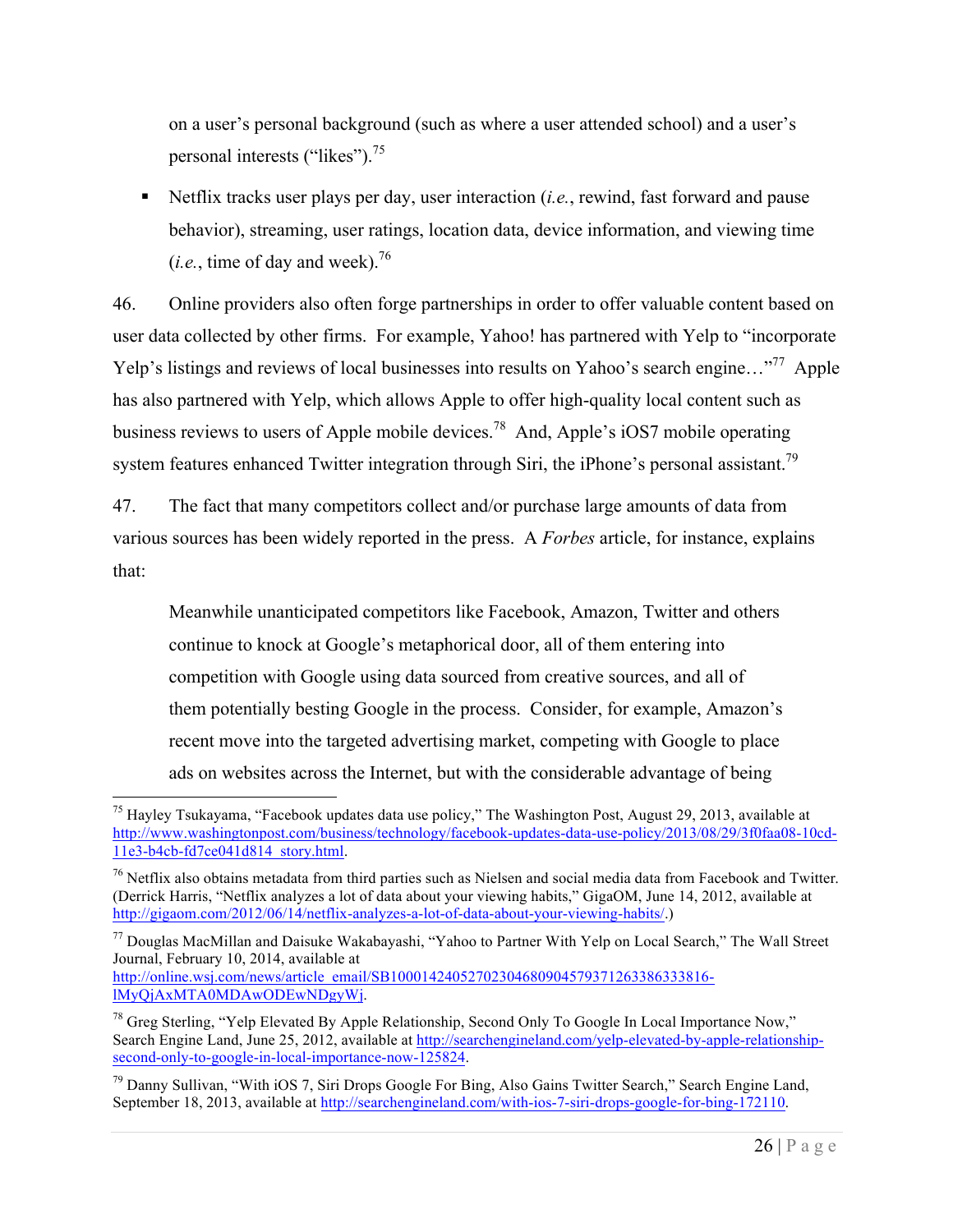able to target ads based on searches, or purchases, a user has made on Amazon the world's largest product search engine.<sup>80</sup>

Similarly, the U.S. Federal Trade Commission, in its statement closing its investigation of Google's acquisition of DoubleClick, stated that:

The evidence indicates that neither the data available to Google...constitutes an essential input to a successful online advertising product. A number of Google's competitors have at their disposal valuable stores of data not available to Google. For instance, Google's most significant competitors in the ad intermediation market, Microsoft, Yahoo!, and Time Warner have access to their own unique data stores. These firms own popular search engines, and will have access to consumer information from their internal ad servers, ad intermediation services, other web properties, and software.... All of these firms are vertically integrated, and all appear to be well-positioned to compete vigorously against Google in this new marketplace.<sup>81</sup>

48. Lastly, it is worth noting that because the value of user data varies greatly, it would be difficult, if not infeasible, to estimate the share of user data collected by particular online providers for purposes of assessing the extent of "foreclosure." As noted, there are many different kinds of user data, collected from a myriad of sources, and utilized in the provision of many different types of services. Some types of user data may be useful for some purposes, but not for others. Thus, any estimates of foreclosure from user data cannot be based on the volume of user data, or on the number of users contributing that data.

#### **B. Competitive success of online platforms is driven by much more than the amount of user data collected**

49. Claims regarding the entrenchment of online platforms—*i.e*., that platforms with more users can provide superior services and more effectively monetize those services, and therefore

<sup>&</sup>lt;sup>80</sup> Geoffrey Manne, "FTC Ends Google Antitrust Investigation. Critics And Competitors: Move On," Forbes, January 3, 2013, available at http://www.forbes.com/sites/beltway/2013/01/03/ftcs-google-antitrust-investigationwas-silly-critics-and-competitors-move-on/.

<sup>&</sup>lt;sup>81</sup> Statement of Federal Trade Commission Concerning Google/DoubleClick, FTC File No. 071-0170, December 20, 2007, pp. 12-13, available at

http://www.ftc.gov/system/files/documents/public\_statements/418081/071220googledc-commstmt.pdf.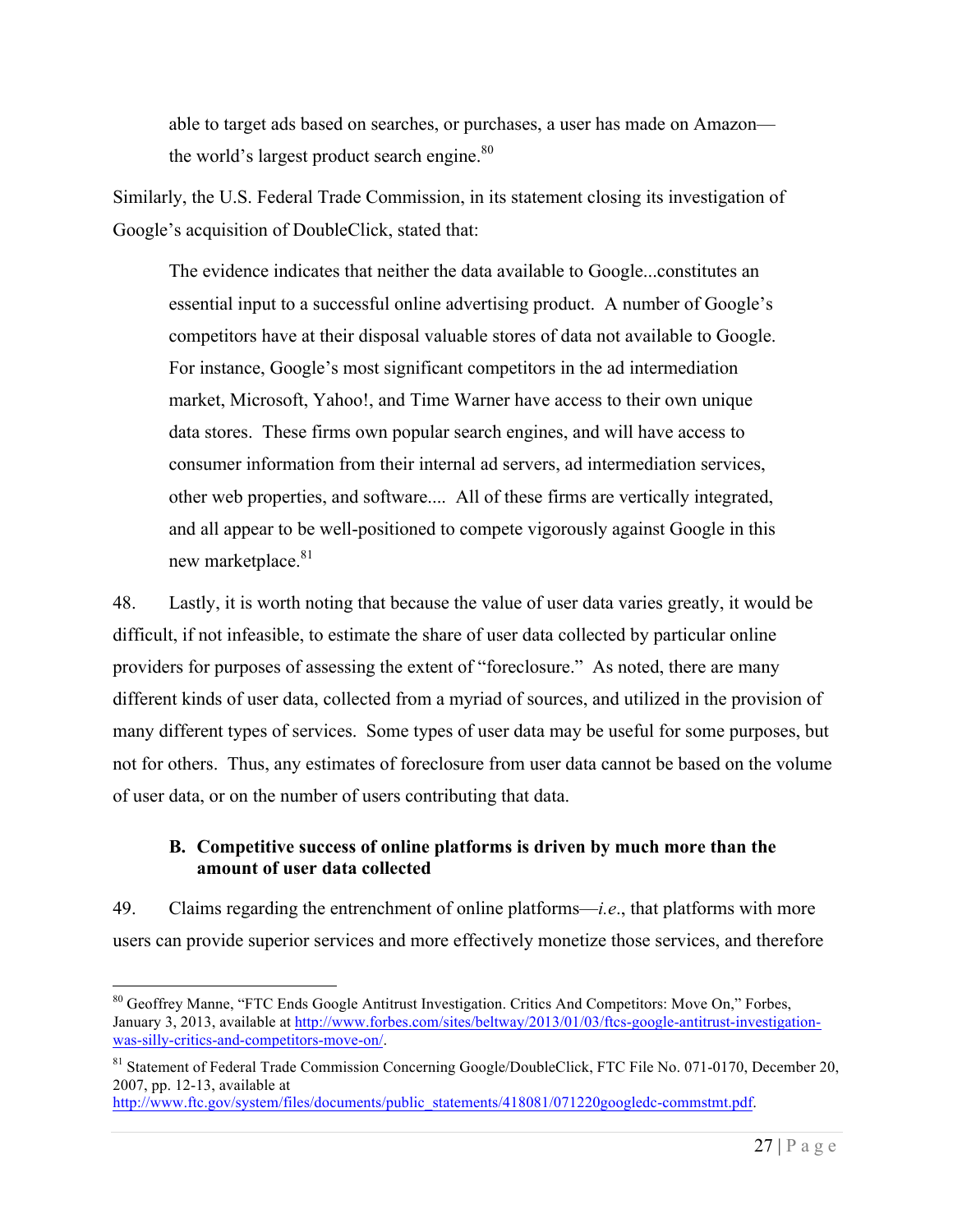are protected from competition from smaller online providers—assume that competition between online platforms is largely unidimensional. In particular, the implicit assumption appears to be that the volume of user data is largely deterministic of the quality of services offered and the ability to monetize by targeting ads and, therefore, the only or principal way to improve quality is to increase the base of users. And, in order to expand the user base, online platforms require large volumes of user data to provide high quality services and monetize effectively. This description of the nature of competition between online providers, however, is far removed from reality—the firm with the most data does not necessarily win, and often does not win.<sup>82</sup>

50. While data collected from users can be important to online providers in improving the services offered and their ability to monetize, user data is only one of many inputs into providing online services. The quality of services offered by online providers, and the ability to monetize effectively, is driven by much more than user data. There are many other sources of data, inputs into providing high quality services, dimensions of quality, and means of attracting users (such as distribution arrangements). Online providers can make investments in quality and distribution that are independent of its scale of users. And, through these investments, a provider can attain scale. Thus, it is incorrect to assert that an online platform lacking scale today can never attain scale. The fact that online providers can gain user scale in ways that do not involve user data weakens the claimed user data-service quality feedback-loop.

51. Other sources of data: There are many types and sources of data that can be used as inputs to the provision of online services. Take, for example, targeted search providers that offer search services on specific topics such as shopping, travel, and local interests. These providers have many sources of data that they can use to improve their services, including data from thirdparty data collection firms. Many of these online providers offer aggregation and comparison services (*e.g*., for financial products, real estate, or consumer products), for which the primary source of the data used are "feeds" from firms offering these products and services (*e.g.*, banks, realtors, retailers). For instance:

 $82$  In fact, causality may flow in the opposite direction—successful platforms have lots of users and therefore have access to lots of data, but the opposite is not necessarily true. Moreover, as I discuss in Section IV.B, online platforms are highly differentiated, and this differentiation reduces the likelihood that the market will "tip" to the firm with the most data.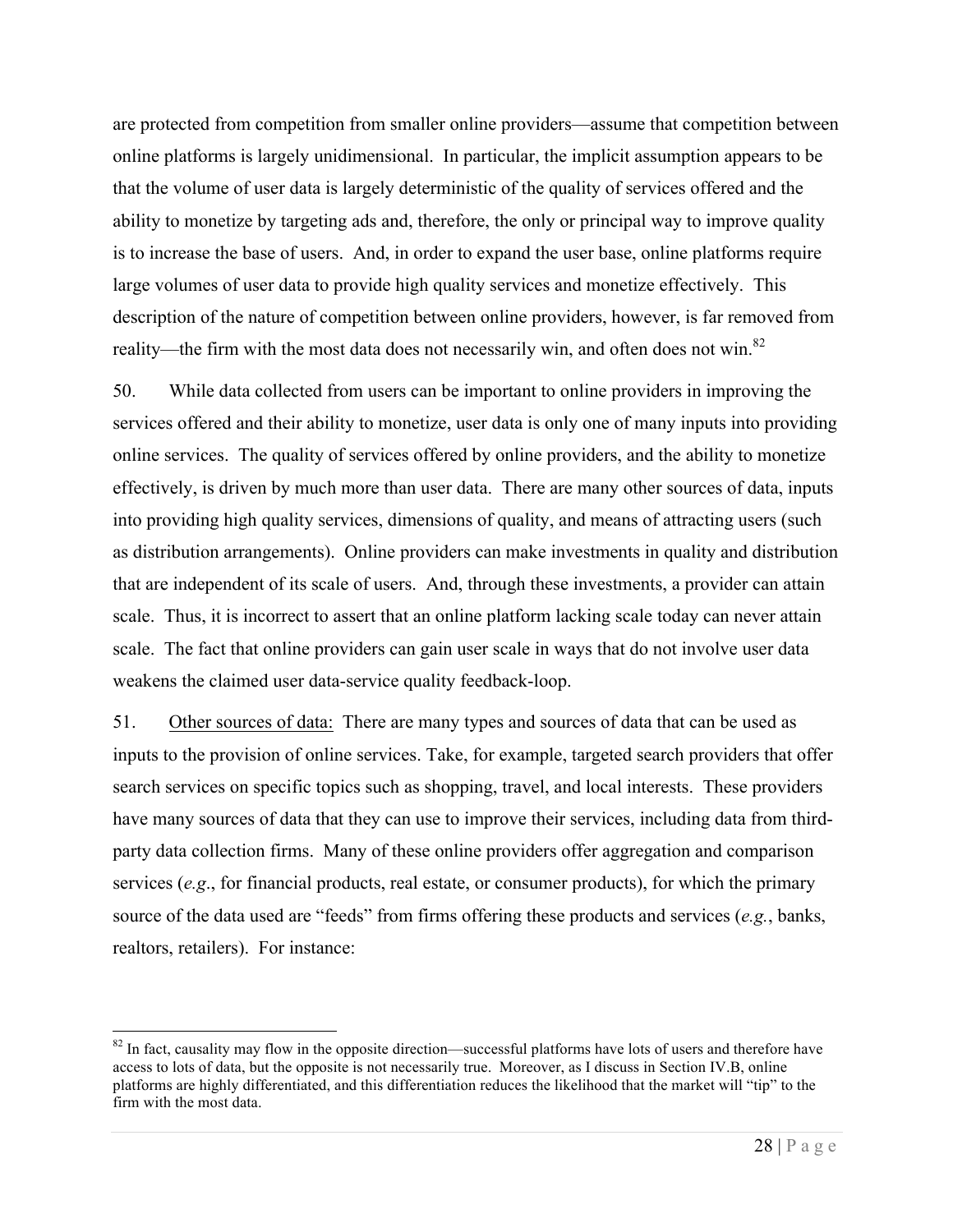- Comparison shopping sites such as Nextag offer products from many merchants, receiving data from each merchant through a data feed.<sup>83</sup>
- Amazon gathers "detail page content" from vendors that wish to sell through Amazon, including a description of the product and features, and images of the product.<sup>84</sup>
- § Kayak, a travel metasearch site, "has multiple data sources, including ITA and Amadeus (third-party 'faring engines'), and direct queries of dozens of online travel agencies, airlines, and discount consolidators."85 Kayak recently noted that its "commercial relationships include agreements with over 300 travel suppliers, OTAs and technology providers. These relationships provide [Kayak] with access to travel information, booking, fulfillment and customer service solutions."86
- Zillow gets data on new listings either directly from real estate agents, or from other online provider sites that syndicate real estate listings. Zillow's historical real estate data is purchased from third-party data collection companies that assemble publicly-available county records data.<sup>87</sup>
- § Yelp, a local search provider, recently entered into a strategic partnership with YP (Yellow Pages) which gives Yelp access to YP's business owner profiles.<sup>88</sup>
- News sites may display traffic information and stock market data that are obtained from third-party suppliers.<sup>89</sup>

 <sup>83</sup> See, *e.g.*, "Comparison-Shopping Engines: The Do's & Don'ts of Three Popular CSEs, Part III," Hanapin Marketing, June 24, 2013, available at http://www.ppchero.com/comparison-shopping-engines-the-dos-donts-ofthree-popular-cses-part-iii/.

<sup>84 &</sup>quot;Creating Great Detail Page Content," Amazon Help & Customer Service, available at http://www.amazon.com/gp/help/customer/display.html?nodeId=12177401.

<sup>85</sup> Lou Carlozo, "How Travel Website Kayak Sees the Future (Literally) with Price Forecasting," Deal News, February 4, 2013, available at http://dealnews.com/features/How-Travel-Website-Kayak-Sees-the-Future-Literallywith-Price-Forecasting/664706.html.

<sup>86</sup> Kayak Software Corporation 2012 10-K, p. 6.

<sup>&</sup>lt;sup>87</sup> "Where does Zillow get its data?" Zillow Questions, October 3, 2011, available at http://www.zillow.com/advicethread/Where-does-Zillow-get-its-data/418032/.

<sup>&</sup>lt;sup>88</sup> Greg Sterling, "Yelp and YP Enter Into "Strategic" Content, Distribution Partnership," Search Engine Land, March 20, 2014, available at http://searchengineland.com/yelp-yp-enter-content-distribution-partership-187184.

<sup>89</sup> See, *e.g*., Ben Kuo, "Interview with Jonathan Berke, Sigalert.com," socalTECH.com, October 3, 2005, available at http://www.socaltech.com/interview\_with\_jonathan\_berke\_sigalert\_com/s-0005615.html: "[Sigalert.com, a freeway traffic website] provide[s] web pages to other web sites—for example, the LA Times, NBC in LA, KABC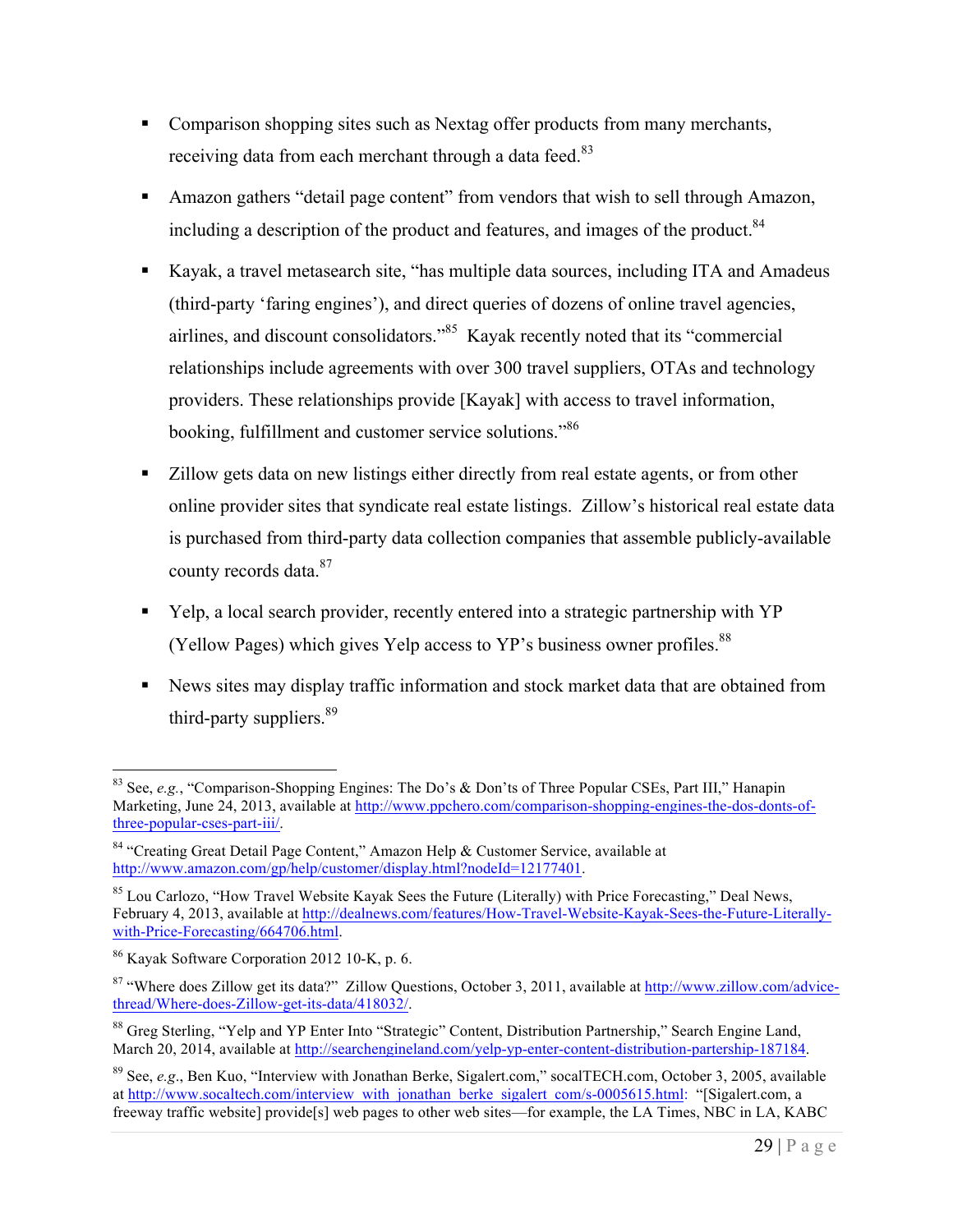52. General search engines also utilize data from sources other than users. For example, Google uses factors such as its proprietary Page Rank algorithm and signals regarding the quality of a website that do not depend on user behavior. Search engines also receive many misspelled queries from users, and using various types and sources of data to "revise" these queries and return the desired result is an important aspect of search quality. While user data plays a role in spelling revisions, search engines also analyze "crawled" data from Internet websites to gauge common spellings and misspellings of words.<sup>90</sup> Search engines also purchase data from third parties that are used to answer particular user queries, including for sports scores, stock performance, weather forecasts, and currency exchange rates.<sup>91</sup>

53. Inputs other than data: There are also many inputs other than data in providing highquality online services. For example, shopping and review firms such as CNET utilize professionally written reviews to aid users searching for the best products.<sup>92</sup> Yelp hires temporary local employees, called "scouts", to provide additional site content, such as reviews, photos, and hours of operation.<sup>93</sup> Content sites like the Huffington Post hire writers to generate articles and opinion pieces.<sup>94</sup>

54. In online search as well, there are many different inputs to providing high quality search results, including engineering resources, innovation, and quality testing. A key determinant of search quality is the amount and caliber of engineering resources devoted to improving a search engine's algorithms. Another important input for search providers is the provider's web

<sup>92</sup> See, *e.g.*, "CNET Reviews," available at http://www.cnet.com/about/cnet-reviews/.

 $93$  Yelp Inc. 2012 10-K, p. 4.

in LA, KFWB, KNX, and lots and lots of media companies. [Sigalert.com] provide[s] traffic pages for them as well." Another example is stock market data on BBC News, which is provided by DigitalLook.com. (See, *e.g.*, http://www.bbc.com/news/business/market\_data/overview.)

<sup>90</sup> Dr. Jim Kleban, Program Manager - Bing R&D, "Building a State-of-the-Art Speller," Bing Blog, January 3, 2013, available at http://blogs.bing.com/search/2013/01/03/bing-search-quality-insights-building-a-state-of-the-artspeller/.

<sup>&</sup>lt;sup>91</sup> Google sports scores are provided by STATS LLC (http://www.google.com/intl/en/help/features.html); Google stock performance data are provided by SIX Financial Information (exchange data) and Morningstar (mutual fund data) (http://www.google.com/intl/en/googlefinance/disclaimer/?ei=Xoo8U6DdFYerqgHhRA); Weather forecasts are provided by Weather Underground, Inc. (https://www.google.com/intl/en/help/features\_list.html#weather). (http://www.google.com/intl/en/googlefinance/disclaimer/?ei=Xoo8U6DdFYerqgHhRA).

<sup>94</sup> See, *e.g.*, Jason Linkins, "How The Huffington Post Works (In Case You Were Wondering)," The Huffington Post, February 10, 2011, available at http://www.huffingtonpost.com/2011/02/10/huffington-postbloggers\_n\_821446.html.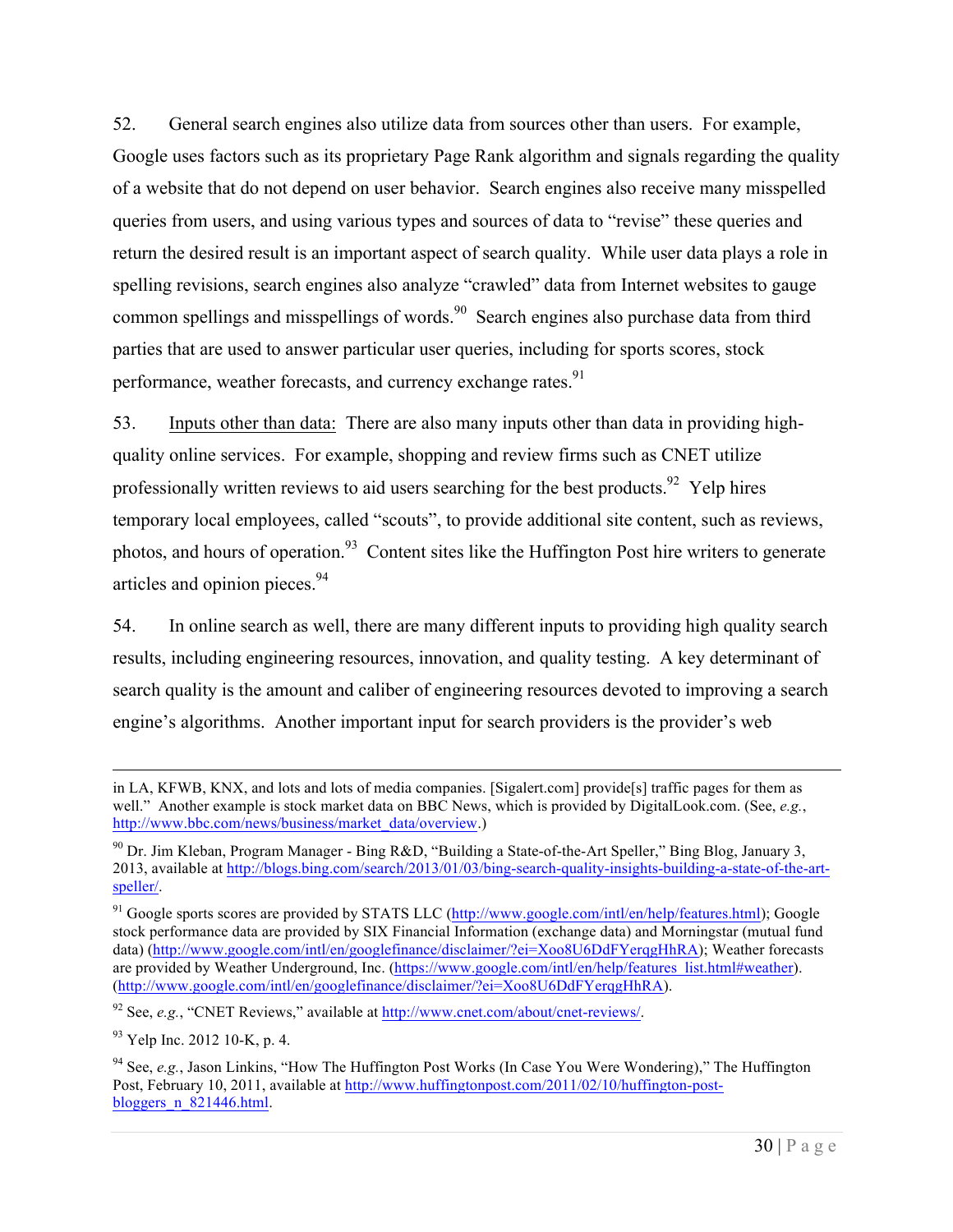crawling and indexing technology.<sup>95</sup> The ability to quickly crawl and index new content, which relies on engineering ability, not user data, is vital in identifying results that are relevant to "fresh" queries—*i.e*., queries regarding recent events and information. 96 Google identifies fresh queries primarily based on rapid increases in *content* on a particular topic, which can be observed from documents recently crawled, and large increases in relevant documents recently indexed.<sup>97</sup> For instance, Google observes whether there is a significant increase in news articles on a particular topic.<sup>98</sup>

55. There also are inputs to service quality other than engineering resources. For instance, search engines use human raters to test and improve their algorithms. Google employs a large number of human search quality "Raters" to evaluate the quality and relevance of its search results.<sup>99</sup> Google also expends substantial resources to fight "spam" in its search results, including algorithmic screening and manual review.<sup>100</sup>

 $95$  It has been reported that Google has developed superior web crawling and indexing capabilities compared to Bing and the size of Google's index is larger than that of Bing. (See, *e.g*., Christy Haywood, "Google vs. Bing SEO Key Differences," SiteProNews, October 23, 2012, available at http://www.sitepronews.com/2012/10/23/google-vs-bingseo-key-differences/; "SEO case study: Sites see more pages indexed by Google than Bing – even post Panda," Brafton, June 9, 2011, available at http://www.brafton.com/news/seo-case-study-sites-see-more-pages-indexed-bygoogle-than-bing-even-post-panda-800527170.)

<sup>&</sup>lt;sup>96</sup> Google's improvement in providing fresh results is in large part due to a new web indexing system it introduced in June 2010 called "Caffeine." With Caffeine, Google constantly updates its index of the web in small portions. (See, *e.g.*, Carrie Grimes, "Our new search index: Caffeine," Google Official Blog, June 8, 2010, available at http://googleblog.blogspot.com/2010/06/our-new-search-index-caffeine.html.)

<sup>&</sup>lt;sup>97</sup> Saul Hansell, "Google Keeps Tweaking Its Search Engine," The New York Times, June 3, 2007, available at http://www.nytimes.com/2007/06/03/business/yourmoney/03google.html?ei=5088&en=f003a2b328ec0a72&ex=133 8523200&partner=rssnyt&emc=rss&pagewanted=all. Bing also detects freshness from signals that do not rely on click-and-query data, such as data it receives from its partnership with Twitter. (Liz Gannes, "Bing — Which Has Deals With Facebook and Twitter — Finally Speaks on Social Search Controversy," AllThingsD, February 3, 2012, available at http://allthingsd.com/20120203/bing-which-has-deals-with-facebook-and-twitter-finally-speaks-onsocial-search-controversy/.)

<sup>98</sup> See, *e.g*., "How Search Works," Google - Inside Search, available at

http://www.google.com/insidesearch/howsearchworks/thestory/; Saul Hansell, "Google Keeps Tweaking Its Search Engine," The New York Times, June 3, 2007, available at http://www.nytimes.com/2007/06/03/business/yourmoney/03google.html?ei=5088&en=f003a2b328ec0a72&ex=133

<sup>8523200&</sup>amp;partner=rssnyt&emc=rss&pagewanted=all.)

<sup>99</sup> See, *e.g.*, Barry Schwartz, "Google Publishes Its Search Quality Rating Guidelines For First Time," Search Engine Land, March 1, 2013, available at http://searchengineland.com/google-publishes-their-search-quality-ratingguidelines-150195.

<sup>100</sup> See, *e.g.*, "Fighting Spam," Google - Inside Search, available at https://www.google.com/insidesearch/howsearchworks/fighting-spam.html.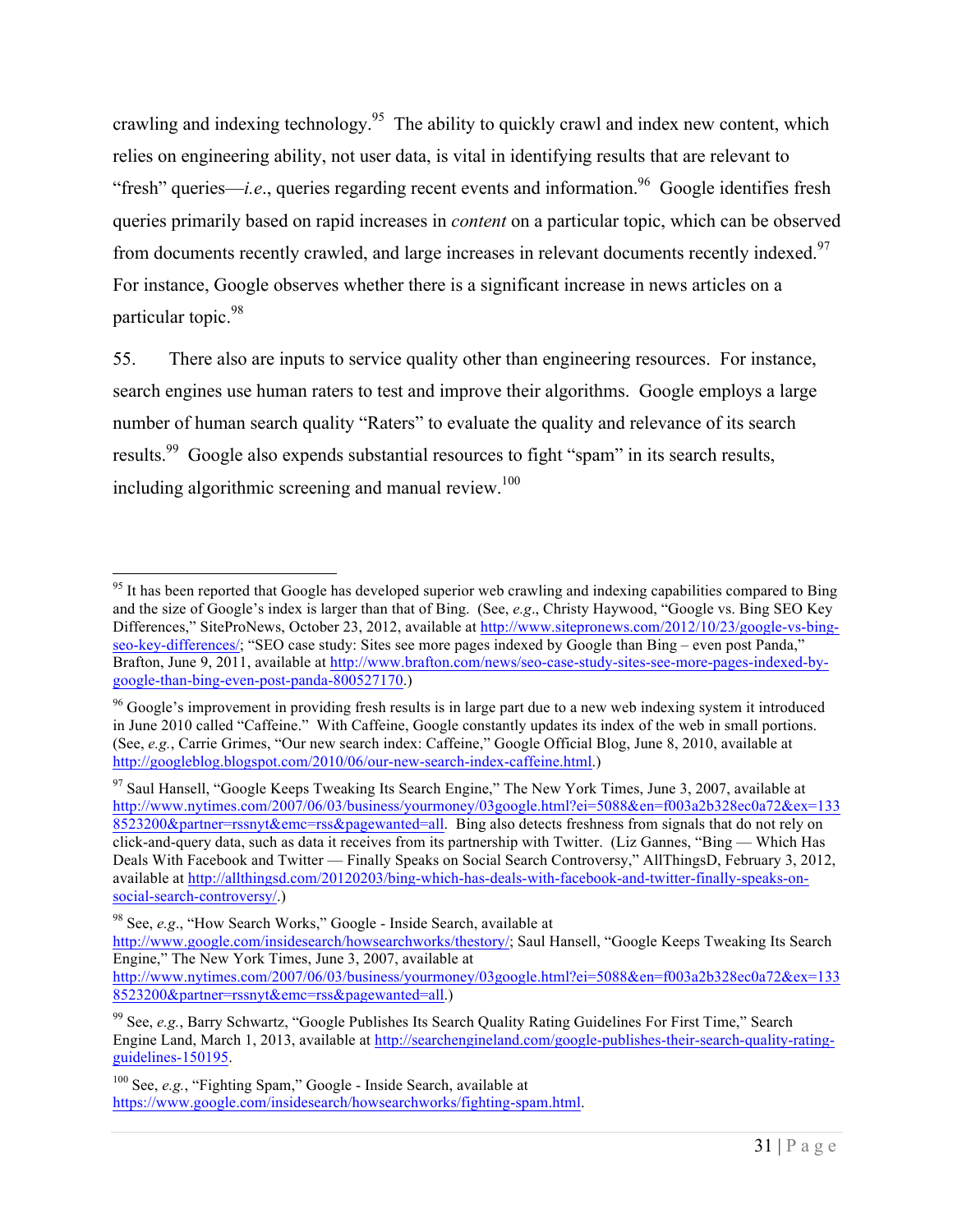56. Microsoft has claimed that it has been particularly hampered by a lack of user data in its ability to offer high-quality results for certain types of queries, including fresh and misspelled queries.<sup>101</sup> But one should not confuse poor execution with a lack of scale, especially given that there are many inputs other than user data in providing high-quality services, including engineering talent. In fact, a recent blog post by a Microsoft engineer stated that to be a "viable" search engine requires "not only hiring smart people, but hiring *enough* smart people." The engineer also noted that "Google's engineers are amazing," "[t]here are a limited number of search relevance engineers available," and "[t]he Bing search relevance staff is a fraction the size of Google's."102 Also, as discussed above, Google has developed superior web crawling and indexing capabilities. Engineering talent and crawling and indexing technology are two of the most important inputs into search quality.

57. In fact, inconsistent with Microsoft's own claims regarding the relationship between search quality and user data scale, Microsoft now claims to have much better quality than Google. Microsoft's "Bing It On Challenge" marketing campaign, launched in September 2012, involved users running five searches, comparing Bing and Google search results, and choosing which results they preferred (the identities of the search engines were hidden). Microsoft claims that this "side by side" research showed users preferred Bing search results two to one over Google.<sup>103</sup> Similarly, Microsoft executive Steve Ballmer publicly stated that 70 percent of the time, there would not be any difference in the quality of Google and Bing search results, that 15 percent of the time Bing's results would be better, and the remaining 15 percent of the time Google's results would be better.<sup>104</sup>

<sup>&</sup>lt;sup>101</sup> Industry group Fair Search, which Microsoft is a member of, noted that "'learning by doing' is a big part of what helps [search] platforms improve.' This simple fact means that a search engine with fewer searches is less able to innovate as quickly or to provide consumers with as relevant results as a search engine with more searches." ("Google's Transformation from Gateway to Gatekeeper: How Google's Exclusionary and Anticompetitive Conduct Restricts Innovation and Deceives Consumers," Fair Search White Paper, available at http://www.fairsearch.org/wp-content/uploads/2011/10/Googles-Transformation-from-Gateway-to-Gatekeeper.pdf.)

<sup>&</sup>lt;sup>102</sup> Alex Clemmer, "What 'viable search engine competition' really looks like," January 4, 2014, available at http://blog.nullspace.io/building-search-engines.html.

<sup>&</sup>lt;sup>103</sup> Microsoft press release, "Bing Challenges Nation to 'Bing It On," September 6, 2012, available at http://www.microsoft.com/en-us/news/press/2012/sep12/09-06bingchallengepr.aspx.

<sup>&</sup>lt;sup>104</sup> Danny Sullivan, "Ballmer: 70% Of The Time, Google & Bing Are The Same, So Try Bing!", Search Engine Land, October 18, 2011, available at http://searchengineland.com/ballmer-70-of-the-time-google-bing-are-the-sameso-try-bing-97518.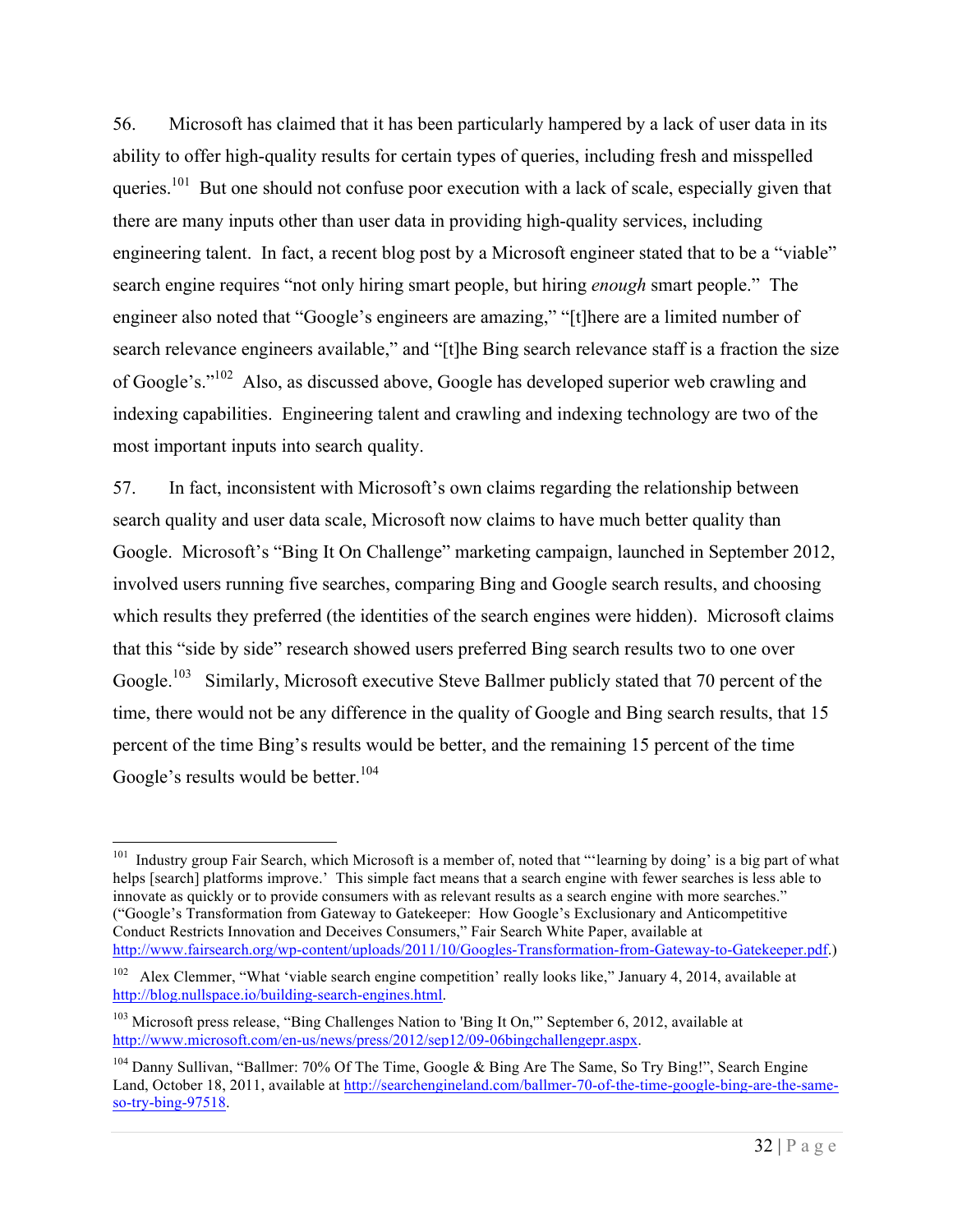58. Other dimensions of quality: There are also many dimensions of quality. Demand by users for a particular online provider does not only depend on the quality of search results or content. Innovative features, an attractive user interface ("UI"), complementary services, speed and ease of use are important quality attributes for online providers.<sup>105</sup> For example, on comparison shopping sites, providing filtering options for modifying results can be an important UI feature for users.<sup>106</sup> Kayak has developed "sliding bars" and other tools to filter query results based on relevant criteria, such as specific departure and arrival times for flights.<sup>107</sup> Complementary services such as same-day delivery from online merchants also can attract users.<sup>108</sup> In search, Google has sought to improve search quality through features including Universal Search, Knowledge Graph, Google Instant (instantaneous display of results while the user types), and Google Suggest (query "autocomplete"). UI improvements in Google search results include the integration of results with maps, local enhancements (*e.g.*, integration with OpenTable), quick answers to common questions (*e.g.*, weather forecasts, sports scores), search refinement options, and mobile-specific UI innovations.<sup>109</sup> These innovations are driven primarily by engineering talent, not a large scale of user data.

59. Distribution arrangements: Online providers also enter into partnerships or distribution arrangements with various parties that can provide access to users.<sup>110</sup> The ability of online providers to gain user scale in ways that do not involve user data, including distribution arrangements, further weakens the claimed user data-service quality feedback-loop.

<sup>&</sup>lt;sup>105</sup> For example, Kayak "routinely work[s] to improve [their] software and algorithms to further reduce the time required to return query results." (Kayak Software Corporation Q1 2013 10-Q, p. 25.)

<sup>&</sup>lt;sup>106</sup> David Moth, "14 ways to improve the UX of on-site search results," Econsultancy, November 13, 2013, available at https://econsultancy.com/blog/63781-14-ways-to-improve-the-ux-of-on-site-search-results.

 $107$  Kayak Software Corporation 2012 10-K, p. 4.

<sup>108</sup> See, *e.g.*, Brad Stone, "Amazon.com Introduces Same-Day Delivery," The New York Times, October 15, 2009, available at http://bits.blogs.nytimes.com/2009/10/15/amazoncom-introduces-same-daydelivery/?  $php=true$ & type=blogs& r=0.

<sup>&</sup>lt;sup>109</sup> "The Story," Google-Inside Search, available at http://www.google.com/insidesearch/howsearchworks/thestory/.

<sup>110</sup> See, *e.g*., Geoffrey A. Manne and William Rinehart, "The Market Realities that Undermined the FTC's Antitrust Case Against Google," Harvard Journal of Law & Technology Occasional Paper Series — July 2013, p. 15, available at http://jolt.law.harvard.edu/antitrust/articles/ManneRinehart.pdf: "One common refrain from Google's critics is that Google's access to immense amounts of data used to increase the quality of its targeting presents a barrier to competition that no one else can match, thus protecting Google's 'unassailable' monopoly. But scale comes in many ways. In the first place, data can be bought; there's plenty out there, and lots of it is for sale."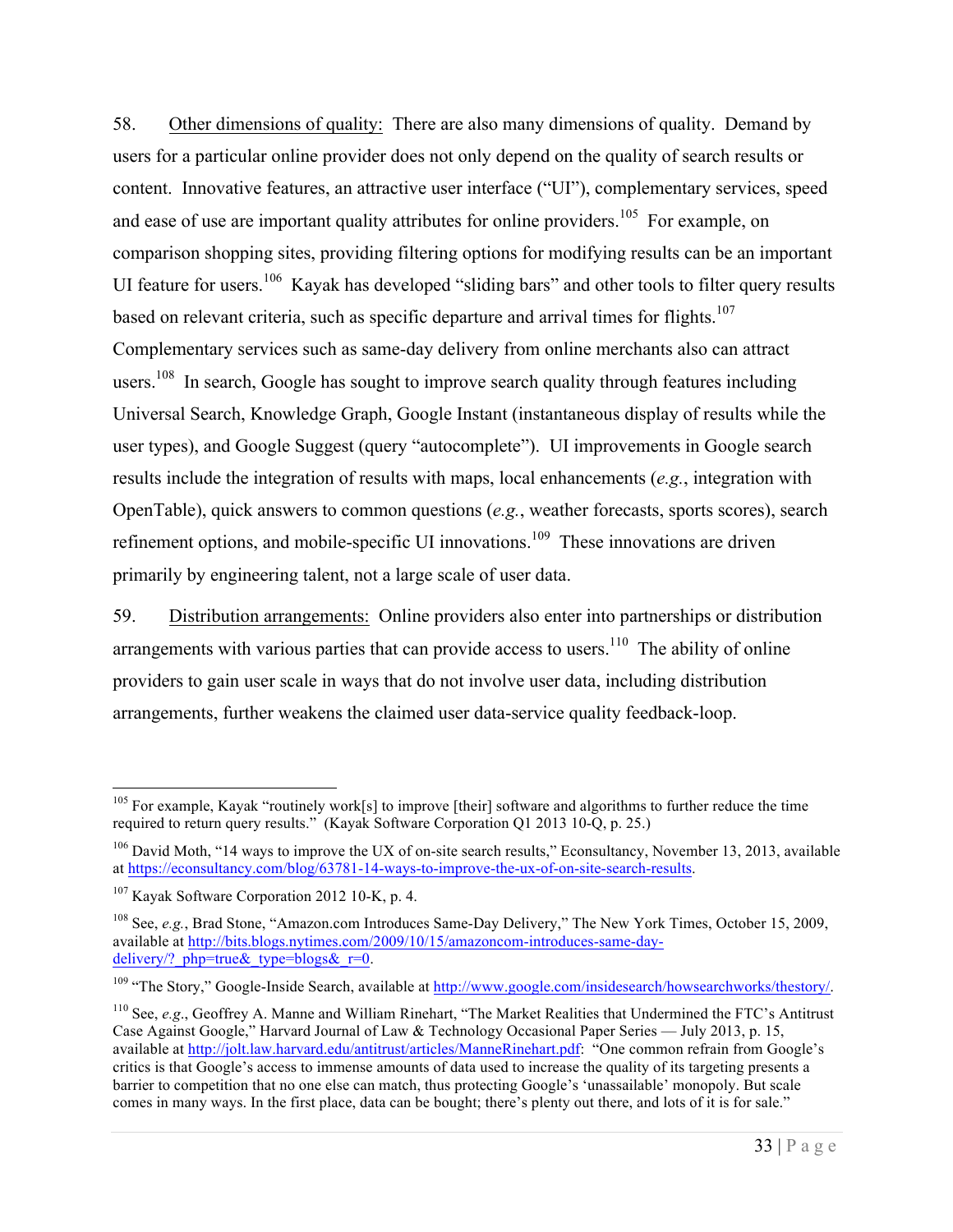60. In 2009, for example, Microsoft entered into a partnership to provide search results and search advertisements to Yahoo! $^{111}$  This partnership more than doubled Microsoft's user scale when the partnership became fully operational in August  $2010$ <sup>112</sup> Microsoft also has obtained distribution of its search service through various desktop search distribution channels. Microsoft has entered into distribution arrangements with computer OEMs that sell roughly 70 percent of all U.S. personal computers.<sup>113</sup> It also has entered into a distribution deal with one of the largest distributor of custom toolbars, Conduit (now called Perion),  $114$  and some of the largest independent software vendors, including Oracle and Skype (which Microsoft acquired in  $2012$ ).<sup>115</sup> In the browser channel, Microsoft's Internet Explorer (the majority of which come with Bing as the default search engine) is one of the most widely used Internet browsers in the U.S., with a 36 percent share on desktop computers.<sup>116</sup> Google also has competed for

<sup>114</sup> Ronen Shilo, "Bing – It has a nice 'ring' to it," Conduit, December 1, 2010, available at http://blog.conduit.com/2010/12/01/bing-it-has-a-nice-ring-to-it-2/; Matt Rosoff, "Toolbar Maker Dumps Google for Bing," Business Insider, December 1, 2010, available at http://articles.businessinsider.com/2010-12- 01/tech/30050901\_1\_toolbars-microsoft-s-bing-conduit. Conduit accounts for approximately 10 percent of Bing's total U.S. searches. (Zvi Boimer and Matan Benjamin, "Perion Network Ltd. Assigned 'ilA-' Rating; Outlook Is Stable", Standard & Poor's Maalot, March 6, 2014, available at http://www.perion.com/wpcontent/uploads/2014/03/Perion-ENG.pdf; Conduit press release, " Perion & Conduit's 'Client Connect' Combine to Create Industry Leader," September 16, 2013, available at http://www.conduit.com/pressrelease/item/perion- conduits-client-connect-combine-to-create-industry-leader.)

<sup>115</sup> In a 2008 press release following Microsoft's agreement with Oracle, Microsoft noted that "Java is one of the most widely available and popular software platforms. It is already present on 91 percent of Internet-connected PCs worldwide. The Java Runtime Environment is one of the highest-volume consumer downloads on the Web, with tens of millions of downloads each month…" (Microsoft press release, "Sun Microsystems to Distribute Microsoft Live Search-Powered Toolbar as Part of Java Runtime Environment," November 10, 2008, available at http://www.microsoft.com/presspass/press/2008/nov08/11-10livejrempr.mspx.) Google lost the distribution arrangement with Sun Microsystems after Sun merged with Oracle and Microsoft entered into a deal with Oracle. Also see, Microsoft press release, "Microsoft to Acquire Skype," May 10, 2011, available at http://www.microsoft.com/presspass/press/2011/may11/05-10corpnewspr.mspx; Liz Tassey Gerber, "Bing and Skype – Better Together," Bing Blogs*,* March 27, 2012, available at http://www.bing.com/community/site\_blogs/b/search/archive/2012/03/27/bing-and-skype-better-together.aspx.

<sup>&</sup>lt;sup>111</sup> See, *e.g.*, David Goldman, "Microsoft and Yahoo: Search partners," CNN Money, July 29, 2009, available at http://money.cnn.com/2009/07/29/technology/microsoft\_yahoo/: "'This deal is really about scale,' said Yahoo Chief Executive Carol Bartz on a conference call."

 $112$  According to comScore, Yahoo! had about 2.7 billion user queries on its sites in August 2010, while Microsoft had 1.7 billion. (comScore press release, "comScore Releases August 2010 U.S. Search Engine Rankings," September 16, 2010, available at

http://www.comscore.com/Insights/Press\_Releases/2010/9/comScore\_Releases\_August\_2010\_US\_Search\_Engine Rankings.)

<sup>&</sup>lt;sup>113</sup> Gartner PC Shipment Data (U.S.), 2013.

<sup>116</sup> "Top 5 Desktop Browsers in the United States on July 2014," StatCounter Global Stats, available at http://gs.statcounter.com/?PHPSESSID=2ueacvaftolkco8m78dekipee7#desktop-browser-US-monthly-201407- 201407-bar.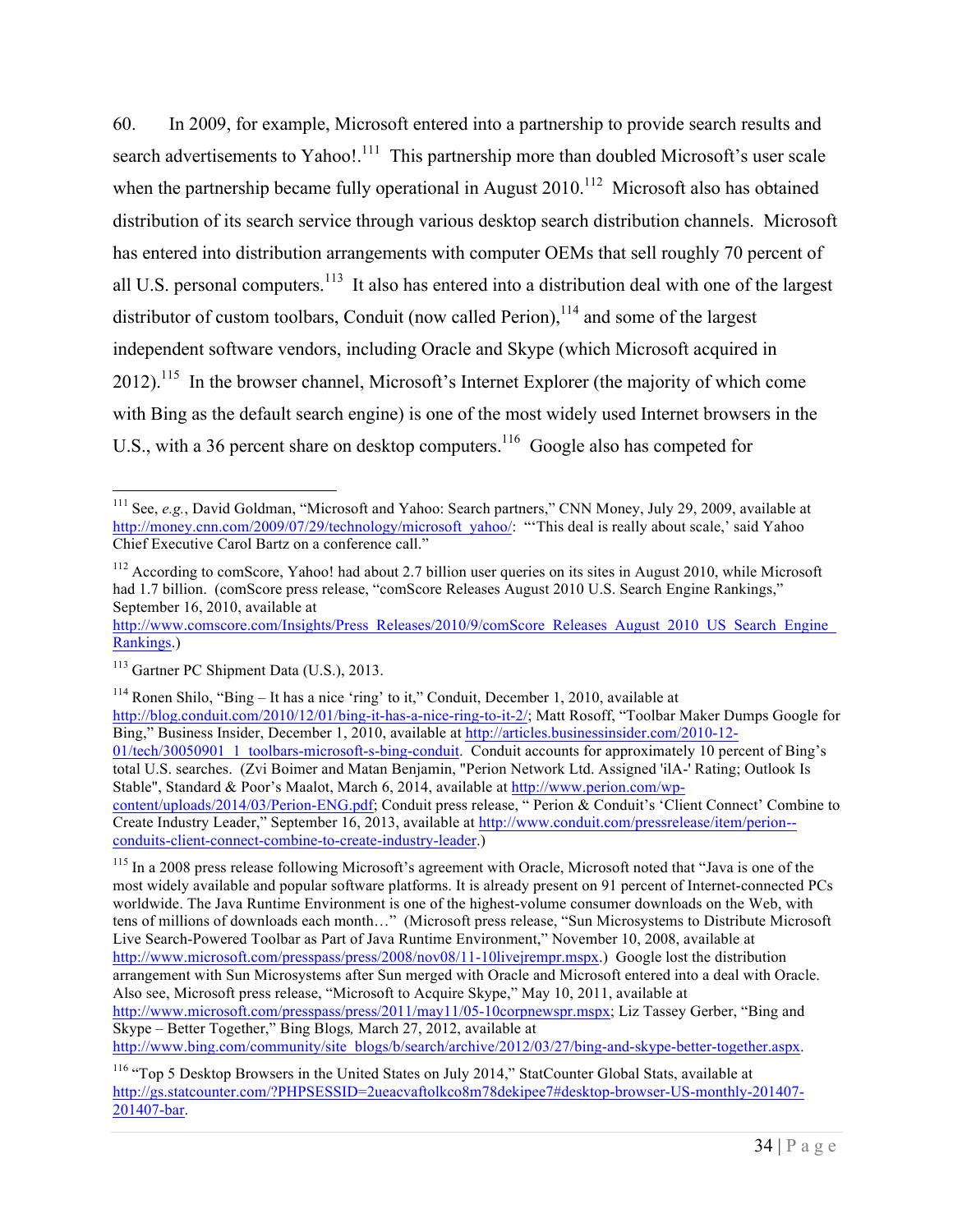distribution for its search engine. Other types of online providers also invest in distribution to obtain access to users. $117$ 

### **C. Because of rapidly diminishing returns to user data, any advantages of scale generally weaken or even disappear at a low level**

### *1. Diminishing returns in the provision of user services*

61. In the provision of many online services, as in almost any business, there are benefits of scale, but these benefits are subject to diminishing returns. To illustrate the concept of diminishing returns to scale in statistical terms, consider the statistical sampling error when performing a survey. The survey sampling error decreases as more people are surveyed, but the rate of decrease slows as the sample size gets larger. A survey with a random sample of 1,000 respondents has a maximum margin of sampling error of approximately 3 percentage points at a 95 percent confidence level. This means that 95 percent of the time, the survey would give rise to reported results within 3 percentage points of the true value. Increasing the scale of the sample by 1,000 respondents would reduce the margin of error by 0.9 percentage points (to about 2.2 percent). However, for a survey with 10,000 respondents, increasing the sample size by 1,000 yields a decline in the margin of error of only 0.05 percentage points. For a survey with 100,000 respondents, increasing the sample size by 1,000 yields a decline in the margin of error of only 0.002 percentage points. Figure 2 below illustrates that the margin of sampling error (measured on the vertical axis) declines with sample size (measured on the horizontal axis), but the rate of the decline diminishes rapidly.

<sup>&</sup>lt;sup>117</sup> For example, Yelp has a deal with T-Mobile to have the Yelp app preloaded on certain mobile devices. ("Yelp Adds Saved-Search Function, New Search Filters – But Only for App on Select T-Mobile Phones," Launch Media, November 2, 2011, available at http://blog.launch.co/blog/yelp-adds-saved-search-function-new-search-filters-butonly.html.)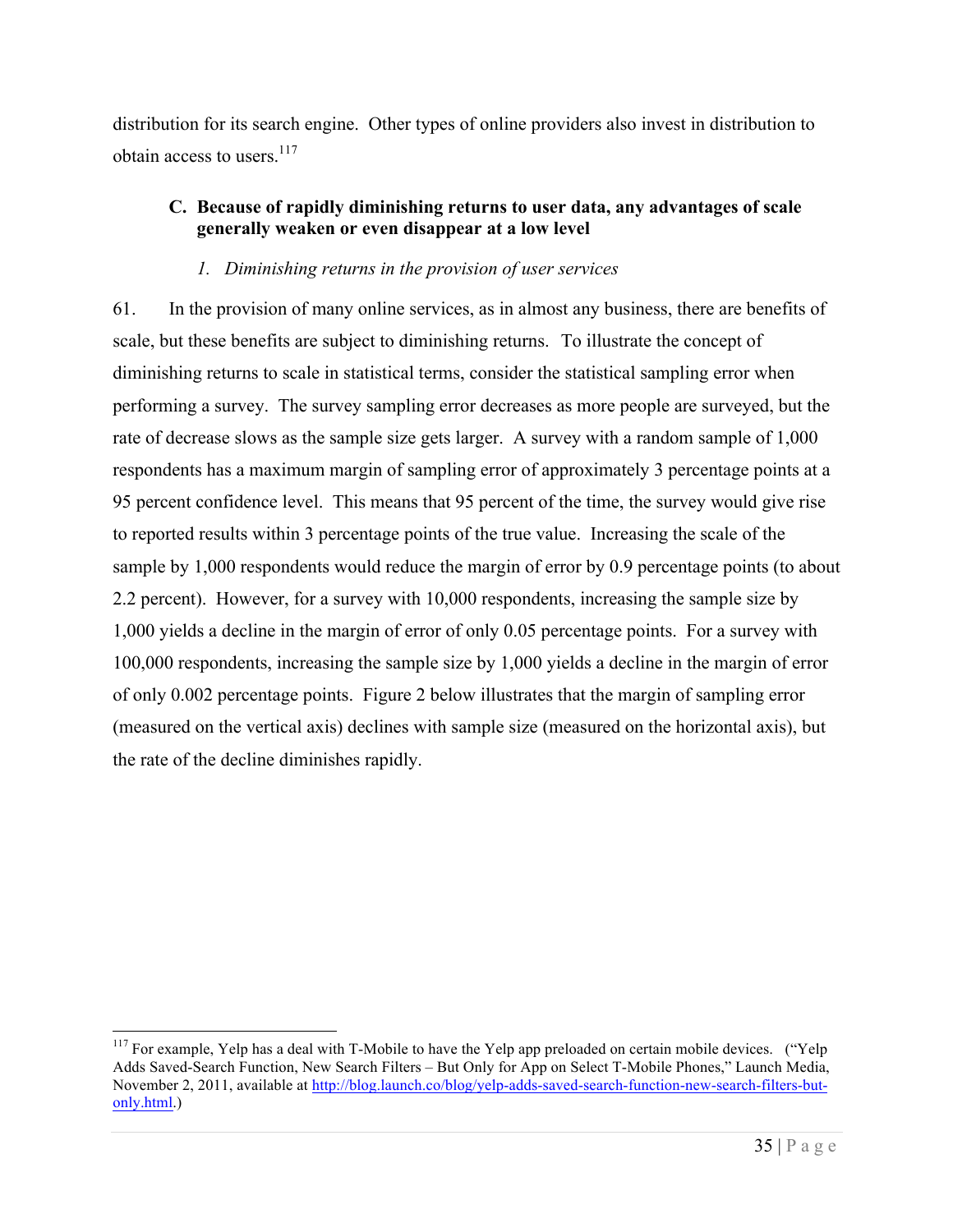**Figure 2: Diminishing Returns to Scale—Sampling Error and Sample Size**



62. The statistical example above is obviously simplistic, but a similar concept of diminishing returns generally applies to the utilization of user data collected by online firms. For instance, the value of user data in returning relevant results to user search queries is subject to diminishing returns. Most user data collected and utilized by search providers involves information about the search terms users have entered previously, and which results they have clicked on, if any. This information allows search providers to gain insight into what results may be relevant in response to particular search terms, and thereby return more relevant results to users. Click-and-query data are an important input into search algorithms, but the value of incremental data in providing relevant search results decreases as the amount of data available to those algorithms increases. Returns to user data scale diminish rapidly for common queries, referred to as "head" queries, which are queries entered frequently by users. A large share of head queries include navigational queries, which are queries that users enter on search engines with the intent to navigate to the website of a particular online provider, such as "Facebook" or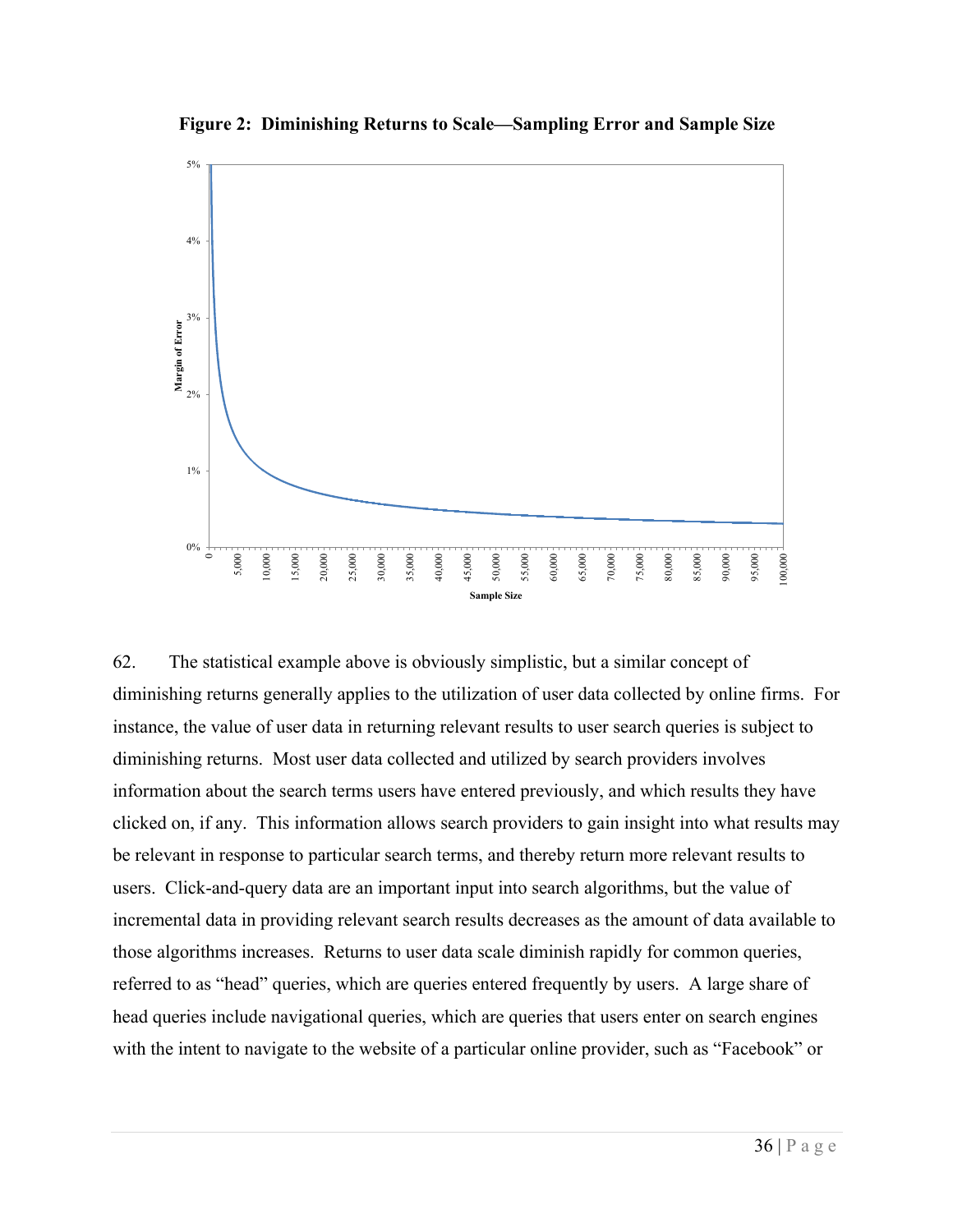"Amazon."118 Other types of head queries include popular products (*e.g.*, "Xbox"), personalities (*e.g.*, "Angelina Jolie"), or notable events (*e.g.*, "World Cup"). The marginal value of additional head queries is likely to be minimal, or even zero, at a very low scale for a search provider. For instance, a search provider that has data on user clicks for 10,000 previous queries for "Facebook" or "Amazon" is likely to be able to determine the most relevant search results as well as a provider that has seen that same query 100,000 times. Thus, it is generally accepted that significant user scale is not necessary to provide relevant search results for more popular queries.

63. It has been argued that economies of scale in returning relevant search results are especially important for queries that are infrequently entered by users, referred to as "tail" queries. Tail queries include misspelled queries, addresses, specific product descriptions or model numbers, and detailed queries composed of multiple terms.<sup>119</sup> For some tail queries, there can be value to having a greater amount of user click and query data, since this information may contain data for the same tail queries. A search provider with small scale may have no data on user clicks in response to the same or similar queries previously entered by users. In contrast, a larger provider may have an advantage over smaller providers to the extent that it has seen the same (or similar) tail query before.

64. However, an increase in query volume has not eliminated or materially reduced the portion of Google's traffic that is comprised of queries that it has never seen before. According to Google, in 2013 "[e]very single day 15 percent of the questions people ask of Google are questions we've never seen before."<sup>120</sup> This percentage has not declined significantly since  $2007$ ,<sup>121</sup> while during this time period (2007 to 2013), Google's total U.S. query volume almost

<sup>&</sup>lt;sup>118</sup> See, *e.g.*, Matt Tathum, "Facebook was the top search term in 2012 for fourth straight year," Hitwise Experian, December 20, 2012, available at http://www.experian.com/blogs/marketing-forward/2012/12/20/facebook-was-thetop-search-term-in-2012-for-fourth-straight-year/.

<sup>&</sup>lt;sup>119</sup> See, *e.g.*, Jayson DeMers, "The Resurgence of Long-Tail Keywords in SEO," Search Engine Watch, March 18, 2013, available at http://searchenginewatch.com/article/2255280/The-Resurgence-of-Long-Tail-Keywords-in-SEO.

<sup>&</sup>lt;sup>120</sup> Julie Bort, "Nearly 500 Million Searches A Day Are For Things Google Has Never Heard Of," Business Insider, May 13, 2013, available at http://www.businessinsider.com/500m-things-google-has-never-heard-of-2013- 5#!CdFSB.

<sup>&</sup>lt;sup>121</sup> Dan Farber, "Google Search scratches its brain 500 million times a day," CNET, May 13, 2013, available at http://www.cnet.com/news/google-search-scratches-its-brain-500-million-times-a-day/: "On a daily basis, 15 percent of queries submitted -- 500 million -- have never been seen before by Google's search engine, and that has continued for the nearly 15 years the company has existed, according to John Wiley, the lead designer for Google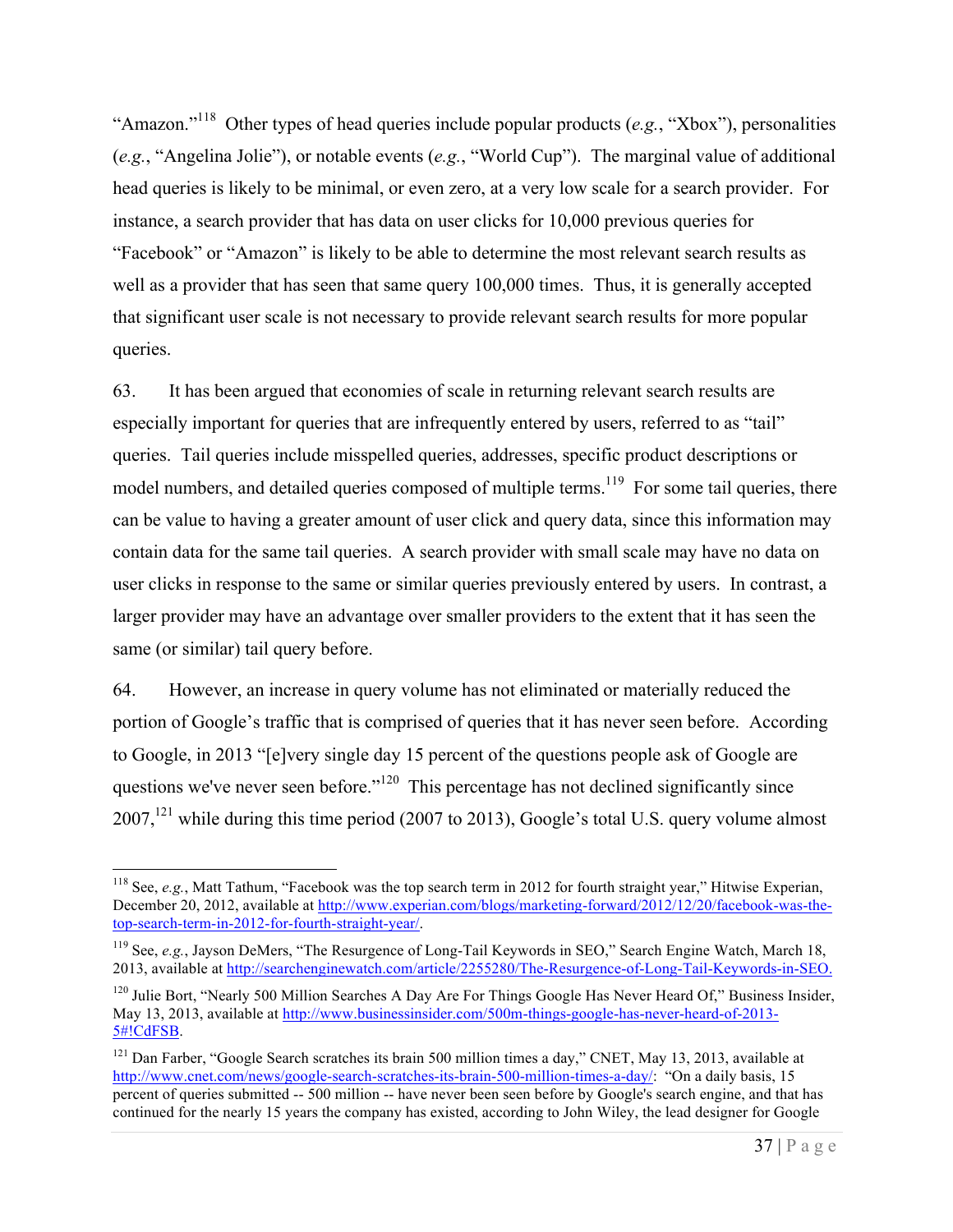tripled.<sup>122</sup> Having greater query volume therefore does not eliminate a platform's need to return relevant results to queries that it has never seen before. Indeed, as I discuss above, providing relevant results in response to tail queries such as misspellings, including queries never seen before, involves clever engineering and the use of other types of data.<sup>123</sup>

65. Thus, both for head queries and tail queries, there is diminishing marginal value of user data scale.<sup>124</sup> Diminishing returns to scale mean that the benefits from additional scale (either in attaining lower costs or higher quality) become progressively smaller as query volume increases. As a result, any competitive advantage that a larger rival has over smaller rivals also diminishes rather than strengthens as the industry grows. In fact, in some cases, such as with "head" search queries, there may be zero marginal value of incremental query volume after a certain scale. Thus, any advantage of size may disappear at a fairly low scale and, as the industry grows, larger providers may have no advantage at all relative to smaller rivals.<sup>125</sup> Moreover, because of diminishing returns to scale, the value of incremental users is greater for smaller rivals than it is for a larger platform, which means that smaller rivals may have greater incentive to compete in attracting users at the margin, such as by investing in quality or distribution.

Search." See also, Sean Ammirati, "Google's Udi Manber – Search is a Hard Problem," readwrite, June 21, 2007, available at http://readwrite.com/2007/06/21/udi\_manber\_search\_is\_a\_hard\_problem.

<sup>&</sup>lt;sup>122</sup> comScore press releases; Total Core Search (2007) and Explicit Core Search (2013).

 $123$  For example, a search engine's ability to return the best results for a query comprised of a specific product model number may have nothing to do with whether another user previously had conducted the same search query. Instead, it would most likely depend on whether the search engine had "crawled" web pages containing the exact model number queried by the user, or obtained product data feeds from manufacturers or retailers, inputs which are independent of the search provider's volume of user data.

<sup>&</sup>lt;sup>124</sup> A study by Lesley Chiou and Catherine Tucker supports the existence of rapidly diminishing returns to scale in the utilization of user data for the provision of search results. In particular, the authors analyze how the amount of query data available to search engines affects search quality by examining user behavior around the times search engines changed their log retention policies (*i.e*., began keeping less historical click and query data). The authors find that there is "little empirical evidence that reducing the length of storage of past search engine searches affected the accuracy of search. Our results suggest that the possession of historical data confers less of a competitive advantage than is sometimes supposed." (See, *e.g.*, Lesley Chiou and Catherine Tucker, "Search Engines and Data Retention: Implications for Privacy and Antitrust," MIT Sloan Research Paper No. 5094-14, May 27, 2014, p. 1.)

 $125$  However, a second effect may offset the first to some extent. Even if market shares stay the same as the industry grows, the *absolute* difference in scale between a large provider and smaller rivals grows. Thus, while the marginal value of the additional user data to the large provider diminishes with scale, the fact the absolute size of the large provider increases relative to the smaller rival may increase the advantage of the larger provider.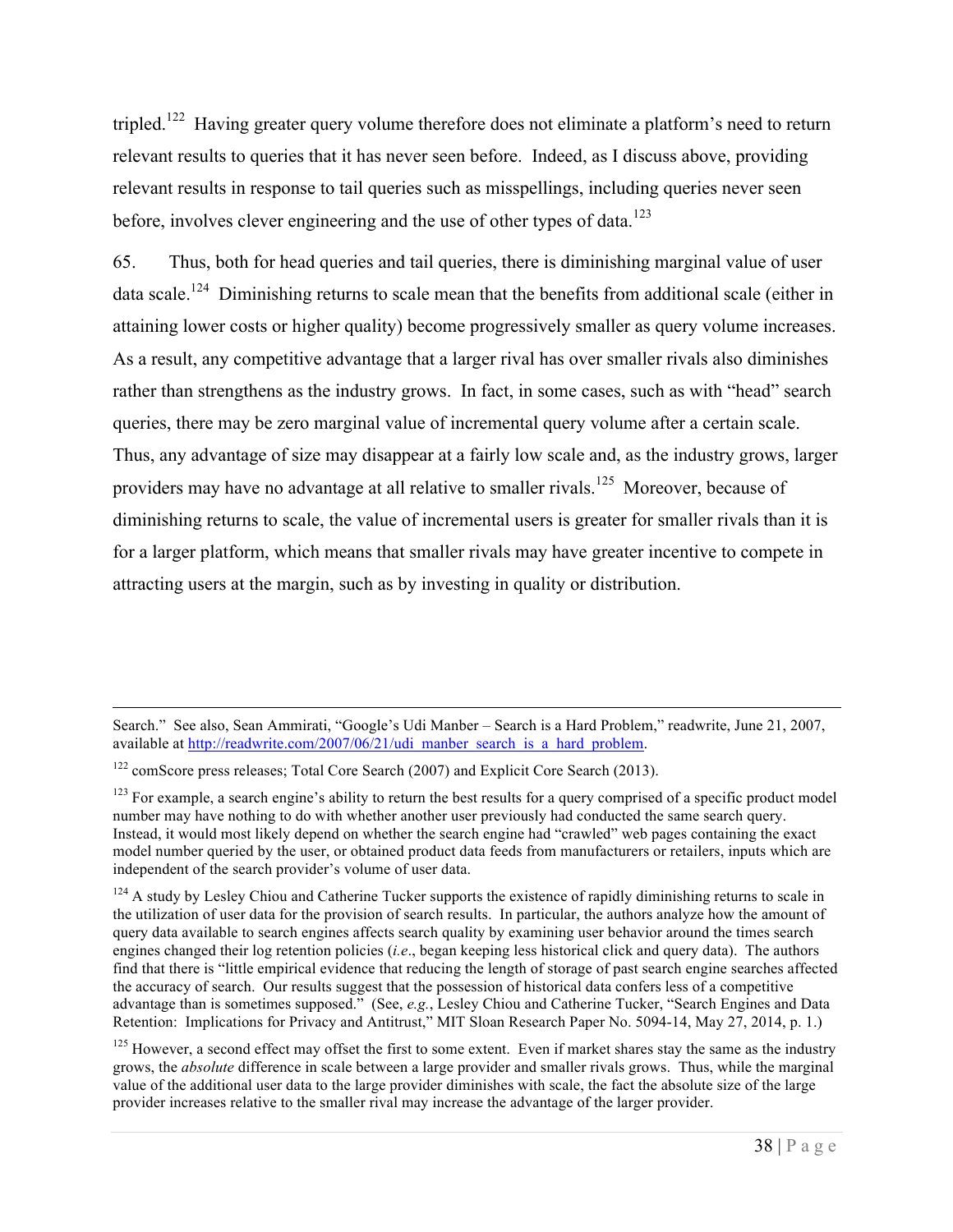#### *2. Diminishing returns in monetization*

66. Significant economies of scale also are claimed to arise from a monetization feedback loop—*i.e*., that the more users an online platform has, the more user data it can collect, the better it can target ads to users, and the more effectively it can monetize the site.<sup>126</sup> It is claimed that the inability to monetize search effectively due to lower user scale hampers the ability of rivals to compete for users because the reduction in advertising revenues deprives it of the ability and incentive to make investments in improving quality. As Nathan Newman argues with regard to Google:

any competitor to Google has to pay the fixed costs of setting up a competing service not only with fewer initial users but making far less per user clicks on ads as well. And since advertisers want a company with enough customers to generate broad data to help in targeting ads, you have a chicken-and-egg cycle creating barriers to entry that only antitrust intervention will likely solve.<sup>127</sup>

67. There are two possible theories why a platform with more users may be able to better monetize its services and, in turn, better compete for users. First, having more users may allow a platform to collect more user data (step 1 in Figure 3 below), which may enhance the platform's ability to target ads to users (step 2). Better ad targeting presumably increases monetization directly by increasing the propensity of users to click on ads (3) and indirectly by increasing demand from advertisers (4), which increases the number of ads and the cost-per-click that advertisers pay (5). In turn, better monetization supposedly allows a search platform to better compete for users by enabling the platform to make investments in improving quality (6). The second theory is that a greater number of users itself may increase demand by advertisers (7). I address in Section IV. C below because it does not focus on the value of user data, but rather, on cross-platform network effects between users and advertisers.

<sup>&</sup>lt;sup>126</sup> Nathan Newman, "Search, Antitrust and the Economics of the Control of User Data," working paper, last revised August 14, 2014, NYU Information Law Institute, p. 17, forthcoming 40(3) YALE J. REG. (2014).

<sup>&</sup>lt;sup>127</sup> Nathan Newman, "Taking on Google's Monopoly Means Regulating its Control of User Data," Huffington Post, September 24, 2013, available at http://www.huffingtonpost.com/nathan-newman/taking-on-googlesmonopol b 3980799.html.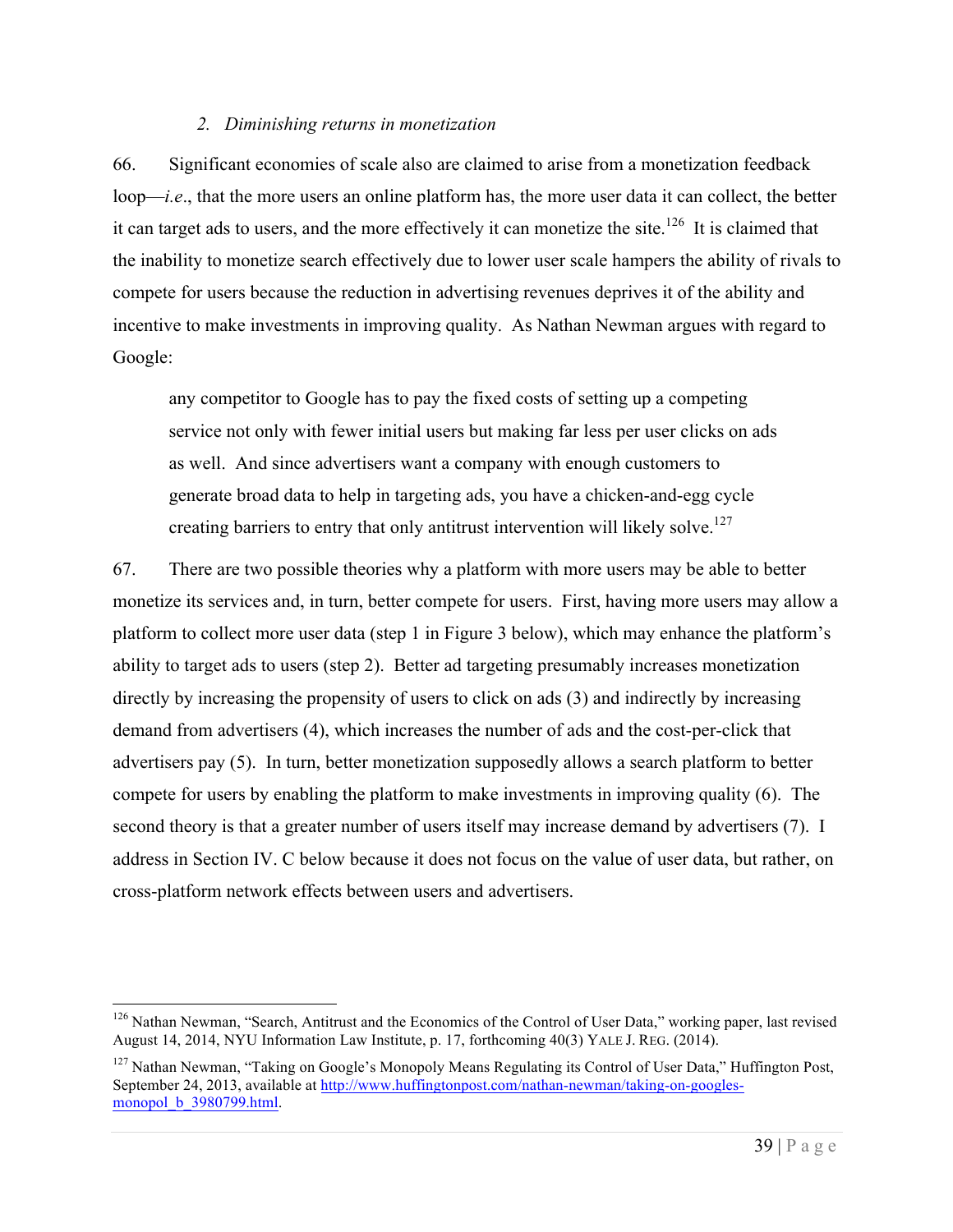

**Figure 3: Claimed Monetization Feedback Loop**

68. I discuss economies of scale in monetization in the context of search ads, but similar economics apply to other types of online ads. As I discuss, the claim that the collection of data from users leads to significant economies of scale in monetization, and thereby also leads to tipping toward a dominant platform, is misguided as a matter of economics and empirical evidence.

69. For starters, it is important to understand that, to a large extent, advertisers target their own ads. For instance, in the context of search advertising, advertisers target their ads by choosing keywords, by selecting how closely user search terms must match those keywords in order for their advertisement to potentially be shown to users (*e.g.*, keyword match types).<sup>128</sup> and by electing their bids (referred to as the maximum cost-per-click). Geo-locational and time scheduling selection also are used by advertisers to more narrowly target ads to users.<sup>129</sup>

 <sup>128</sup> See, *e.g*., Google AdWords Help, "Using keyword matching options," available at http://support.google.com/adwords/bin/answer.py?hl=en&answer=6100.

<sup>&</sup>lt;sup>129</sup> For instance, Twitter allows advertisers to "target Promoted Tweet and Promoted Account campaigns based on user geography." (Twitter Inc. 2013 10-K, p. 10.) Advertisers also may select the time and/or day of the week their ads are shown. (Google AdWords Help, "Using custom ad scheduling," available at https://support.google.com/adwords/answer/2404244?hl=en.)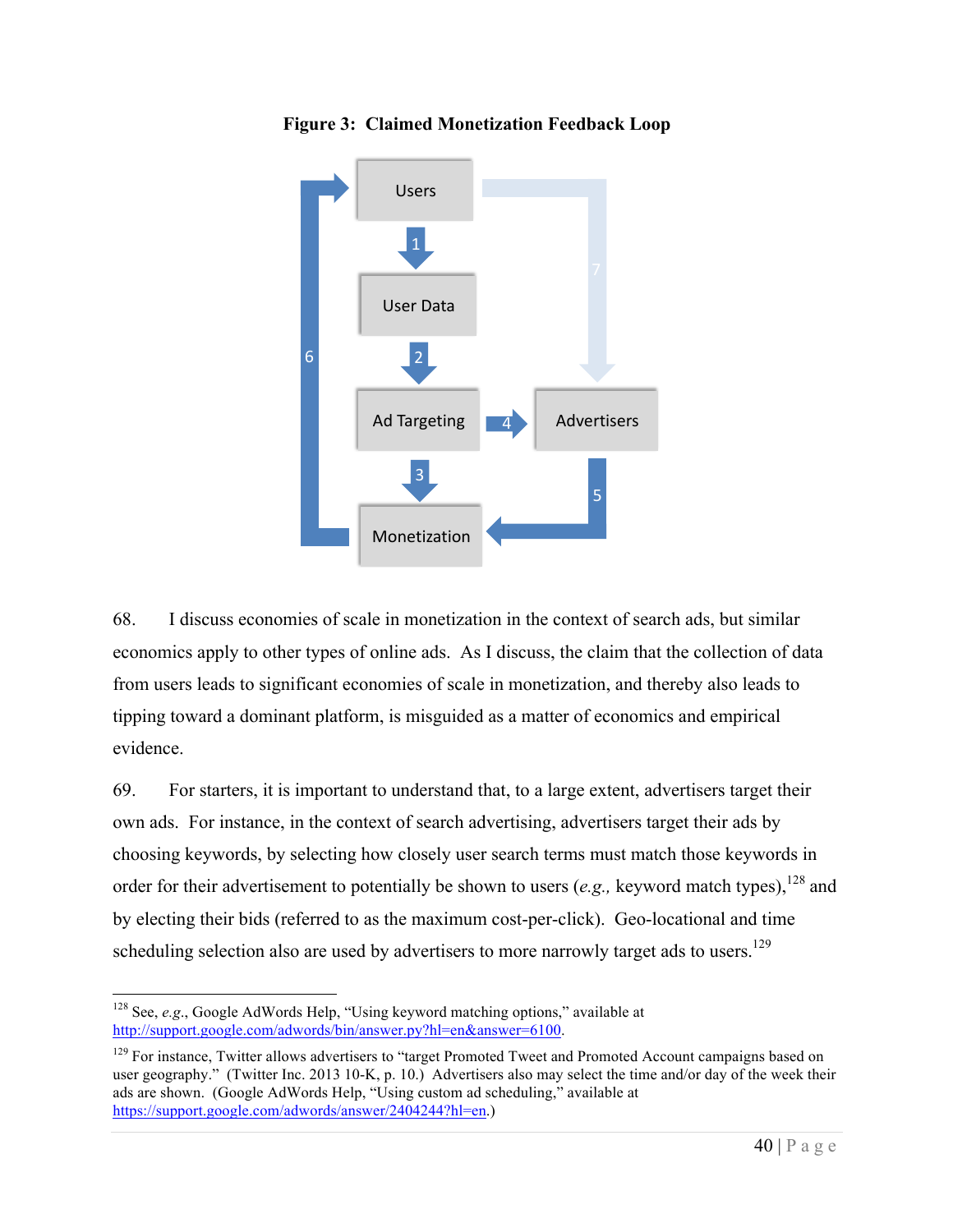70. It is claimed that there are significant economies of scale in monetization due to the value of having large amounts of user data for purposes of targeting ads. It is also argued that these economies of scale are reflected in higher cost-per-click (CPC) to advertisers and higher revenue-per-thousand queries (RPM) for large search platforms.<sup>130</sup> However, from a theoretical perspective, the effect of increased user volume on RPM (or CPC) is ambiguous.<sup>131</sup> This is because there is an economic effect that tends to *reduce* RPM as a platform's volume of users increases. In particular, an increase in the number of user queries corresponds to an increase in the supply of ad slots that the platform can offer advertisers, which can lower the resulting prices of ads, and therefore reduce RPM.<sup>132</sup> Fundamental economic principles indicate that, all else equal, an increase in supply leads to lower price when demand is downward-sloping.<sup>133</sup> As the number of queries increases, the incremental value of an ad slot to advertisers, and their willingness-to-pay for the ad slot, may decrease. The lower willingness-to-pay means that advertisers will bid less on keywords as the number of ad slots increases, which can lead to a lower average CPC or lower ad impressions per query (APQ) for the platform. As a result, RPM may decrease with increased scale of users. 134

71. This discussion does not suggest that there are no economies of scale in monetizing at *any* query scale. When a platform is small, the positive effects of user data can overcome the

<sup>&</sup>lt;sup>130</sup> See, *e.g.*, Nathan Newman, "Search, Antitrust and the Economics of the Control of User Data," working paper, last revised August 14, 2014, NYU Information Law Institute, p. 5, forthcoming 40(3) YALE J. REG. (2014): Google "is able to charge a far higher price to advertisers for each 'click' on an ad with strong evidence indicating that higher 'cost per click' is due to the overwhelming control of user data Google has."

<sup>&</sup>lt;sup>131</sup> Note that CPC and RPM are related. In particular,  $RPM = (APQ \times CTR \times CPC) \times 1000$ , where CPC is the dollar amount that advertisers pay on average for each click on an ad impression (\$/click); CTR is the click-through rate, which is the average number of clicks per ad impression (clicks/impression); and APQ is the ads-per-query, which is the average number of ad impressions per search query (impressions/query). Because RPM is a more complete measure of a provider's monetization than CPC, I generally discuss the role of user data in increasing RPM rather than CPC.

 $132$  For general search engines, advertisers purchase ad space on queries through an auction (in the case of Google and Bing, serviced through the Google AdWords or the Microsoft adCenter systems, respectively). If advertisers bid successfully, they appear on the search result page for a given user query (referred to as an ad impression).

<sup>&</sup>lt;sup>133</sup> Advertisers are likely to have a downward sloping demand for search ad space on a particular search platform especially if the increased query volume comes, at least in part, from an increase in queries per user, which raises the probability that an ad will be shown to the same user multiple times. Generally, there is diminishing value to showing ads repeatedly to the same customer. The diminishing value of incremental queries is particularly pronounced for advertisers with limited budgets—as the number of queries increases those limited budgets are spread out over more auctions.

 $134$  It is also incorrect to assume that additional queries are just as valuable as existing queries. Incremental queries may be less commercial than existing queries, which could reduce the average RPM.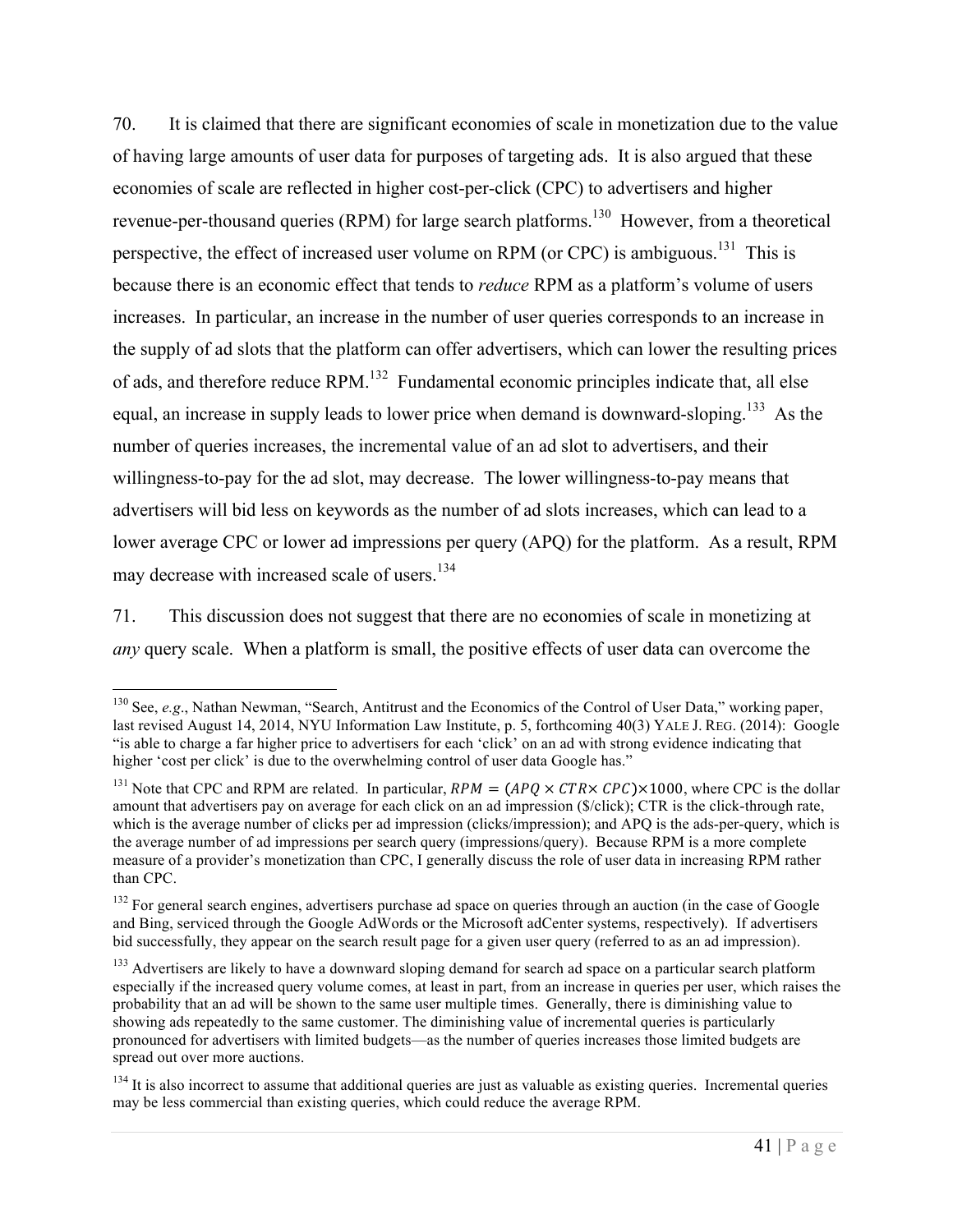diminishing marginal value to advertisers of incremental ad slots. In particular, for a small platform, user data volume may play an important role in training the ad-targeting systems, and thereby in attracting advertisers.<sup>135</sup> However, there are diminishing returns to scale in these regards, and these effects are likely small or nonexistent for larger platforms. Moreover, the decreasing marginal value to advertisers of additional advertising slots is likely to become more significant as a platform grows. Thus, it is possible that for large platforms, the effects of the downward slope of advertising demand more than offsets any outward shift in the demand curve due to improved targeting.

72. While the effect of scale on monetization is ambiguous, the empirical evidence does not support the claim that higher user scale necessarily leads to better monetization. In the context of general search, there is no evidence that greater search query volume leads to higher RPM for established search providers. Figure 4 below shows the relationship between Google's U.S. query volume and the revenue Google derives from search ads shown on Google sites in the U.S. during the past five years (2009 to 2013).<sup>136</sup> As the figure indicates, while Google's query volume has increased by over 40 percent since 2009, its RPM has not increased at all.

http://www.forbes.com/sites/timworstall/2013/12/12/googles-youtube-ad-revenues-may-hit-5-6-billion-in-2013/.) I also exclude mobile ad revenues. Analyst-reported estimates of Google's annual mobile ad revenue for 2010 through 2012 are used to estimate Google's U.S. advertising revenue from non-mobile sources, assuming that Google's mobile ad revenue in 2013 was identical to 2012. (Phil Goldstein, "Google: Mobile business worth \$1B in

<sup>&</sup>lt;sup>135</sup> The effect of incremental advertisers on search monetization also is subject to diminishing returns. This is so because, particularly for platforms with a significant number of advertisers, the incremental revenue from a new advertiser tends to be less than its ad spend because additional advertisers "crowd out" other advertisers on the platform. First, because there is a maximum number of ad slots on a search result page, for "fully-sold" auctions (*i.e.,* auctions for which all ad slots on a search result page are filled by ads), successful bids by additional advertisers will displace the ads of other advertisers. Even in auctions that are not "fully-sold," the presence of additional successful bidders decreases the probability that users will click on other ads on the page (*i.e.,* decreases the expected CTR of other ads). Accordingly, search-user clicks on ads tend to increase less than proportionately with an increase in the number of advertisers. These quantity effects can be offset by the fact that additional advertisers can increase the CPC paid for higher ad placement because the CPC paid by each advertiser is based in part on the bid of the next highest ranked ad in the auction. Additional advertisers also can lead to higher CPC paid by ads in lower positions by changing the bidding strategies of those advertisers.

<sup>&</sup>lt;sup>136</sup> comScore. Total Core Searches are used before June 2010, when comScore began reporting Explicit Core Searches; Explicit Core Searches are used from June 2010 to January 2014. Google's query volume reflects U.S. user queries performed on Google.com and other Google-branded sites (*e.g.*, Google News) using computers at home and at work (*i.e.*, excluding mobile searches). Google's U.S. search ad revenues associated with this query volume are estimated using information from Google's financial statements, and from industry analysts. These financial statements also provide the share of total Google revenue generated in the U.S.; this share is assumed to be constant across all Google revenue sources. Google's financial statements provide quarterly advertising revenues by source, including "Google" sites. I exclude display ad revenue from Google site YouTube. Estimated YouTube gross ad revenues from eMarketer are available beginning in 2010. (Tim Worstall, "Google's YouTube Ad Revenues May Hit \$5.6 Billion In 2013," Forbes, December 12, 2013, available at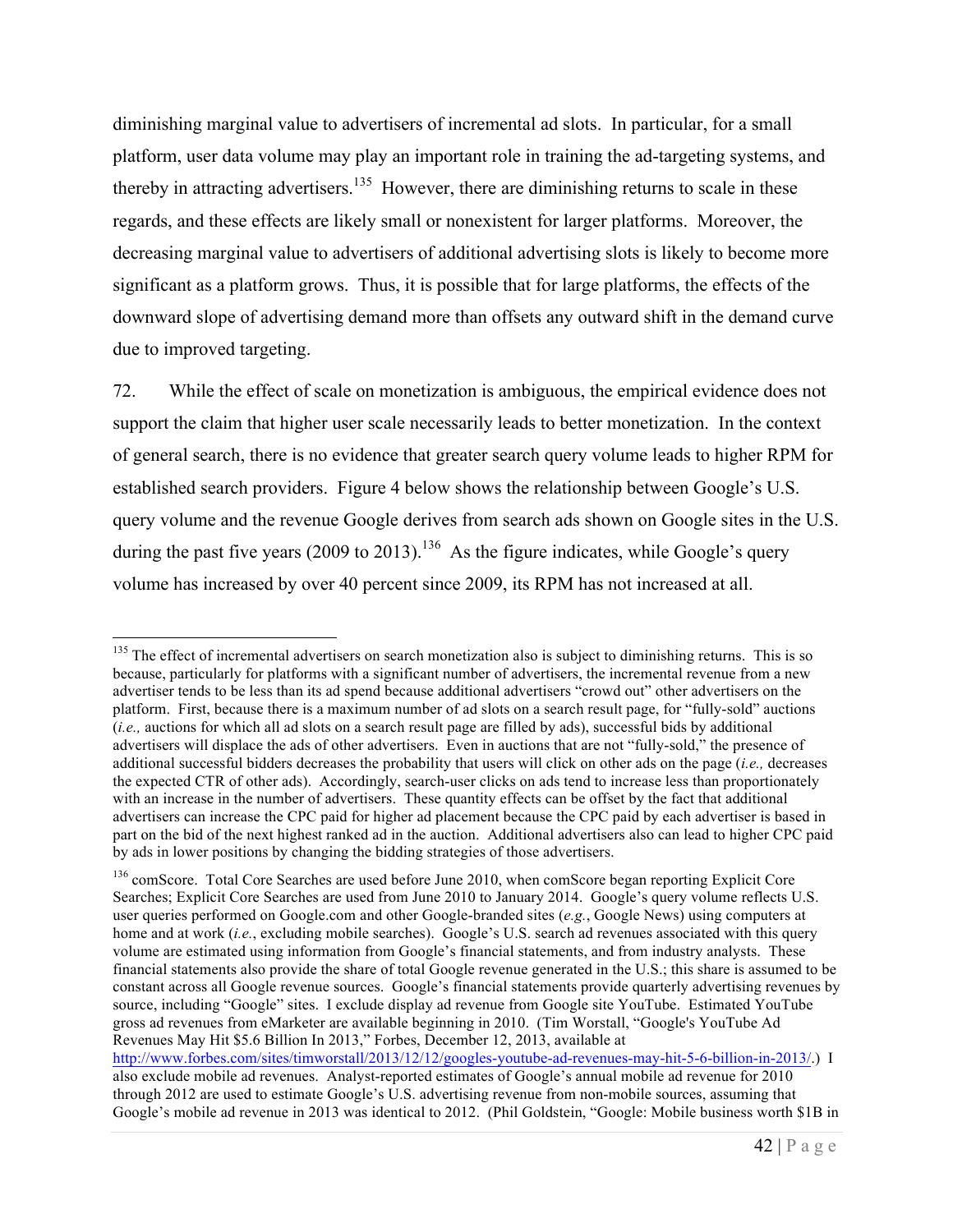

**Figure 4: Google U.S. Query Volume and Ad Revenue per Query on Google Sites**

73. Some commentators point to the alleged existence of a large gap between Microsoft's and Google's RPM and CPC as evidence of Microsoft's inability to monetize search as effectively as Google due to a lack of user scale.<sup>137</sup> However, there is no publicly-available information with which to reliably compare Google and Bing's RPM.<sup>138</sup> Moreover, the key

revenues annually," Fierce Wireless, October 14, 2010, available at http://www.fiercewireless.com/story/googlemobile-business-adding-1b-revenue/2010-10-14; Greg Sterling, "What To Make Of Google's \$8 Billion 'Mobile Run Rate' Figure," Marketing Land, October 19, 2012, available at http://marketingland.com/what-to-make-ofgoogles-8-billion-mobile-run-rate-figure-24422.)

<sup>&</sup>lt;sup>137</sup> Nathan Newman states, for example, that "Google receives an extremely high premium cost per click (CPC). One advertising analyst estimated that for the same keywords, the 'average CPC on Bing is somewhere around 1/4 or 1/5 of our average CPC on Google.' Another found that on specific search terms, CPC rates on Bing were slightly higher but still were discounted 49% to 71% compared to Google, while others estimate that the CPC rate is 20% to 40% lower on Bing." (Nathan Newman, "Search, Antitrust and the Economics of the Control of User Data," working paper, last revised August 14, 2014, NYU Information Law Institute, p. 25, forthcoming 40(3) YALE J. REG. (2014).)

<sup>&</sup>lt;sup>138</sup> A chart below utilizes an estimate of Google's RPM based on the company's financial statements, and query data from comScore. However, Microsoft's own financial statements do not provide enough detail to reliably estimate the portion of the firm's Online Services Division revenue that comes from search ad revenue on Microsoft/Yahoo! sites (*i.e.*, excluding display ad revenue and syndicated search advertising revenue).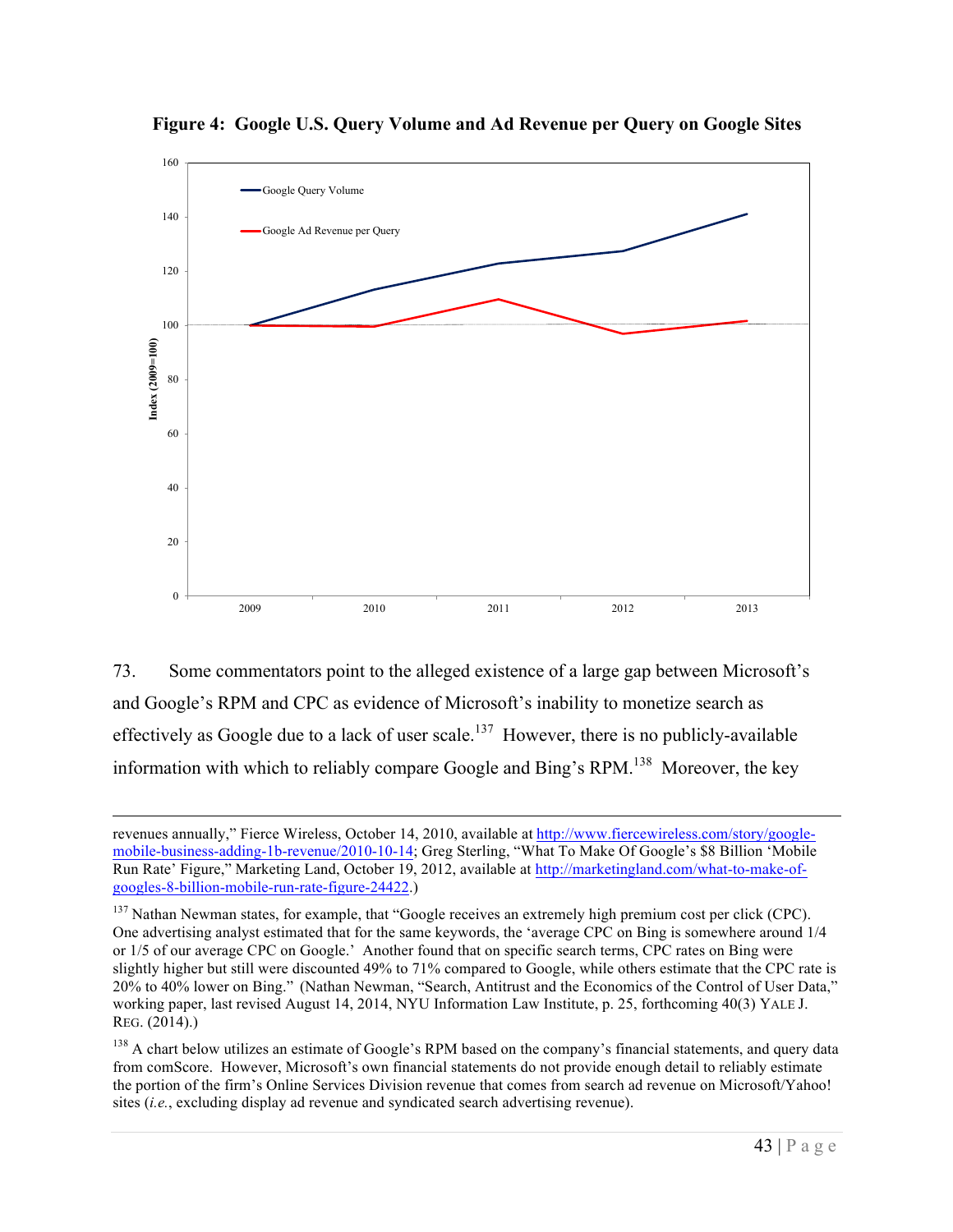question is not whether effective targeting leads to better monetization, but whether greater user scale leads to better monetization. There is no basis to conclude that if a particular site achieves a higher RPM than rivals, it is due to greater user scale. Monetization is affected by many factors including, importantly, engineering efforts to improve ad-targeting technologies and other investments<sup>139</sup>

74. A natural experiment suggests that any shortcomings in Microsoft's monetization is due to inferior engineering of its ad-targeting technologies, not a lack of query volume. In particular, Bing's deal to serve search advertisements on the Yahoo! platform essentially doubled Bing's query volume in August 2010. Advertisers could reach Bing and Yahoo! users by advertising on one ad platform (adCenter), and Bing had access to Yahoo! click-and-query data for ad targeting. If claims regarding the effects of scale on RPM were correct, Microsoft should have increased its own monetization, as well as Yahoo!'s. However, Yahoo!'s monetization is reported to have *worsened* after Microsoft began serving ads on its site. Yahoo!'s then-CEO, Carol Bartz, attributed Yahoo!'s decline in search revenue to poor performance by Microsoft, stating that "adCenter isn't yet producing the RPS [revenue per search] we hoped for and are confident as [sic] possible… technical limitations in the current adCenter platform mean the click volumes just isn't [sic] there yet."<sup>140</sup>

75. Lastly, even if rivals were not able to monetize as effectively until they gained greater user scale, it is not clear that this would impede their ability to compete. In theory, lower monetization could either inhibit rivals' *ability* or *incentive* to invest in quality improvements.<sup>141</sup>

<sup>&</sup>lt;sup>139</sup> Furthermore, the type of user search being conducted affects monetization, as more commercially-oriented queries (*e.g.*, "buy TV") reflect higher user intent to purchase, and therefore are more valuable to advertisers.

<sup>&</sup>lt;sup>140</sup> Bartz also stated that "[w]e are working very close [sic] with Microsoft on this. They understand the issues and they're hard at work on systems architecture, science models and better features and functions in adCenter. They have an aggressive roadmap to bring those to the marketplace." (Danny Sullivan, "The Yahoo Search Revenue Disaster," Search Engine Land*,* April 20, 2011, available at http://searchengineland.com/the-yahoo-search-revenuedisaster-73868.) Two years later, in 2013, it appeared that Microsoft's contribution to Yahoo!'s search ad revenue continued to lag, according to Yahoo! CFO Ken Goldman: "There was still a gap in monetization and we will work with Microsoft to improve our search monetization." (Danny Sullivan, "Why Yahoo Will Never Reach The 'Revenue Per Search' That Microsoft Promised," Marketing Land, May 7, 2013, available at http://marketingland.com/yahoo-microsoft-rps-guarantee-42680.)

<sup>&</sup>lt;sup>141</sup> Nathan Newman, "Search, Antitrust and the Economics of the Control of User Data," working paper, last revised August 14, 2014, NYU Information Law Institute, p. 26, forthcoming 40(3) YALE J. REG. (2014): "lower revenue has to cover much of the same fixed costs as Google for maintaining a competitive search advertising platform illustrates the major barrier to entry for existing or potential challengers to Google that make its monopoly unlikely to lessen based only on market forces."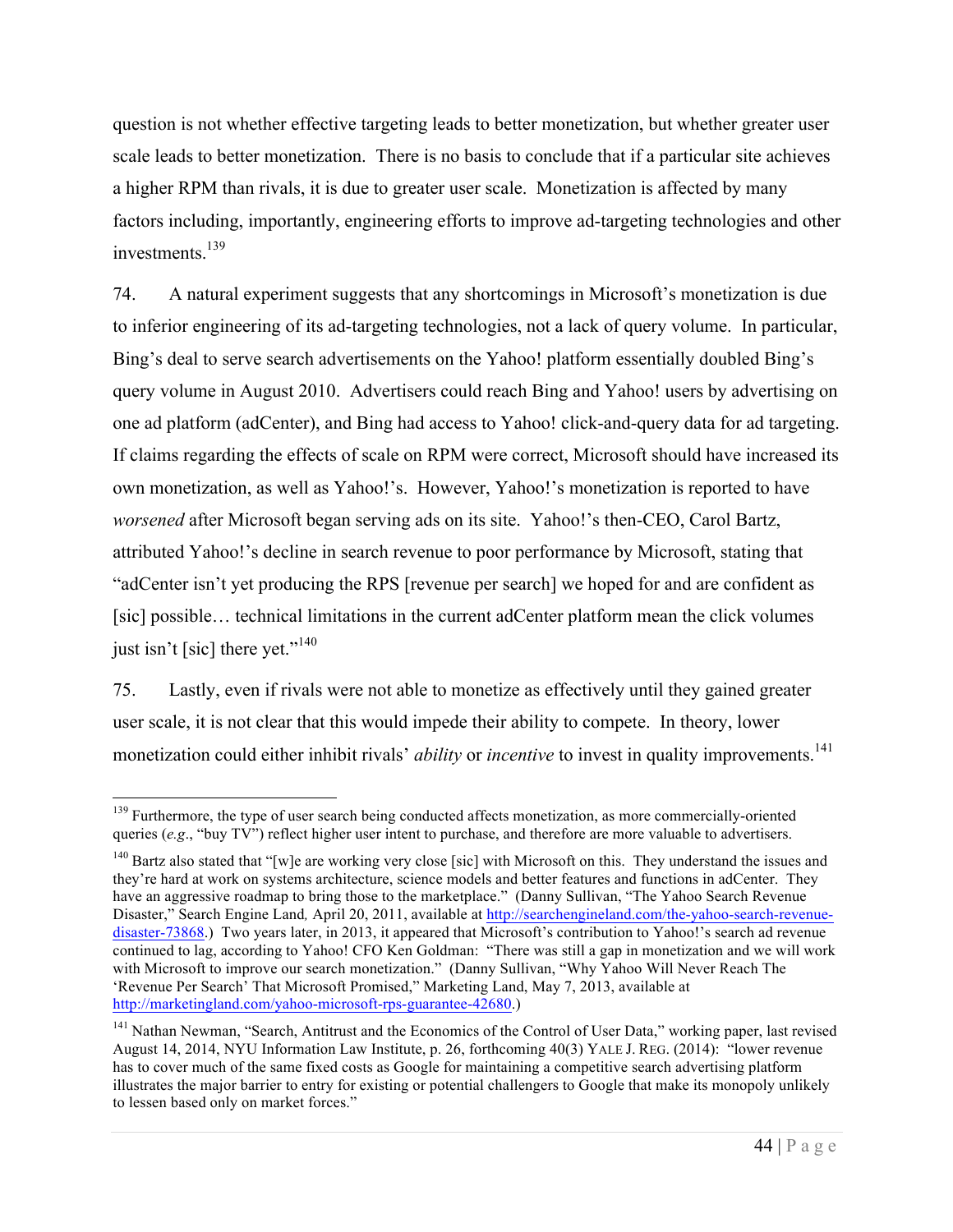With regard to the financial *ability* to invest, there are many online providers that possess ample financial resources to invest in improving their products and services. For example, Apple currently has well over \$100 billion in cash, nearly 10 percent of all corporate cash held by nonfinancial companies.<sup>142</sup> Additionally, there are many outside means through which online providers can attain funding to grow their businesses, including venture capital firms, "angel" investors, and IPOs $^{143}$ 

76. The second argument is that user scale diminishes *incentives* to invest in quality because the fixed costs of investment are spread across a smaller user base.<sup>144</sup> This argument is incorrect. Investment incentives depend on *marginal* effects, not average effects. Consider the marginal effects of an increase in quality. Because the price of most online services to users is zero, the benefits of increased quality to a platform come in the form of increased user activity, which increases the amount of advertising available for sale by the platform.<sup>145</sup> There is no sound economic basis for assuming that the *incremental* user volume due to a given quality investment is greater for a larger platform than a smaller one. For example, if the smaller platform has fewer users because it currently has lower search quality, then an investment in increased quality might attract more incremental users than would the same investment made by the larger platform. As a general matter, a smaller platform could well have greater incentives to invest in quality improvements than a larger platform.

<sup>&</sup>lt;sup>142</sup> Emily Chasan, "Apple Now Holds 10% of All Corporate Cash: Moody's," The Wall Street Journal, October 1, 2013, available at http://blogs.wsj.com/cfo/2013/10/01/apple-now-holds-10-of-all-corporate-cash-moodys/.

<sup>143</sup> See, *e.g.*, Heather Somerville, "Silicon Valley tech companies reap record-level investments," San Jose Mercury News, April 18, 2014, available at http://www.mercurynews.com/business/ci\_25590584/valley-companies-reaprecord-level-investments.

<sup>&</sup>lt;sup>144</sup> Newman claims that "the total number of click-throughs (Clicks) generated by an advertising platform times the average Cost Per Click (CPC) charged to those advertisers must yield revenue more than the platform's fixed costs (FixedCosts). Any challenger to Google would have to generate some combination of CPC rates times total clicks by users to generate revenue to cover those fixed costs to even begin to be a competitive challenge to Google -- and the fact that Microsoft with nearly half the user base of Google still generated \$2.6 billion in losses compared to its costs shows how high that competitive barrier is." (Nathan Newman, "Search, Antitrust and the Economics of the Control of User Data," working paper, last revised August 14, 2014, NYU Information Law Institute, pp. 27-28, forthcoming 40(3) YALE J. REG. (2014).)

<sup>&</sup>lt;sup>145</sup> In the context of search, search-quality improvements could even reduce the volume of advertising because users may substitute clicking on unsponsored search results for clicking on ads.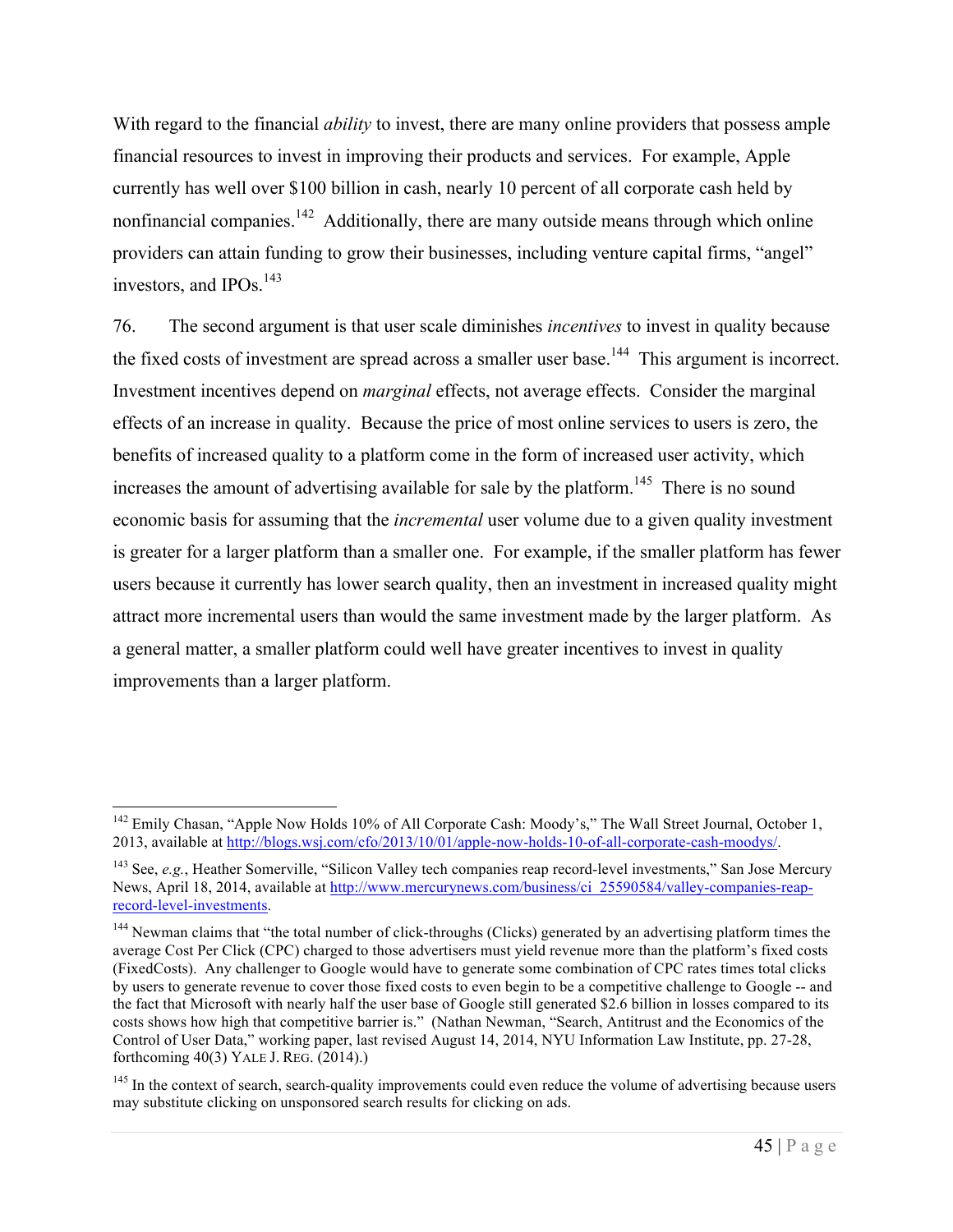#### **IV. Online Markets Have Not "Tipped" to Dominant Online Platforms**

### **A. There is no evidence that online markets have tipped to dominant platforms**

77. Contrary to claims that online markets are prone to "tip" to dominant platforms because of the collection of user data, the relatively short history of the Internet is filled with examples of "dominant" platforms or providers that subsequently were displaced by new firms—many new entrants have prospered, and many large online providers thought to be dominant at the time have failed or declined in the face of new competition:

- In the social network area, MySpace was once the clear leader among social networking sites, with first-mover advantage over many rival social media sites, and the backing of News Corporation.<sup>146</sup> However, the prominence of Myspace as a social network has now faded dramatically.<sup>147</sup> It was replaced by a new entrant, Facebook, which is currently the top social networking site in terms of users by a large margin.<sup>148</sup> MySpace itself displaced another leading social network, Friendster, which was "once the hottest thing in social networking."<sup>149</sup>
- In the late 1990s, GeoCities was a top-five Internet site that allowed users to design personal web pages. It was acquired by Yahoo! in 1999 for about \$3 billion. However, it closed down in 2009, and has been replaced largely by social networking services like Facebook and blogging services like WordPress.<sup>150</sup>

 <sup>146</sup> See, *e.g.*, Adam Hartung, "How Facebook Beat MySpace," Forbes, January 14, 2011, available at http://www.forbes.com/sites/adamhartung/2011/01/14/why-facebook-beat-myspace/. MySpace launched in August 2003, and by 2005 was third most popular website in the U.S. (Sean Smith, "The rise and fall of MySpace," Financial Times, February 11, 2010, available at http://www.ft.com/cms/s/0/f42faf78-172f-11df-94f6- 00144feab49a.html.)

<sup>&</sup>lt;sup>147</sup> Matthew Garrahan, "The rise and fall of MySpace," Financial Times, December 4, 2009. available at http://www.ft.com/cms/s/2/fd9ffd9c-dee5-11de-adff-00144feab49a.html; Brennon Slattery, "After Numerous Shake-Ups, is MySpace Dying?" PC World, February 23, 2010, available at http://www.pcworld.com/article/190034/after\_numerous\_shakeups\_is\_myspace\_dying.html.

<sup>&</sup>lt;sup>148</sup> Jennifer Saba, "Facebook reveals daily users for U.S. and UK, data aimed at advertisers," Reuters, August 13, 2013, available at http://www.reuters.com/article/2013/08/13/us-facebook-users-idUSBRE97C0WY20130813.

<sup>&</sup>lt;sup>149</sup> Robert McMillan, "The Friendster Autopsy: How a Social Network Dies," Wired, February 27, 2013, available at http://www.wired.com/2013/02/friendster-autopsy/.

 $150$  "GeoCities' time has expired, Yahoo closing the site today," Los Angeles Times, October 26, 2009, available at http://latimesblogs.latimes.com/technology/2009/10/geocities-closing.html; Stephen Shankland, "Now closing: GeoCities, a relic of Web's early days," CNET, April 23, 2009, available at http://news.cnet.com/now-closinggeocities-a-relic-of-webs-early-days/.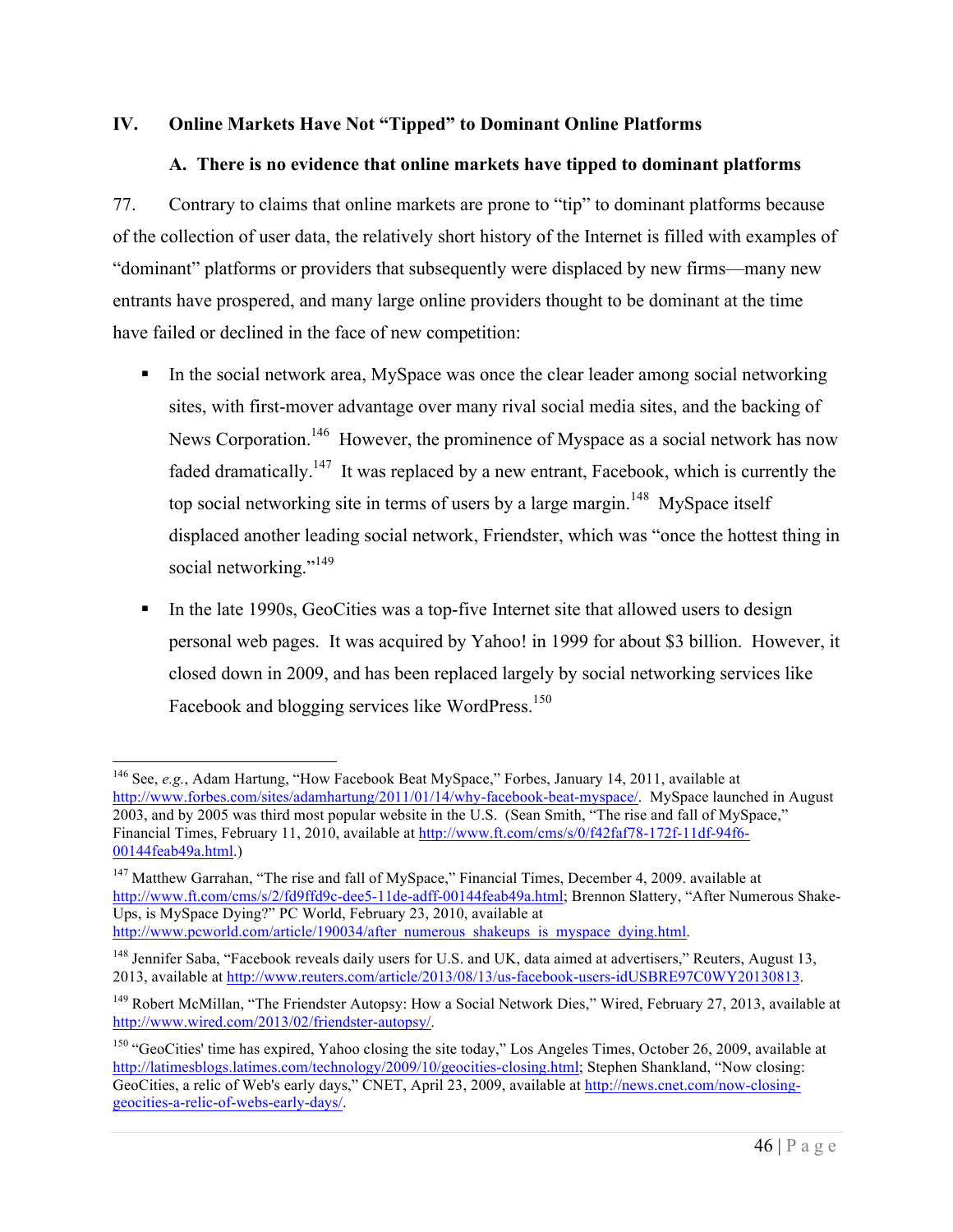■ Blogger, launched in 1999, was one of the first blogging tools available, and was very popular through the mid-2000s (Google purchased it in 2003).<sup>151</sup> Competing blog service provider WordPress, launched in 2003, has grown rapidly to surpass Blogger, and is now the world's leading blogging platform, powering roughly one of every six Internet sites $^{152}$ 

This history illustrates that success can be very temporary and even seemingly unassailable incumbents can quickly be replaced by firms with better products.

78. In the online search category, new search firms with differentiated business models have entered are replaced incumbents. Yahoo!, Lycos, and AltaVista were all thought to be dominant, entrenched search providers, but lost their positions as the most successful search engines. The following statements were made about these providers:

- Lycos (1994): "Lycos appears to be the strongest system overall. It offers comprehensive coverage of the WWW, an efficient indexing scheme, and impressive search and display features."<sup>153</sup>
- § Yahoo! (1994): "… the contest to become the dominant search engine is close to over, with Yahoo being the winner…"154 "Certainly Yahoo! is the leader of the search engines."<sup>155</sup> "The problem of selection is particularly acute for Yahoo! since it has a near-monopoly of the hierarchical directory search market."<sup>156</sup> "Yahoo! ... the most successful company ever spawned by the World Wide Web. […] This much is

<sup>&</sup>lt;sup>151</sup> Preston Gralla, "Blogging service shootout: Blogger vs. WordPress," Computerworld, March 13, 2012, available at http://www.computerworld.com/s/article/9224441/Blogging\_service\_shootout\_Blogger\_vs.\_WordPress. In 2007, for instance, it was a top-20 site, as measured by unique users. (Compete data for September 2007, available at https://blog.compete.com/2007/10/30/top-50-websites-domains-digg-youtube-flickr-facebook/.)

<sup>&</sup>lt;sup>152</sup> J. J. Calao, "With 60 Million Websites, WordPress Rules The Web. So Where's The Money?" Forbes, September 24, 2012, available at http://www.forbes.com/sites/jjcolao/2012/09/05/the-internets-mother-tongue/.

<sup>153</sup> Stacey Kimmel, *Robot-generated Databases on the World Wide Web*, 19(1) DATABASE 40 (February 1996).

<sup>&</sup>lt;sup>154</sup> Mark Veverka, "Merger Mania Has Finally Penetrated the Internet Space," The San Francisco Chronicle, June 24, 1998.

<sup>&</sup>lt;sup>155</sup> Paul Cook, Portfolio Manager Munder Netner Fund, speaking on CNN MoneyWeek, June 14, 1998, Transcript # 98061400V35.

<sup>&</sup>lt;sup>156</sup> Jack Schofield, "Computing and the Net: The new seekers," The Guardian, November 6, 1997.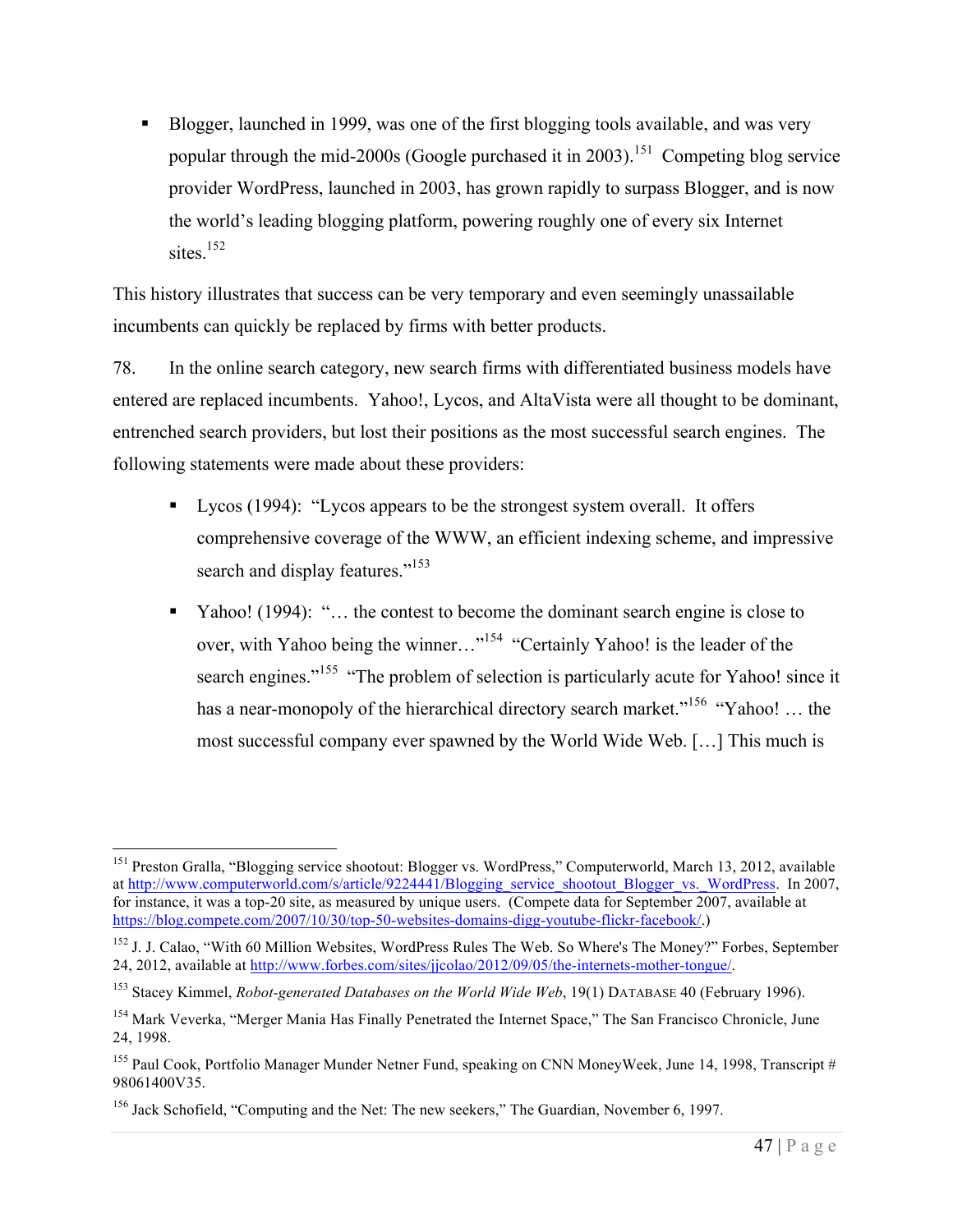clear: Yahoo! has won the search-engine wars and is poised for much bigger things."<sup>157</sup>

§ AltaVista (1995): AltaVista, called the "'Google of Its Time' … appeared on the search engine scene in December 1995 … indexing around 20 million web pages, at a time when indexing 2 million web pages was considered to be big" and was a "darling of reviews and word-of-mouth praise."<sup>158</sup>

79. Google did not become the most popular search engine as a result of access to large amounts of user data. In fact, when Google first started, it had no user data. Even Google's critics acknowledge that Google earned its current competitive position through innovation and clever engineering. Google's main initial innovation was the PageRank algorithm, devised by its founders, which analyzes the number of sites which link to potentially relevant sites (and the sites that link to those sites), as a way to determine the quality and relevancy of websites.<sup>159</sup> This innovation, which did not require user data, was one of the key factors that helped Google succeed as a new entrant that faced multiple established search engines. Google certainly did not become a successful search engine through the collection of user data (or by invading user privacy), as some commentators claim.

80. It has been argued that, while there are several examples of new entrants overtaking large incumbents in the early days of the Internet, the era of "big data" has led to large incumbents such as Google, Facebook, and Amazon becoming entrenched, and maintaining high shares for a long period of time. Although some of these providers now have been successful for several years, this does not mean that they have become entrenched as dominant platforms. Not even the most ardent critics of these online providers can claim that these providers face little competitive constraint and are "resting on their laurels."

81. Amongst providers of general search, there is no sign that the market is "tipping" towards Google. Figure 5 below shows the share of U.S. general search queries for Google, Bing,

<sup>&</sup>lt;sup>157</sup> Randall E. Stross, "How Yahoo! Won the Search Wars," Fortune, March 2, 1998, available at http://archive.fortune.com/magazines/fortune/fortune\_archive/1998/03/02/238576/index.htm.

<sup>&</sup>lt;sup>158</sup> Danny Sullivan, "A Eulogy For AltaVista, The Google Of Its Time," Search Engine Land, June 28, 2013, available at http://searchengineland.com/altavista-eulogy-165366.

<sup>159</sup> See, *e.g.*, Danny Sullivan, "What Is Google PageRank? A Guide For Searchers & Webmasters," Search Engine Land, April 26, 2007, available at http://searchengineland.com/what-is-google-pagerank-a-guide-for-searcherswebmasters-11068.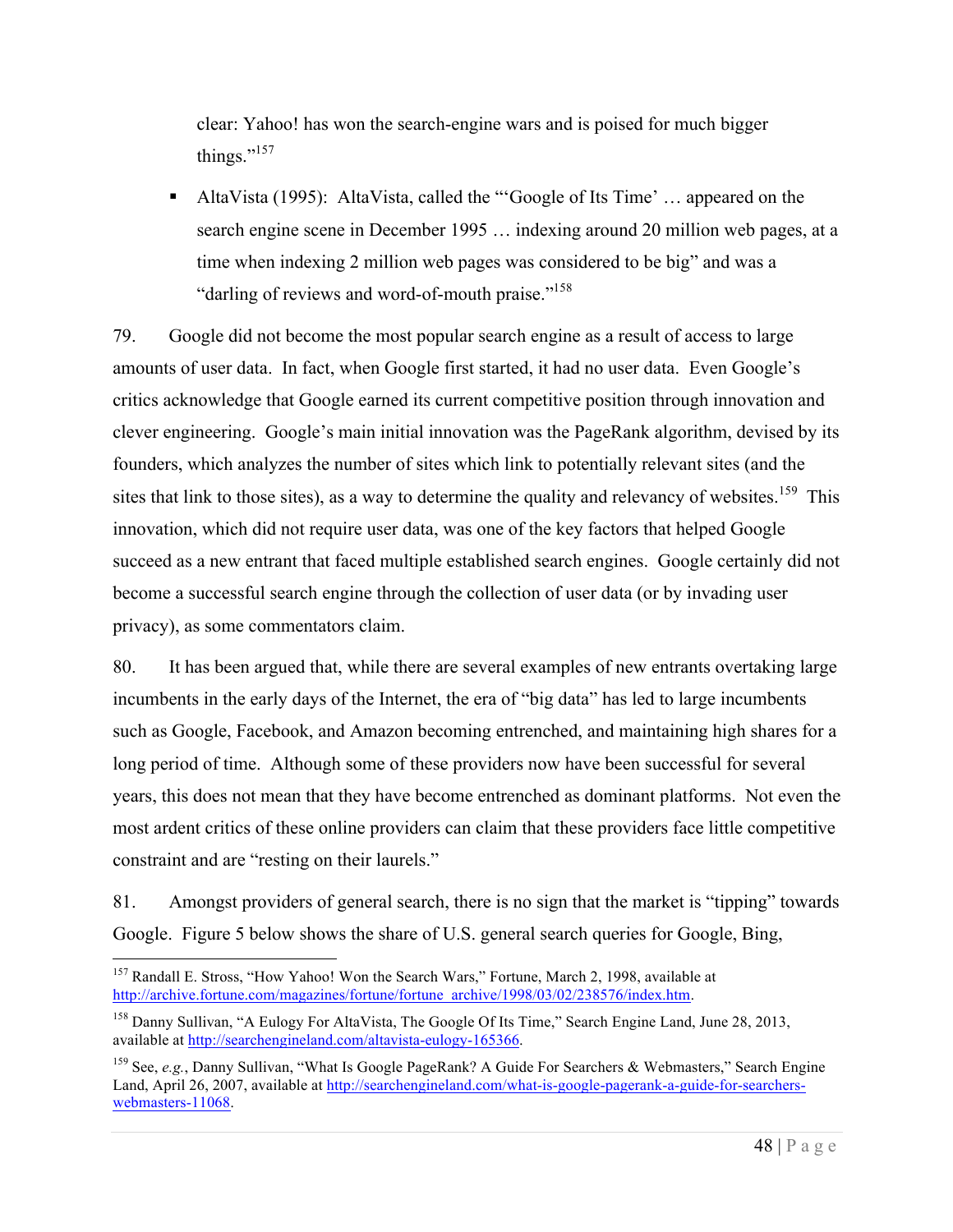Yahoo!, AOL, and Ask. Google's share of queries has not increased since late 2009, remaining at about 66 percent.<sup>160</sup>



**Figure 5: Shares of U.S. General Search Queries**

82. Neither do high shares indicate market dominance in dynamic industries with continual innovation and rapid technological change.<sup>161</sup> Although shares are in some instances a useful starting point for determining the existence of monopoly power, and high shares are a *necessary* condition for the existence of monopoly power, they are by no means a *sufficient* condition. In other words, one cannot infer the existence of monopoly power from high shares alone. High shares are not indicative of a lack of competition because they may be a *consequence* of vigorous competition rather than the absence of competition. Monopoly power is the ability to anticompetitively restrict market output and/or anticompetitively exclude competitors for a

 <sup>160</sup> comScore. Total Core Searches are used before June 2010, when comScore began reporting Explicit Core Searches; Explicit Core Searches are used from June 2010 to January 2014.

<sup>&</sup>lt;sup>161</sup> The discussion of user shares of general search providers does not accept the premise that the relevant product market is restricted to general search providers, to the exclusion of targeted search firms and other online businesses.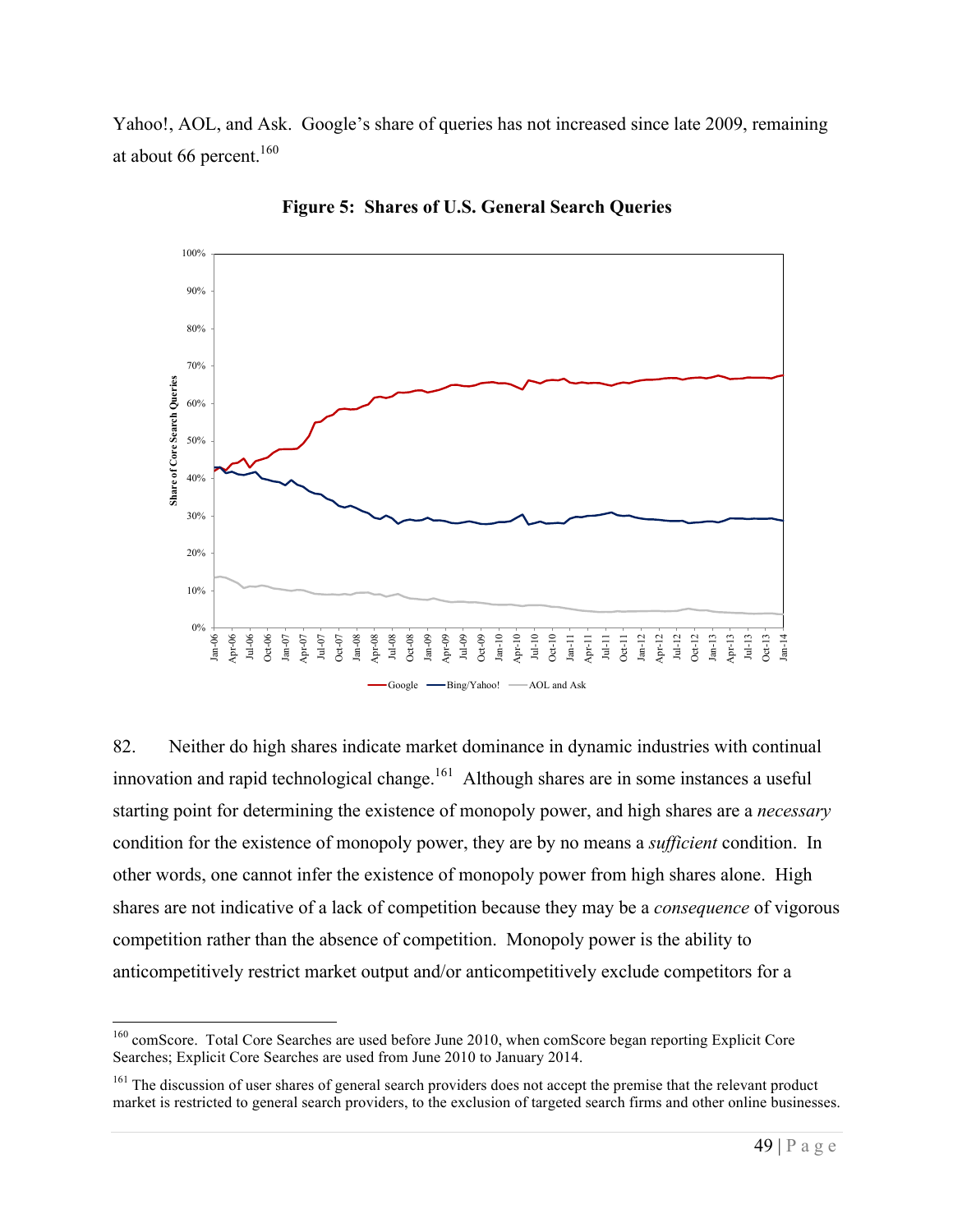significant period of time without erosion by new entry or expansion of existing competitors. But a high share does not indicate, by itself, the ability to restrict market output and/or anticompetitively exclude competitors. First, existing competitors may have the ability to rapidly increase output (referred to in economics as a high elasticity of supply). An existing competitor with limited scale of users, but with the ability to increase users rapidly, may effectively constrain the pricing and quality decisions of the firm with the large share. What is relevant from an economic perspective is not the starting, or static, market share of the large firm, but the loss of market share to existing rivals that would occur in response to any increase in price or decrease in quality by the large firm. In online services industries, the absence of any significant capacity constraints and low switching costs for users means that rivals can very rapidly expand and take users away if they offer better services. This phenomenon is evidenced by the rapid ascent of new firms and rapid decline of incumbents, as I describe above. Thus, any assessment of market performance must look beyond shares and concentration measures, and assess the capabilities of rivals and new entrants to challenge leading firms.

83. Most online industries are fast-growing and rapidly changing environments, and there is a significant amount of entry and repositioning by various players. Online industries also are characterized by a high degree of competition, both from existing providers as well as new entrants, which drives continuous development and evolution of online services and products. Since many online services are provided for free, online providers compete for users on the basis of innovation and quality, not price. New firms continue to enter, and online platforms with unique services, technologies, and business models continue to competitively challenge each other. It is uncertain what services, technologies, and business models will be successful over the long term.

84. There is no evidence that large online providers have exercised their claimed monopoly power either with regards to advertisers or users. As discussed, there is no reliable evidence that, with respect to advertisers, large online providers set supracompetitive advertising rates. And, it is undeniable that users have received a tremendous amount and variety of valuable online services for free. Despite this zero pricing to users for most online services, some commentators have claimed that users do implicitly "pay" supracompetitive prices. In particular, some claim that because large online platforms face insufficient competitive constraints, they are more likely to collect greater amounts of user data, as well as more sensitive user data, and to violate user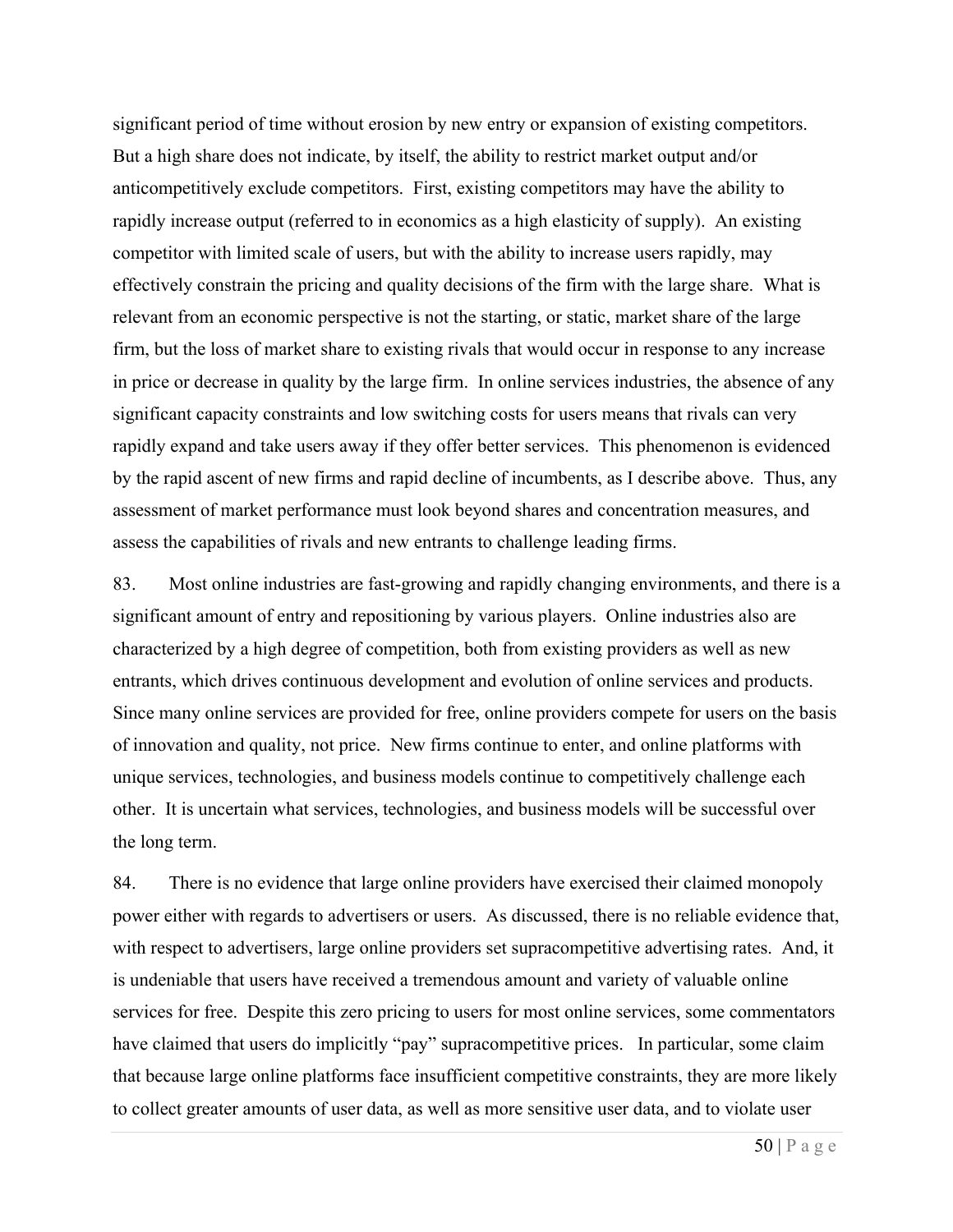privacy. Senator Al Franken, for instance, has stated that "when companies become so dominant that they can violate their users' privacy without worrying about market pressure, all that's left is the incentive to get more and more information about you."162 It is claimed that the loss of privacy "is the hidden and undisclosed 'price' that consumers pay for many online services."<sup>163</sup>

85. However, there is no empirical or economic basis for claims that large online platforms are likely to collect more data and more sensitive data from users, or violate user privacy. As discussed, the collection of user data is commonplace by firms of all sizes, and by new entrants and established incumbents. Contrary to claims that large online providers collect more, and more sensitive, user data, smaller firms and new entrants often pose greater risks to user privacy due to their lack of reputation.<sup>164</sup> In fact, large online platforms such as Google and Facebook are often accused of supporting standards for privacy that are too high in order to inhibit competition from smaller rivals.<sup>165</sup>

<sup>&</sup>lt;sup>162</sup> Al Franken, "How Privacy Has Become an Antitrust Issue," Huffington Post, March 30, 2012, available at http://www.huffingtonpost.com/al-franken/how-privacy-has-become-an\_b\_1392580.html. Similarly, Nathan Newman claims that "you end up with a stunted 'market' for valuing user privacy in the search and related sectors, so Google feels less compunction about violating personal privacy to benefit its advertising customers." (Nathan Newman, "Taking on Google's Monopoly Means Regulating Its Control of User Data," Huffington Post, September 24, 2013, available at http://www.huffingtonpost.com/nathan-newman/taking-on-googles-

monopol b 3980799.html.) Frank A. Pasquale states that "[d]ominant firms see little to no reason to compete to improve their privacy practices when users are so unlikely to defect. A lemons equilibrium prevails." (Frank A. Pasquale, "Privacy, Antitrust, and Power," 20 GEO. MASON L. REV. 1009, 1022 (2013).)

<sup>&</sup>lt;sup>163</sup> Scott Cleland, "Why Privacy Is an Antitrust Issue & Why Google is its Poster Child," Precursor, July 22, 2010, available at http://precursorblog.com/?q=content/why-privacy-is-antitrust-issue-why-google-its-poster-child.

<sup>&</sup>lt;sup>164</sup> For instance, the vast majority of recent FTC enforcement actions on privacy issues identified in press releases during 2013-2014 involved small firms: Goldenshores Technologies, LLC (Flashlight App creator) (http://www.ftc.gov/news-events/press-releases/2014/04/ftc-approves-final-order-settling-charges-against-flashlightapp); Fandango, LLC and Credit Karma, Inc. (http://www.ftc.gov/news-events/press-releases/2014/03/fandangocredit-karma-settle-ftc-charges-they-deceived-consumers); LabMD, Inc. (http://www.ftc.gov/news-events/pressreleases/2013/08/ftc-files-complaint-against-labmd-failing-protect-consumers); various data brokers including ConsumerBase, ResponseMakers, Brokers Data, US Data Corporation, Crimcheck.com, 4Nannies, U.S. Information Search, People Search Now, Case Breakers, and USA People Search (http://www.ftc.gov/news-events/pressreleases/2013/05/ftc-warns-data-broker-operations-possible-privacy-violations); CbrSystems, Inc. (http://www.ftc.gov/news-events/press-releases/2013/05/ftc-approves-final-order-settling-charges-against-cbrsystems-inc); Compete, Inc. (http://www.ftc.gov/news-events/press-releases/2013/02/ftc-approves-final-ordersettling-charges-against-compete-inc); and Path, Inc. (http://www.ftc.gov/news-events/press-releases/2013/02/pathsocial-networking-app-settles-ftc-charges-it-deceived).

<sup>165</sup> See, *e.g*., Alan Chapell, "'Do Not Track': Great For Internet Giants Like Google And Facebook," AdExchanger, May 29, 2014, available at http://www.adexchanger.com/data-driven-thinking/track-great-internet-giants-likegoogle-facebook/.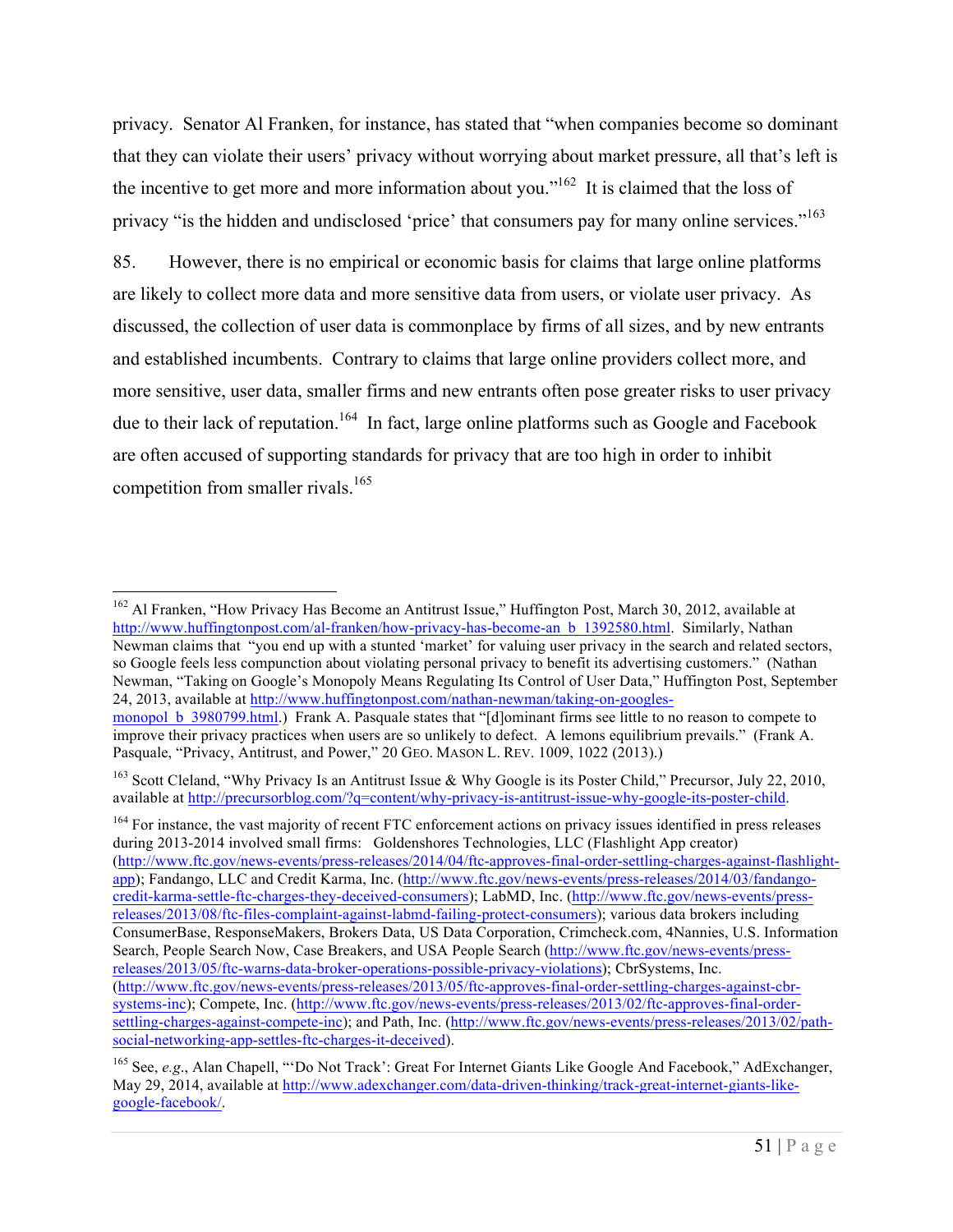86. Large online platforms compete aggressively to develop and implement new privacy tools and protections, and users have more privacy protections than ever before.<sup>166</sup> An important dimension of this privacy-protection competition is information disclosures to users, which includes information on the types of data collected, how the data is stored and used, and whether the data is shared with third parties.<sup>167</sup>

87. It is also claimed that large online providers undercompensate users for the value of the data they contribute to online providers—*i.e*., that users do not receive enough valuable free services in exchange for the value of the data that is collected.<sup>168</sup> For starters, such claims are inconsistent with assertions that large online providers offer superior services to users that smaller rivals cannot match (see discussion, Section III). Such claims also are inconsistent with the irrefutable fact that consumers receive sizable benefits from the free provision of online services.<sup>169</sup>

88. Moreover, there may be little or no cost to users of contributing their data. In fact, users often freely contribute personal data. For instance, users freely sign-in to services that collect personal information; write reviews for products, travel destinations, and restaurants; and contribute to social network newsfeeds with information about their personal activities and interests. This suggests that there is not a high cost to users of contributing data and, in fact, users often get utility by contributing such information. And, because online providers require no exclusivity over user data, and multi-homing costs are low, there is no opportunity cost to

<sup>167</sup> See, *e.g.*, "Google Privacy Policy," which describes "Information we collect", "How we use information we collect", and "Information we share". (Google Privacy Policy, available at

<sup>&</sup>lt;sup>166</sup> For example, Google also has a variety of opt-out options, including incognito browsing that permits private search. While browsing in incognito mode, webpages and downloaded files are not recorded in the user's browsing and download history on Google Chrome, and all new cookies are deleted after closing the incognito browsing window. (Google, "Browse in private (incognito mode)," available at https://support.google.com/chrome/answer/95464?hl=en.)

http://www.google.com/policies/privacy/.) See also, "Yahoo! Privacy Policy," which contains sections titled "Information Collection and Use" and "Information Sharing and Disclosure," among others. (Yahoo! Privacy Policy, available at http://info.yahoo.com/privacy/us/yahoo/details.html.)

<sup>168</sup> Nathan Newman, *The Costs of Lost Privacy: Consumer Harm and Rising Economic Inequality in the Age of Google*, 40(2) WILLIAM MITCHELL L. REV. 849, 860-861.

<sup>&</sup>lt;sup>169</sup> It is claimed that online providers will undercompensate users because users are unaware of the value of their personal data, and how it is being used by online providers (See, *e.g*., Frank A. Pasquale, *Privacy, Antitrust, and Power*, 20 GEO. MASON L. REV. 1009, 1015 (2013).) However, even if users were unaware of the nature, extent, or value of the data collected by the provider, competition for users nevertheless would compel providers to compensate them for the value of their data through the provision of services. Users need not know the value of their data to be compensated fairly.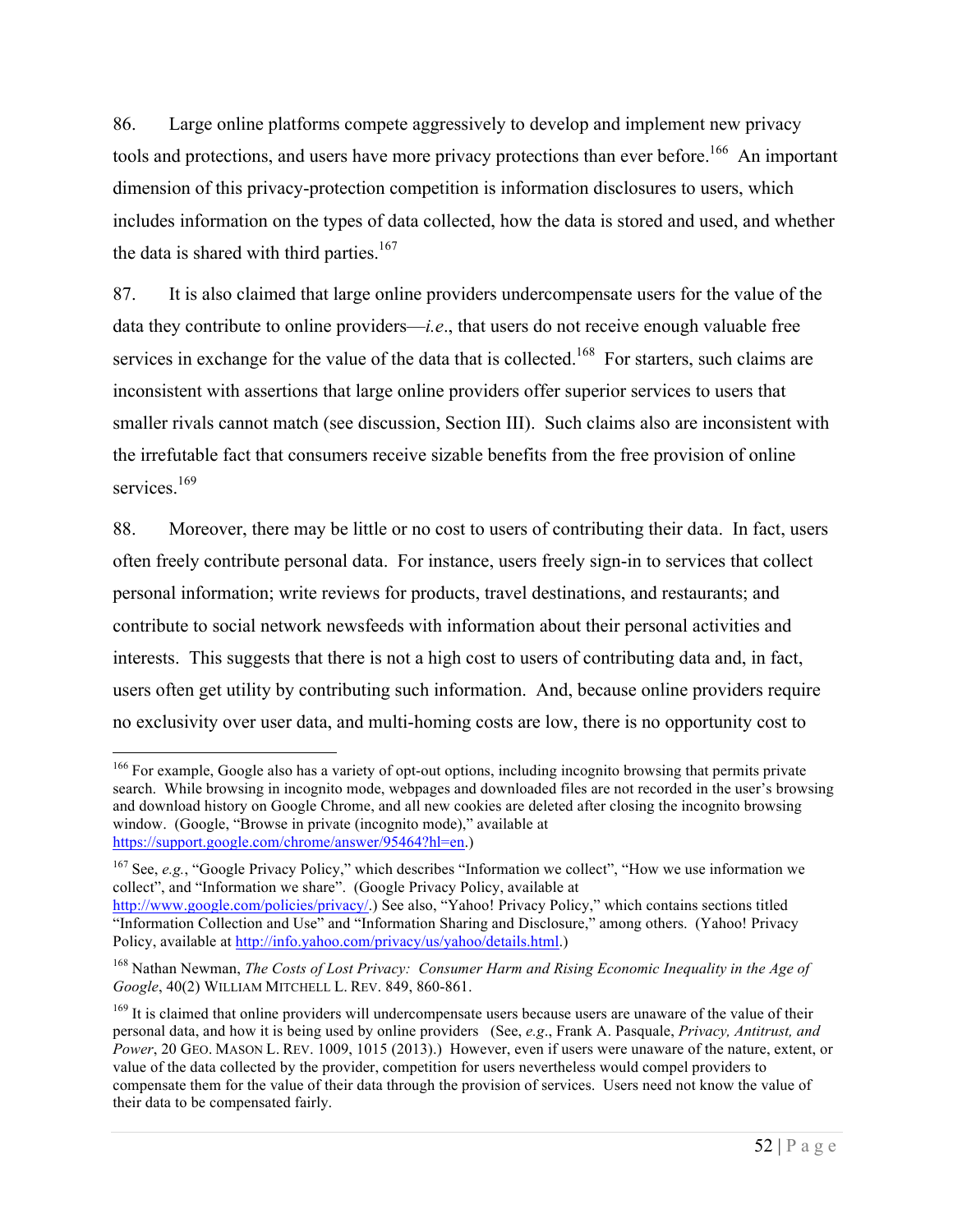contributing data to one provider because users also can contribute the same data to other providers and receive other services for free.

89. Economic theory also does not support claims that dominant online platforms would collect more or more sensitive user data or undercompensate users for the collection of such data.<sup>170</sup> In fact, to the extent that providers with monopoly power collect higher advertising rates than competitive firms, as some have alleged, there would be a greater incentive to attract and retain users. A provider overstepping the collection of user data, or violating user privacy, would risk users, and the loss in revenues would be greater for providers that earn greater advertising revenues per user.171

#### **B. Platform differentiation reduces the propensity to tip to a dominant platform**

90. Claims regarding the entrenchment of dominant online platforms assume that more users lead to more user data, better quality, even more users, and to the eventual tipping to a monopoly platform. But these claims are based on the incorrect assumptions that online platforms are homogeneous, and that competition between online platforms for users is largely unidimensional—*i.e*., that user data is the main driver of service quality and, in turn, quality is the main driver of demand by all users. Under these assumptions, only one platform wins. This may be true for homogeneous platforms in theory, but the assumption of homogeneity is far removed from reality.

 $170$  The question of whether firms with monopoly power will deviate from the competitive balance between the collection of user data and the provision of high-quality services at low or zero prices is, from an economic perspective, analogous to the issue of whether firms with monopoly power will invest and innovate less than competitive firms. There is an extensive economic literature, both empirical and theoretical, on this issue. The primary conclusion is that the effect of monopoly power on innovation and investment is ambiguous both from theoretical and empirical perspectives. This is because firms with monopoly power may earn greater returns than competitive firms from innovation efforts. Moreover, larger firms may be able to benefit from economies of scale in innovation efforts. (See, *e.g*., Richard Gilbert, *Looking for Mr. Schumpeter: Where Are We in the Competition-Innovation Debate?*, in 6 INNOVATION POLICY AND THE ECONOMY 159 (Adam B. Jaffe et al. eds., 2006); Wesley M. Cohen & Richard C. Levin, *Chapter 18: Empirical studies of innovation and market structure*, *in* 2 HANDBOOK OF INDUSTRIAL ORGANIZATION 1059 (R. Schmalensee and R.D. Willig eds., 1989).)

 $171$  The effect depends, however, on whether a firm with monopoly power faces less competition for users. Thus, the net effect depends on the relative competition on the two sides of the market. (See, *e.g*. Benjamin Klein, Andres V. Lerner, Kevin M. Murphy & Lacey L. Plache, *Competition In Two-Sided Markets: The Antitrust Economics Of Payment Card Interchange Fees*, 73 ANTITRUST L.J. 571 (2006), explaining that in two sided markets, the effect of a reduction in competition on prices depends on the *relative* change in the elasticity of demand in each side of the market.) But this indicates that, from a theoretical perspective, the effect of monopoly power on privacy protections is ambiguous.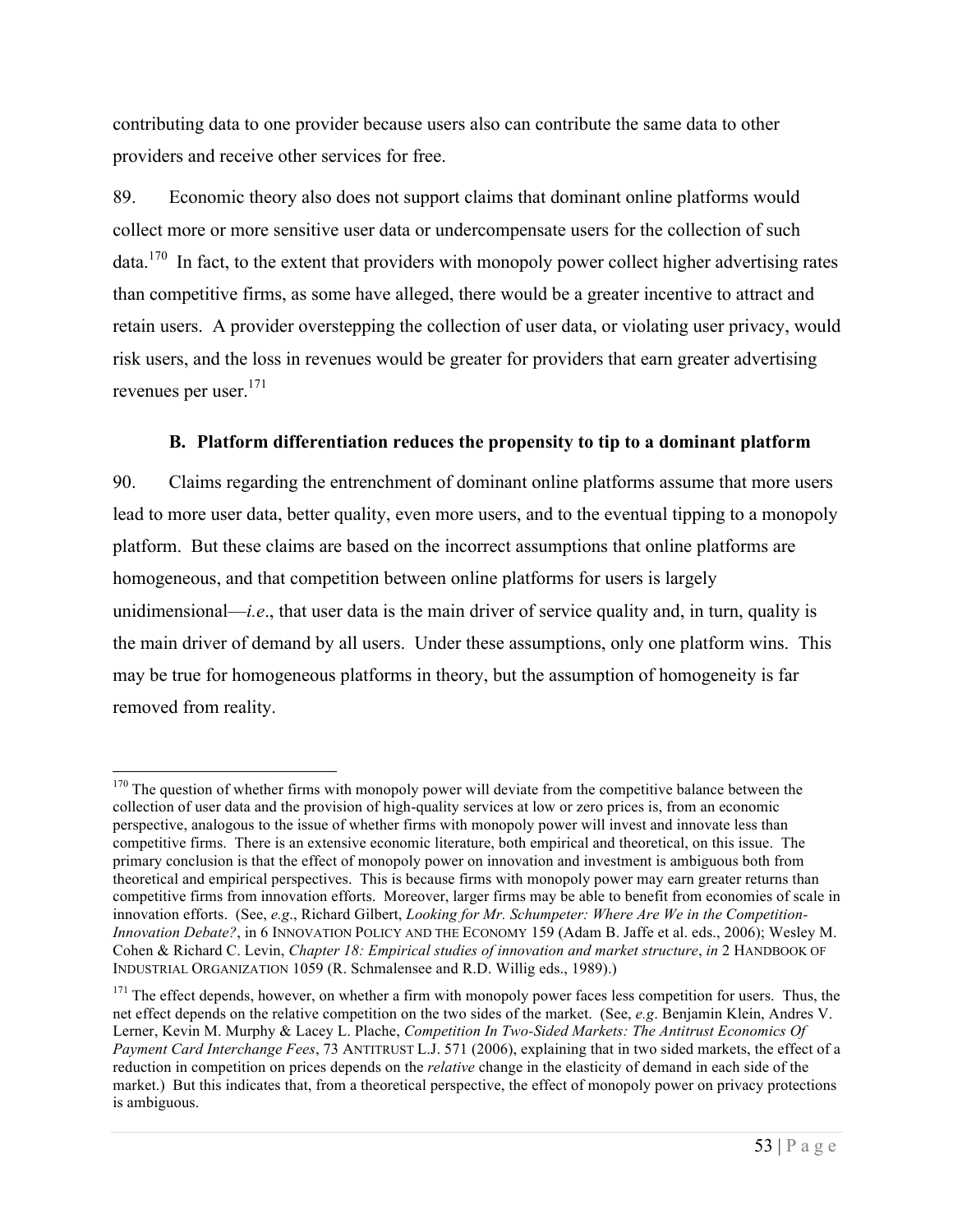91. Platform differentiation reduces the risk of "tipping." This is widely recognized in the economics literature. For instance, Michael Katz and Carl Shapiro write that:

[c]onsumer heterogeneity and product differentiation tend to limit tipping and sustain multiple networks. If the rival systems have distinct features sought by certain customers, two or more systems may be able to survive by catering to consumers who care more about product attributes than network size. Here, market equilibrium with multiple incompatible products reflects the social value of variety.172

92. Online platforms are not homogeneous. Far from it—they are highly differentiated in many respects. Online providers compete in a variety of ways to differentiate themselves from rivals and thereby attract potential users. This type of "differentiation competition" is beneficial to users, by giving users more options to find the optimal provider for their needs and preferences.

93. For example, social networking sites offer varied types of services to differentiate themselves.173 LinkedIn is a business-oriented social networking service that focuses on professional connections. Twitter is a social networking and microblogging service that focuses on the exchange of quick, frequent messages. LinkedIn and Twitter have grown rapidly, and continue to grow.174 Other less mature social networking sites also focus on providing users with different types of social media experiences.<sup>175</sup> Tumblr, Pinterest, and Instagram have driven the "visual" web with image- and multimedia-based social networking.<sup>176</sup> Other evolving sites,

 <sup>172</sup> *See, e.g*., Michael L. Katz & Carl Shapiro, *Systems Competition and Network Effects,* 8(2) J. ECON. PERS. 93, 106 (Spring, 1994).

 $173$  Social media sites represent a large share of time spent online, with Facebook holding the highest share. In May 2014, social networking sites accounted for 20 percent of total digital time spent, with mobile generating more than 70 percent of the activity. (comScore, "Major Mobile Milestones in May: Apps Now Drive Half of All Time Spent on Digital," June 25, 2014, available at http://www.comscore.com/Insights/Blog/Major-Mobile-Milestones-in-May-Apps-Now-Drive-Half-of-All-Time-Spent-on-Digital#imageview/0/.) About 16 percent of total digital media time spent, including 20 percent on mobile, was spent on Facebook. (comScore, "U.S. Digital Future in Focus 2014," April 2014, p. 17.)

<sup>&</sup>lt;sup>174</sup> Twitter and LinkedIn had approximately 62 and 55 million unique visitors as of December 2013 respectively, compared to each having approximately 40 million unique visitors in December 2012. (comScore, "U.S. Digital Future in Focus 2014," April 2014, p. 16; comScore, "U.S. Digital Future in Focus 2013," February 2013, p. 14.)

<sup>&</sup>lt;sup>175</sup> comScore, "U.S. Digital Future in Focus 2013," February 2013, p. 14; Eli Goodman, "Social Media Monetization in a Mobile First World," comScore, March 17, 2014, available at

https://www.comscore.com/Insights/Blog/Social\_Media\_Monetization\_in\_a\_Mobile\_First\_World.

<sup>&</sup>lt;sup>176</sup> Tumblr reached 43.7 million unique visitors in December 2013, up 42 percent from December 2012, while Pinterest increased unique visitors by 75 percent year-over-year to 50.5 million visitors and Instagram increased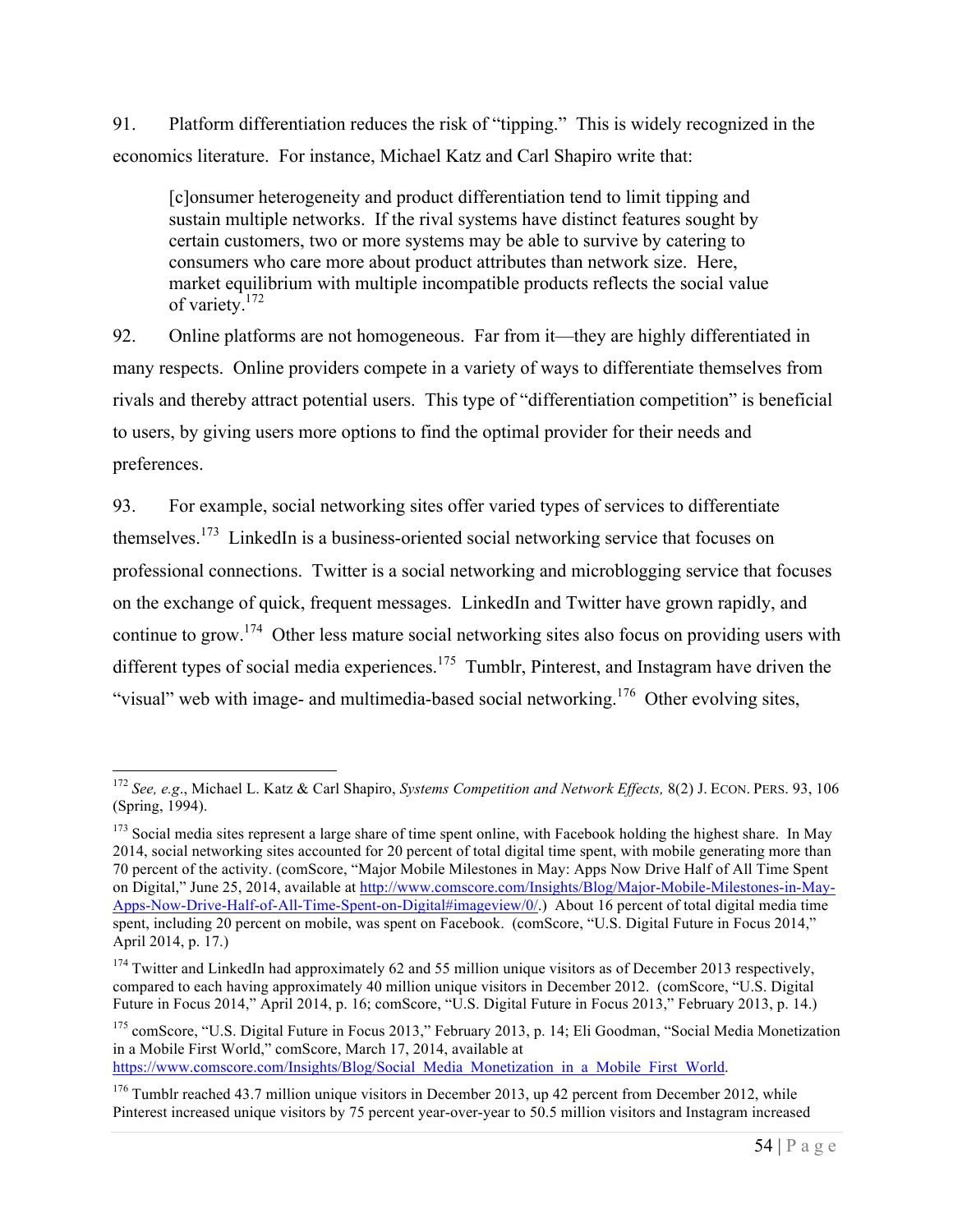including Instagram, Vine, and Snapchat, focus on social media interaction through content captured on mobile device cameras.<sup>177</sup> Each of these new entrant providers has captured large audiences in a short period of time, driving the overall growth of social networking, while competing by offering differentiated services to their users.<sup>178</sup> The fact that these online providers offer differentiated products does not mean that they do not compete with each other rather, differentiation is a primary dimension of competition.

94. Another important form of product differentiation is specializing in providing search services focused on specific areas of user activity. Targeted search providers (sometimes referred to as "vertical" search providers) focus on tasks such as shopping (Amazon), travel (TripAdvisor), and local recommendations (Yelp). Even within a particular search category, online providers offer differentiated services and products. In online shopping, for instance, some providers are merchants that fulfill purchase orders directly, such as Walmart or TigerDirect. Other shopping sites such as Nextag and The Find operate as comparison services, allowing users to compare products and prices from many merchants. Online providers of travel services range from "metasearch" sites like Kayak (which cull offers and itineraries from multiple other travel sites), to "travel agent" sites like Expedia (which provide both planning and booking services), to the sites of airline and hotels, to travel search pages within general search engines (*e.g.*, Yahoo! Travel).

95. As discussed above, the relatively short history of the Internet is filled with examples of "dominant" platforms or providers that subsequently were displaced by new firms. Platform differentiation has played a key role in this "creative destruction" by allowing online providers to compete vigorously to meet the needs and demands of users. It cannot be assumed that the most significant competitor, or competitive threat, comes from the rival that is most similar.

unique visitors 125 percent year-over-year to 61.5 million unique visitors in December 2013. (comScore, "U.S. Digital Future in Focus 2014," April 2014, p. 16; comScore, "U.S. Digital Future in Focus 2013," February 2013, p. 14.)

<sup>&</sup>lt;sup>177</sup> Eli Goodman, "Social Media Monetization in a Mobile First World," comScore, March 17, 2014, available at https://www.comscore.com/Insights/Blog/Social\_Media\_Monetization\_in\_a\_Mobile\_First\_World.

 $178$  As of January 2014, Instagram had 70 million unique visitors, Vine had 25 million, and Snapchat had 21 million. (Eli Goodman, "Social Media Monetization in a Mobile First World," comScore, March 17, 2014, available at https://www.comscore.com/Insights/Blog/Social\_Media\_Monetization\_in\_a\_Mobile\_First\_World.)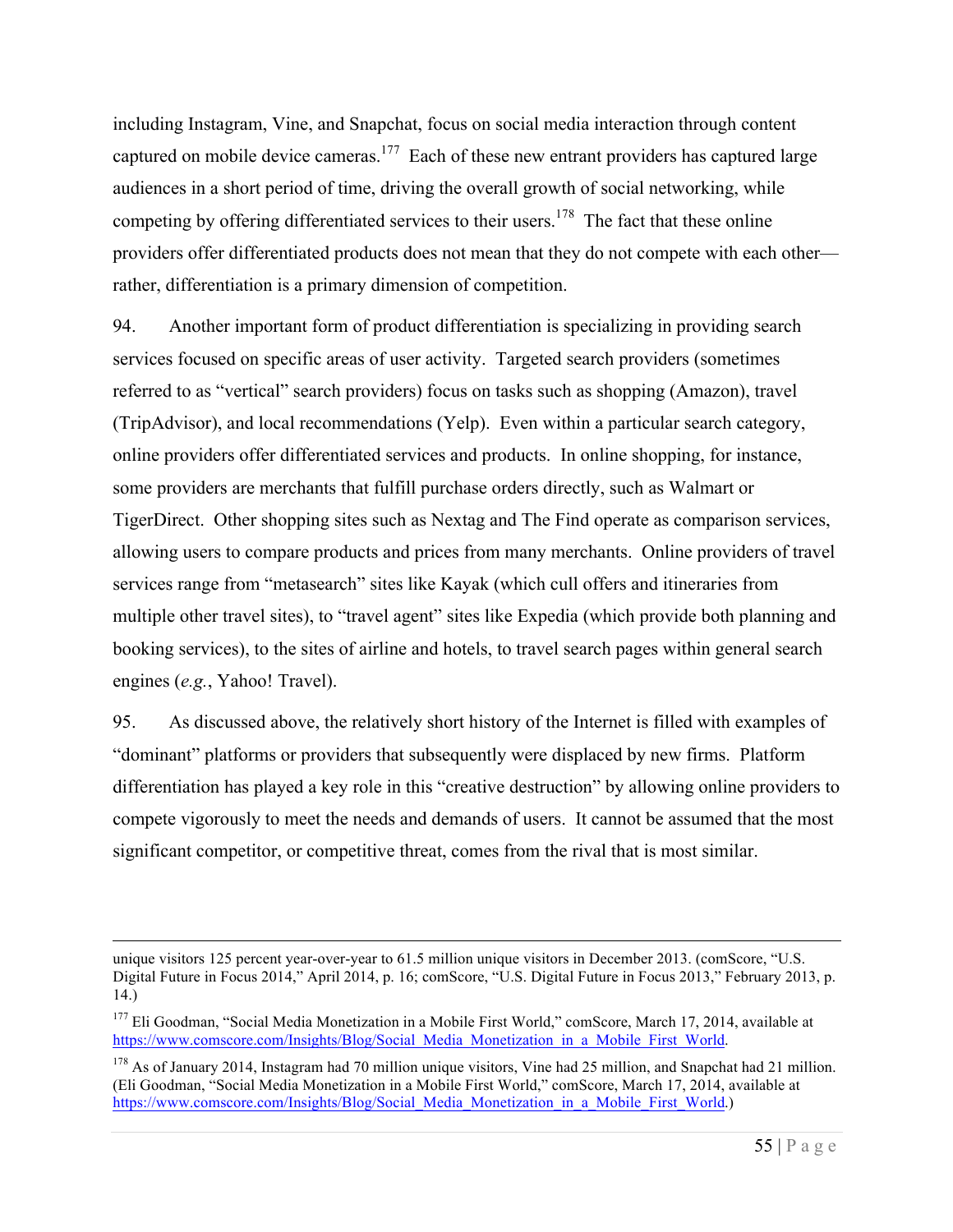#### **C. Multi-sided network effects do not reinforce tipping to a dominant platform**

96. It is claimed that the entrenchment of dominant platforms due to the collection of user data is reinforced by the existence of network effects between users and advertisers.<sup>179</sup> In particular, it is often claimed that a greater number of users makes a platform more attractive to advertisers (step 1 in Figure 6 below), and that a greater number of advertisers enhances user demand for the platform because a search platform with greater advertiser scale can offer more and better-targeted ads to users (step 2).



**Figure 6: Claimed User-Advertiser Cross-Platform Feedback Loop**

97. It is claimed that these cross-platform network effects between users and advertisers, and the resulting entrenchment of dominant platforms, are analogous to the network effects between users and software developers that were central in the *U.S. v. Microsoft* case. For instance, Nathan Newman states that:

In *U.S. v. Microsoft*, the Court emphasized how such network effects reinforce a monopoly, in that case users wanting a software system with lots of companies writing software for it. The comparison here is to advertisers wanting an advertising system with enough users and, crucially, data about those users to better target that advertising in ways that increase the monetary returns from click-throughs of their ads.  $180$ 

<sup>&</sup>lt;sup>179</sup> See, *e.g.*, Nathan Newman, "Search, Antitrust and the Economics of the Control of User Data," working paper, last revised August 14, 2014, NYU Information Law Institute, p. 3, forthcoming 40(3) YALE J. REG. (2014).

<sup>&</sup>lt;sup>180</sup> Nathan Newman, "Search, Antitrust and the Economics of the Control of User Data," working paper, last revised August 14, 2014, NYU Information Law Institute, p. 29, forthcoming 40(3) YALE J. REG. (2014).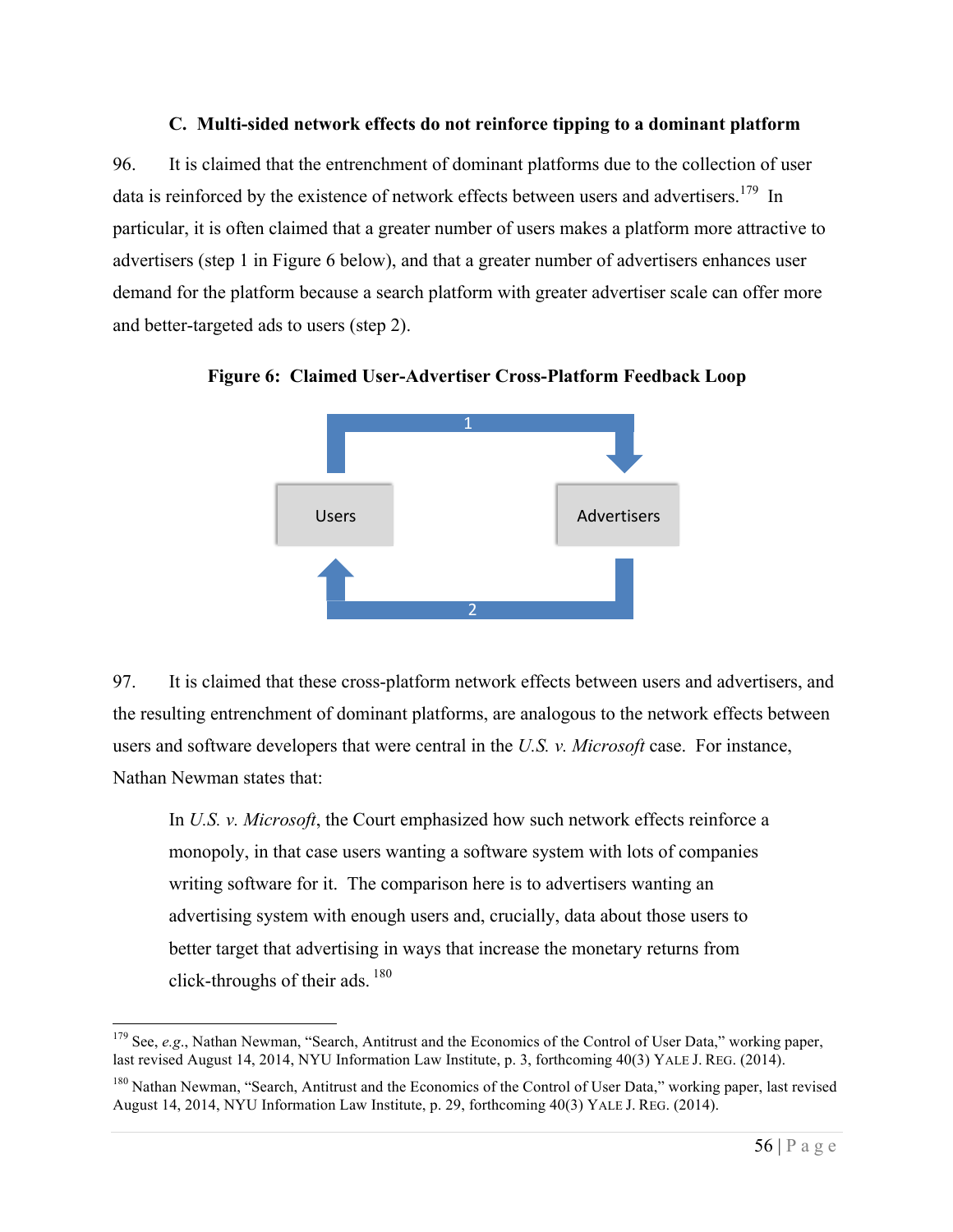98. Because there are various types of network effects, and each type has very distinct effects on competitive dynamics, it is useful to begin with a brief description of the economics of network effects.<sup>181</sup> A product or service exhibits network effects when the value of the service to a user rises with the number of other users of that service. *Direct network effects* refer to the economic phenomenon whereby the members of a user group attract additional members of the *same* user group. The classic example is telephone networks—the greater the number of users that can be reached by telephone, the greater the value of the telephone network to users. Similarly, the greater the number of users on a social network, the greater the value of that network to each user. *Cross-platform* network effects refer to effects whereby members of one user group on a network attract members of *another* user group. One example of such multi-sided platforms are payment card networks, which are demanded by two distinct, inter-related groups of consumers—cardholders (who use the cards to make purchases) and merchants (who accept the cards as payment for purchases). All else equal, the greater the number of merchants that accept a payment card, the greater the value to cardholders; and, the greater the number of cardholders that carry the card, the greater the value to merchants.<sup>182</sup>

99. The claim that the multi-sided aspect of online platforms inherently leads to "tipping" and entrenchment to a dominant platform is based on an incorrect assumption regarding multi-sided platforms. The fact that a platform is multi-sided does not mean that there are significant crossplatform network effects. In fact, cross-platform network effects for most online businesses appear to be quite limited. And, the existence of cross-platform network effects does not imply that an industry is likely to tip to a dominant provider. In many markets characterized by crossplatform network effects, multiple platforms can and do exist and compete fiercely.<sup>183</sup> For instance, multiple credit card networks (*e.g*., Visa, MasterCard, American Express, Discover, and various debit networks) have competed and garnered substantial market shares for many

 <sup>181</sup> For a comprehensive discussion of network effect, see Michael Katz & Carl Shapiro, *Systems Competition and Network Effects*, 8 J. ECON. PERSP. 93 (1994); S. J. Liebowitz & Stephen E. Margolis, Network Externality: An Uncommon Tragedy, 8 J. ECON. PERSP. 133 (1994); Stan J. Liebowitz & Stephen E. Margolis, *Network Effects*, THE NEW PALGRAVE DICTIONARY OF ECONOMICS AND THE LAW 673 (Peter Newman ed., 1998).

<sup>182</sup> See, *e.g*., Benjamin Klein, Andres V. Lerner, Kevin M. Murphy & Lacey L. Plache, *Competition In Two-Sided Markets: The Antitrust Economics Of Payment Card Interchange Fees*, 73 ANTITRUST L.J. 571 (2006).

<sup>183</sup> Michael Katz & Carl Shapiro, *Systems Competition and Network Effects,* 8 J. ECON. PERS. 93, 106 (1994).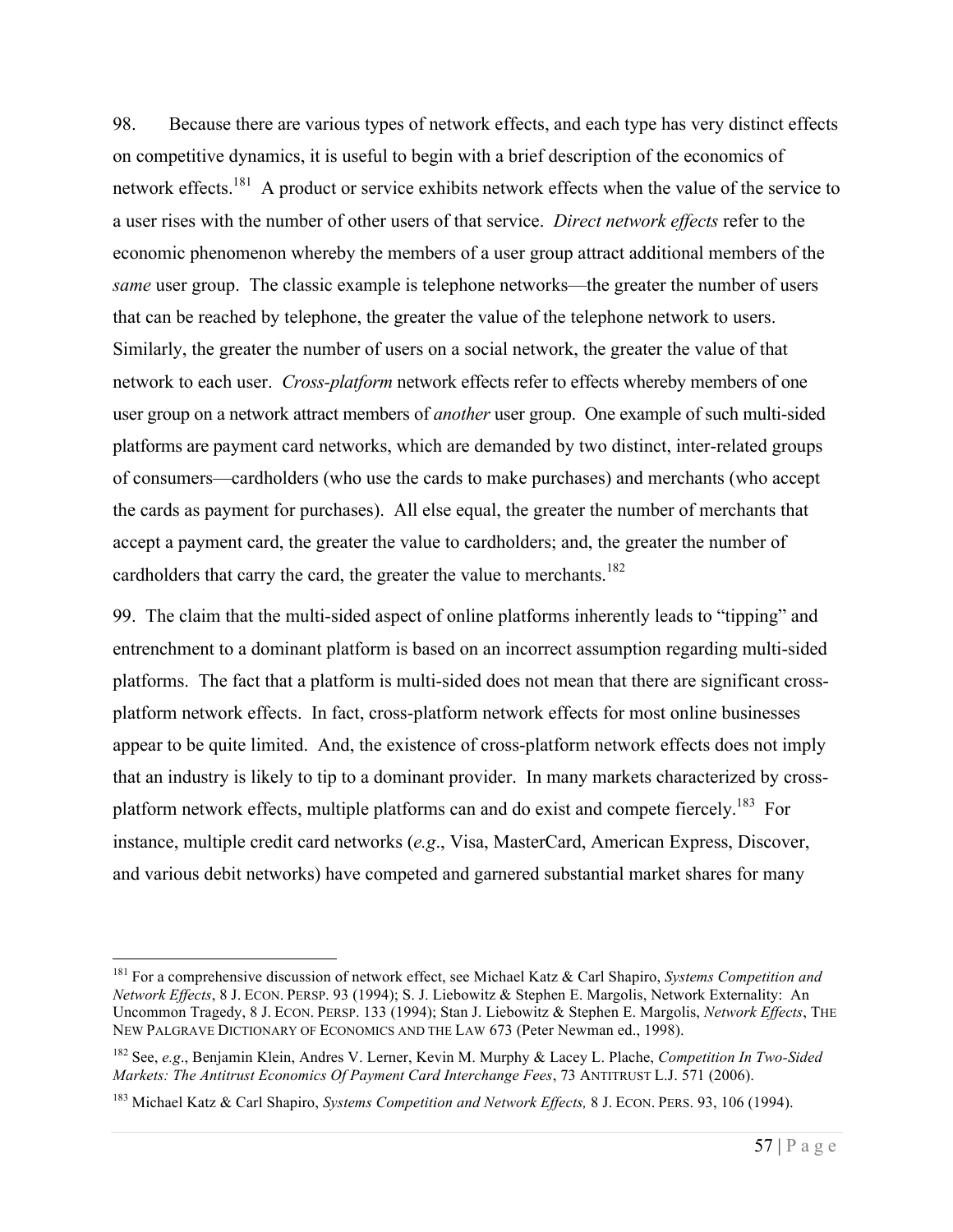years, and the market has not "tipped." Other examples of vigorous competition between multiple networks include video game consoles and smartphones.

## *1. Multi-sided network effects for advertisers are limited*

100. I first address the claim that if a rival provider had more users, then it would provide greater value to advertisers and, thus, would be able to attract more advertisers. From an advertiser's perspective, the value of an online platform is that it allows the advertiser to reach users. Thus, all else equal, advertisers want to be where users are. However, the competitive implications of cross-platform network effects are fundamentally altered by the fact that most online providers price on a per-click or per-impression basis. For instance, Google and Bing generally price their search advertising on a cost-per-click basis, whereby an advertiser pays only when a user clicks on the advertiser's ad.<sup>184</sup> Thus, the amount that an advertiser pays per click or per ad impression generally is not affected by its total advertising expenditures. One implication of this pricing structure is that, while an advertiser may derive more value in advertising on a platform with more users because the advertiser's ads may obtain more user clicks or views, advertising on such a platform entails proportionately higher costs. Thus, in theory, it is not necessarily preferable for a firm to advertise on a larger platform versus a smaller one. The cost to the advertiser per user click or per user view may be higher or lower on a large platform compared to a smaller platform.<sup>185</sup>

101. This economic effect of per-click or per-impression pricing is reinforced by the fact that there are, at most, small fixed costs associated with advertising on a particular platform. There appear to be little or no fixed, platform-specific investment by advertisers, such as set-up costs or lump-sum payments.

<sup>&</sup>lt;sup>184</sup> See, *e.g.*, Google AdWords Help, "How costs are calculated in AdWords," available at http://support.google.com/adwords/bin/answer.py?hl=en&answer=1704424.

<sup>185</sup> See, *e.g*., Mark Armstrong, *Competition in 2-Sided Markets*, 37 RAND J. ECON 668, 669 (2006): "cross-group externalities are weaker with per-transaction charges, since a fraction of the benefit of interacting with an extra agent on the other side is eroded by the extra payment incurred. If an agent has to pay a platform only in the event of a successful interaction, then that agent does not need to worry about how well that platform will do in its dealings with the other side. That is to say, to attract one side of the market, it is not so important that the platform first gets the other side 'on board.'" See also, Geoffrey A. Manne & Joshua D. Wright, *Google and the Limits of Antitrust: The Case Against the Antitrust Case Against Google*, 34 HARVARD L. & PUB. POL. 171 (2011).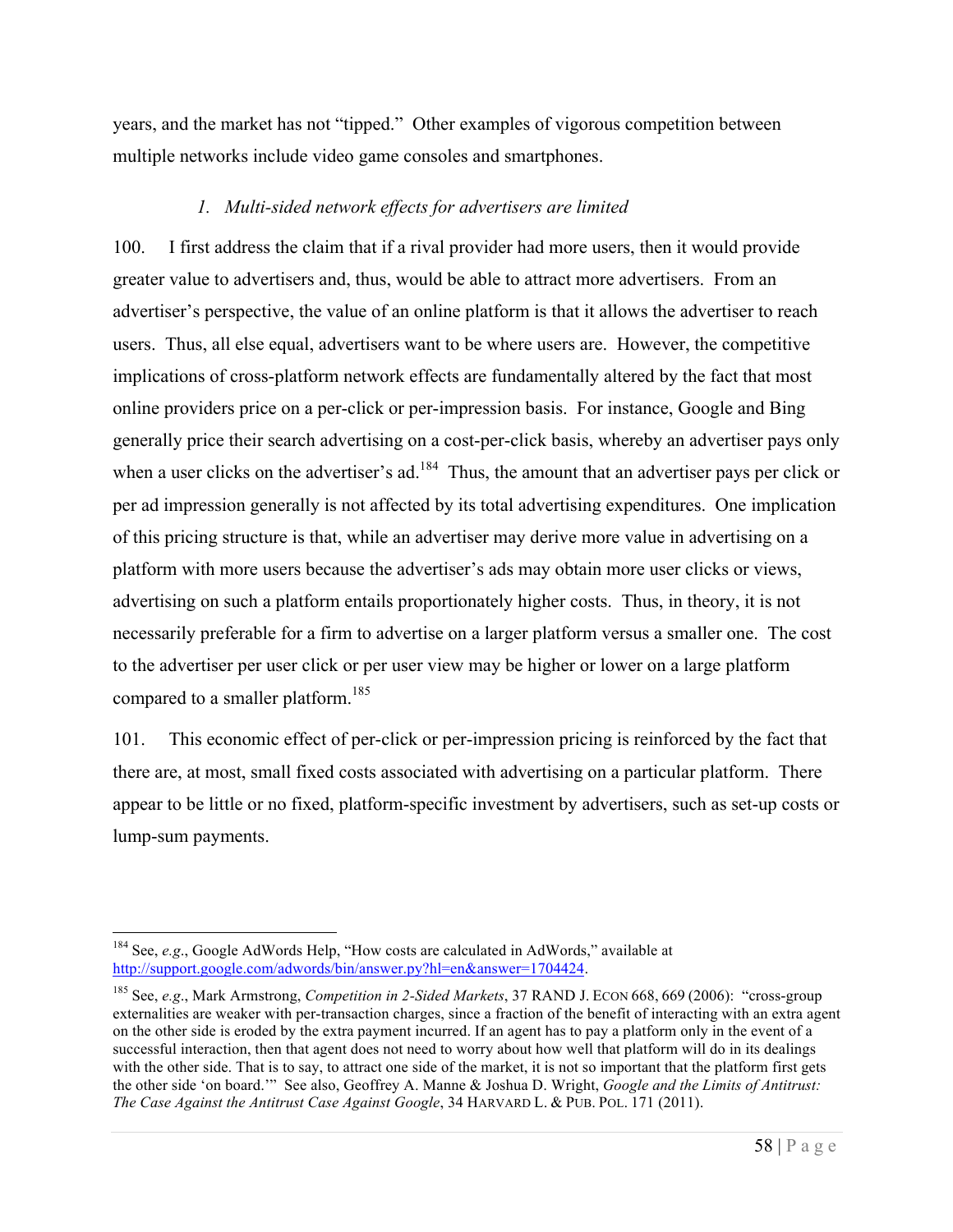102. The presence of *congestion* further reinforces advertisers' incentives to patronize smaller online platforms rather than a large one. In some markets, the presence of additional members of one group on a network makes that network or platform less valuable to members of the same group. This is especially likely in a market with cross-platform network effects, where users on one side of the platform may compete with one another for the attention and patronage of users on the other side of the platform. A heterosexual singles bar provides a good example. All else equal, having more men in a singles bar tends to decrease the attractiveness to men because there is more competition to attract women. Similar effects can be expected to arise in the case of an online advertising platform. From an advertiser's perspective, having a greater number of rivals advertising on a given web site may make that site a less desirable place to advertise. This is so because the advertiser has to compete for users' attention. In addition to the congestion effects due to rivalry between advertisers offering substitute products, there are limited spaces available for online ads. Bidding competition between advertisers for scarce slots raises the cost of advertising, creating incentives to utilize alternative advertising platforms. Because of congestion, some advertisers may prefer a small platform with fewer users and fewer advertisers to compete with, rather than a larger platform with more users and more advertisers. While advertisers want to be where users are, advertisers do not want to be where their rivals are.

103. Per-click and per-impression pricing, low fixed costs of advertising on a given platform, and congestion increase incentives for advertisers to multi-home. Because of per-click and perimpression pricing, an advertiser pays the same amount per user click or per ad impression whether the advertiser divides its campaign across multiple platforms or advertises in only one. And, advertising in online platforms generally does not involve platform-specific set-up costs, lump-sum payments, or other fixed costs that the advertiser has to incur. Multi-homing costs also are reduced by the fact that the costs of exporting data between different online platforms are very low.<sup>186</sup> Rival platforms, as well as third-parties, reduce the costs of porting by, for

<sup>&</sup>lt;sup>186</sup> For instance, Microsoft advertised the ability to "Easily import your Google ad campaigns." (Microsoft Advertising adCenter, available at http://advertising.microsoft.com/small-business/yahoo?s\_cid=us\_ya\_US2763.) A post on the adCenter Desktop Team Blog by an AdCenter manager describes the porting process as a simple threestep procedure: "1. Simply export your account using Google's AdWords Editor Application. Click File, click Export Spreadsheet (CSV), then select Whole Account. 2. In adCenter Desktop, click the import button on the Ribbon menu and select the Google option. This wizard will guide you through the steps of selecting your Google file and quickly reviewing the mapping between Google's and adCenter's columns. 3. Once your file is imported, the last step allows you to review basic statistics on what was imported." (Abid Kadir, "Importing your Google ad campaigns into adCenter," adCenter Desktop Team Blog*,* July 22, 2010, available at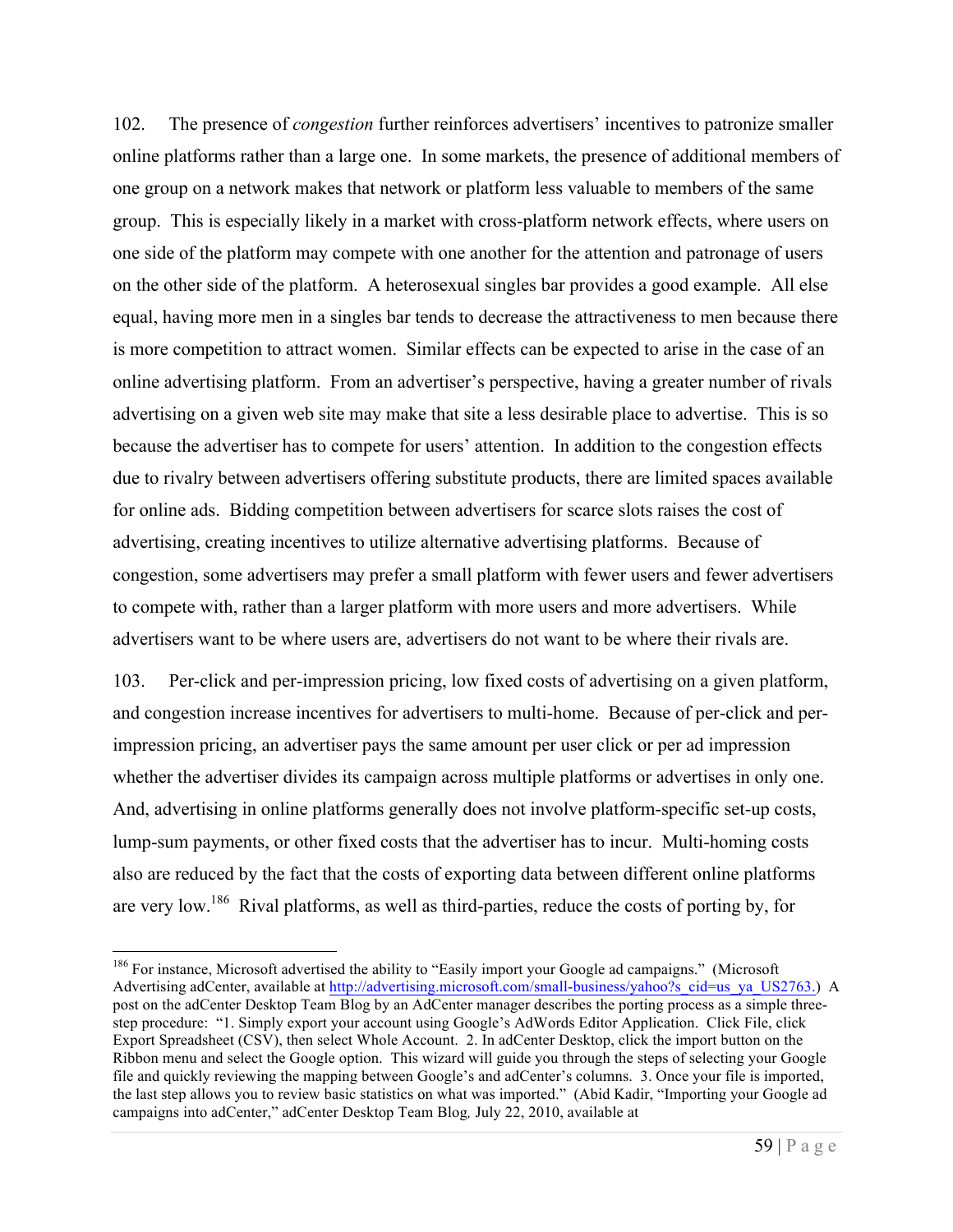example, offering compatible interfaces, tools that make it easy to import an advertising campaign, and per-click pricing.<sup>187</sup>

104. Multi-homing can have important competitive implications. In particular, multi-homing weakens the feedback cycle and diminishes the competitive significance of cross-platform network effects. User multi-homing allows various networks, including networks with small scale, to compete effectively, and diminishes the propensity of a market to tip to a dominant platform.

#### *2. Multi-sided network effects for users are weak or nonexistent*

105. The second part of the user-advertiser feedback loop is the claim that a greater number of advertisers enhances user demand for the platform. However, it is highly unlikely that users' demand for a platform is substantially driven by the availability of advertisements. Crossplatform network effects on the user side of the market appear to be weak, at best. Although some users may desire to be exposed to advertising, many other users ignore paid results and/or prefer to be on a site with less advertising.<sup>188</sup> In the context of search, one reason is that organic search results are often superior to sponsored results from the users' perspective. In fact, some users may place negative values on having too many advertisements. These negative values that users place on advertisers are an example of a phenomenon called *repulsion*, whereby platform participation by members of one group (*e.g*., advertisers) may repel members of another group

http://blogs.msdn.com/b/adcenterdesktop/archive/2010/07/22/importing-your-google-ad-campaigns-into-

 $\overline{a}$ 

adcenter.aspx.) Other websites advise advertisers to use Google editing tools to create their online campaigns even if they intend to run these campaigns solely on competitors' online search platforms. (See*, e.g.,* David Szetela, "Google AdWords Editor a Great Tool for Content – and for Yahoo/Microsoft!", Search Engine Watch*,* May 11, 2008, available at http://searchenginewatch.com/3629448.)

<sup>187</sup> For instance, Microsoft launched version 8.1 of its adCenter Desktop, which includes an Import Campaign feature, which allows advertisers automatically to port campaign data directly from Google AdWords to Microsoft adCenter. (Brian Utter, "Introducing adCenter's Import Campaigns feature: Bringing Added Choice and Flexibility to A Desktop Near You," Bing Ads Blog*,* November 2, 2011 available at

http://community.microsoftadvertising.com/blogs/advertiser/archive/2011/11/02/introducing-adcenter-s-importcampaigns-feature-bringing-added-choice-and-flexibility-to-a-desktop-near-you.aspx.)

<sup>188</sup> An eye-tracking study conducted by User Centric, a research firm, compared the amount and distribution of user attention paid to different types of results on Bing and Google search-results pages. The study found that users spend considerably more time looking at organic results than paid results. Users spent an average of 14.7 seconds viewing organic search results on Google, while spending 2.8 seconds and 4.4 seconds on average viewing Google's top and right-hand side sponsored results, respectively. (User Centric, "Eye Tracking Bing vs. Google: A Second Look," January 27, 2011, available at http://www.usercentric.com/news/2011/01/26/eye-tracking-bing-vs-googlesecond-look.)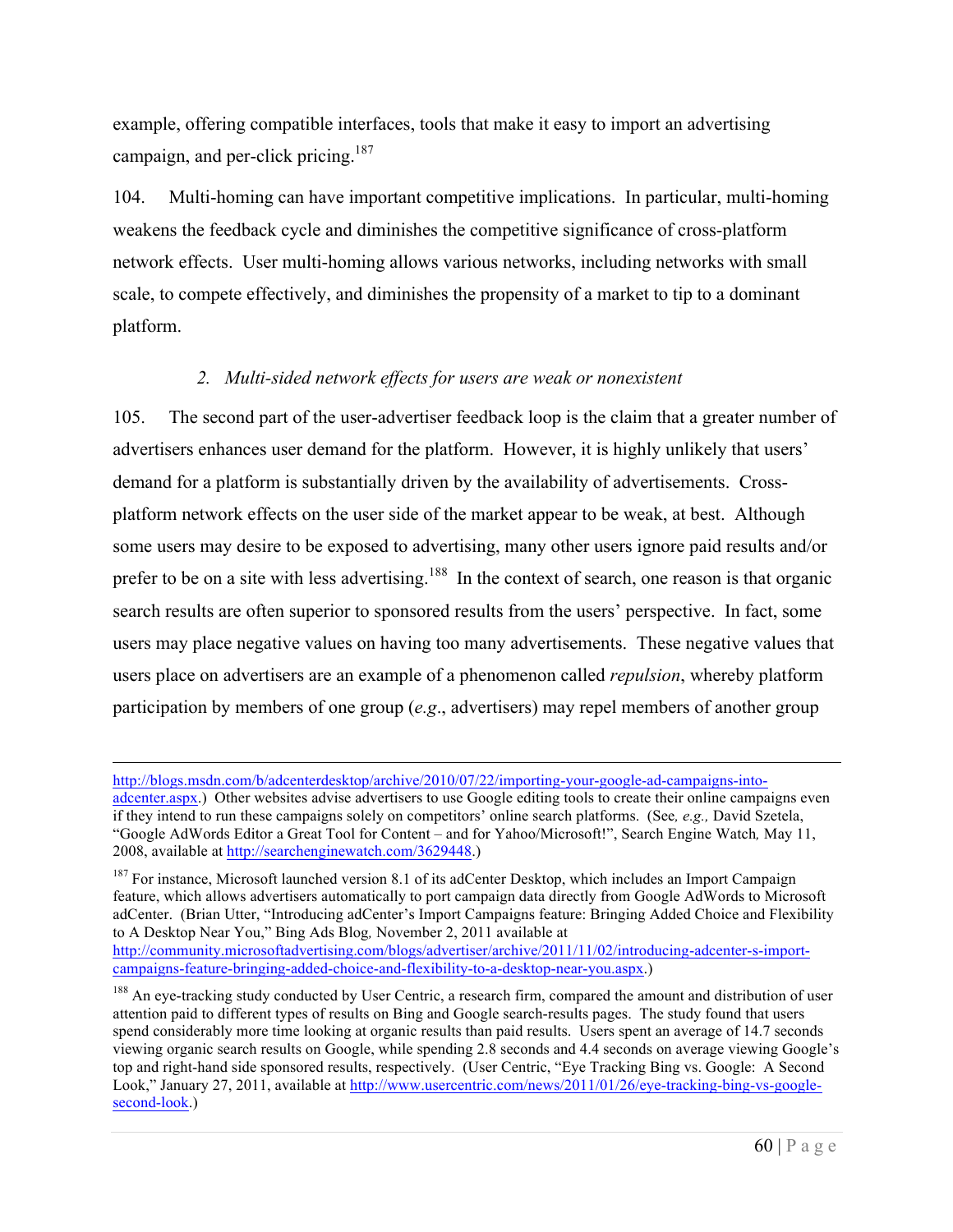(*e.g*., users). Advertiser-supported media can exhibit this pattern of repulsion and attraction. Readers or viewers may want to avoid the advertisers, while advertisers want to be where the readers or viewers are.

106. Given the weakness of users' demand for advertisers, it is highly unlikely that multi-sided network effects have a material effect on competition between online platforms. If a smaller rival or new entrant offers a better service, network effects do not prevent users from switching. And, once users switch, advertisers likely would follow. Thus, there is no user-advertiser feedback loop that locks in users to a dominant platform. This makes the multi-sided network effects for advertiser-funded online business distinct from the network effects at issue in the *Microsoft* case.<sup>189</sup>

107. Even if there were multi-sided network effects between users and advertisers, the competitive impact would be limited by various factors. For instance, multi-homing and easy switching facilitate entry and make the coexistence of multiple competitors more likely.<sup>190</sup> As discussed, users face little, if any, costs of switching and multi-homing. And, not surprisingly, users often make use of multiple platforms.<sup>191</sup> User multi-homing makes it possible for advertisers to reach a given user on multiple platforms.

108. The discussion in this section pertains to cross-platform network effects between users and advertisers, and does not intend to argue that there are no network effects in any online businesses. In some online platforms, such as social networks (*e.g*., Facebook) or review sites (*e.g*., Yelp!), there may be important *direct*, or *single-sided* network effects, in which the value of the platform to users increases with a greater number of users. However, even if there are important direct network effects, there also may be important platform differentiation between providers that allows smaller rivals to be successful. Moreover, in the context of these platforms, low switching and multi-homing costs also may limit the scope of direct network effects.

<sup>&</sup>lt;sup>189</sup> In fact, Nathan Newman recognizes that "Google's search users don't need advertisers, but advertisers need users." He also states that "[w]hile some users find some search advertising useful, it is not an essential feature from a user perspective and even objectionable to many…" (Nathan Newman, "Search, Antitrust and the Economics of the Control of User Data," working paper, last revised August 14, 2014, NYU Information Law Institute, p. 8, forthcoming 40(3) YALE J. REG. (2014).) However, he fails to recognize the implication of this for his claims that network effects lead to entrenchment of a dominant platform.

<sup>190</sup> See, *e.g*., Aaron S. Edlin & Robert G. Harris, *The Role of Switching Costs in Antitrust Analysis: A Comparison of Microsoft and Google*, 15 YALE J. L. TECH. 169 (2013).

<sup>&</sup>lt;sup>191</sup> See discussion, Section III.A.1.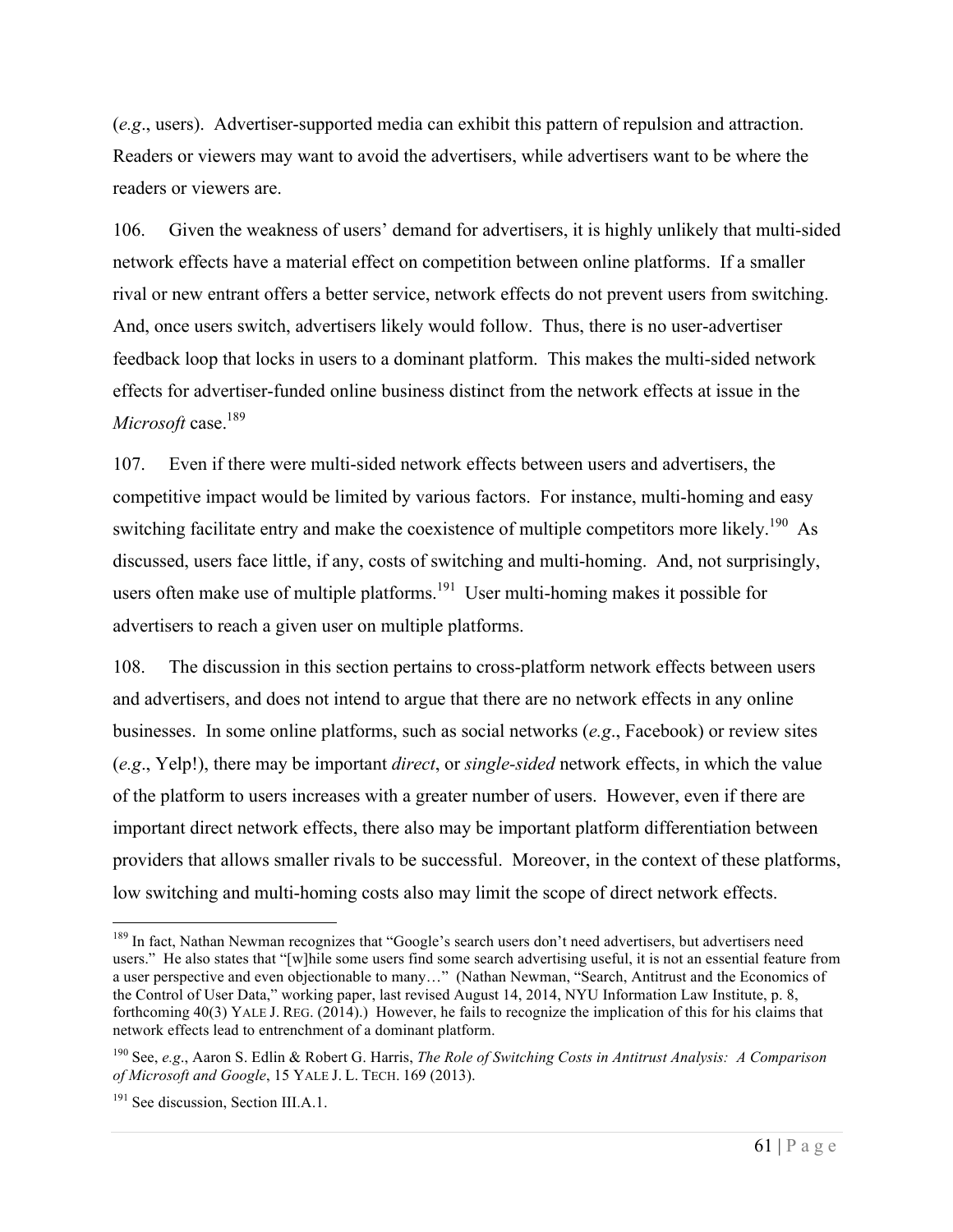#### **V. Conclusions**

109. Given the lack of real-world evidence of market dominance, anticompetitive effects, or harm to competition and consumers resulting from the collection of user data, there is no sound basis for more aggressive antitrust intervention in online markets, or for greater antitrust scrutiny of the data collection practices of large online platforms. Such intervention would hamper competition and chill innovation that currently provides immense benefits to consumers of online services.

110. This paper focuses on claims regarding market dominance of online platforms supposedly achieved through the collection of user data. As I have discussed, assumptions that the collection of user data leads to large economies of scale, and to the entrenchment of dominant platforms in online markets are unsupported by empirical evidence. However, even if there were significant economies of scale from the collection of user data in online markets, the mere existence of such scale economies do not establish that large providers have monopoly power or that there is harm to consumers and competition, and do not justify more aggressive antitrust intervention. And, even if (*arguendo*), some online platforms were found to possess monopoly power, such a finding also would not support calls for antitrust intervention in such markets to the extent that platforms achieved that monopoly power through legitimate, competitive means.<sup>192</sup>

111. A critical question for competition analysis and policy is whether a firm has engaged in anticompetitive conduct that deprives rivals of scale to an extent that inhibits their ability to compete and, therefore, undermines the ability of rivals to competitively constrain the conduct of the firm in question. Another critical question is whether there are procompetitive justifications for a particular practice, since legitimate business conduct (such as lower prices or innovation) can harm competitors but benefit competition and consumers. But proponents of greater scrutiny of data collection by large online providers fail to provide any concrete theories or empirical evidence regarding widespread conduct related to the collection of user data that reasonably could be construed as anticompetitive. Some critics suggest that the collection of user data is

<sup>&</sup>lt;sup>192</sup> The courts have recognized that the possession of monopoly power is not an antitrust offense. For instance, in *Trinko*, the Supreme Court noted that monopoly profits are what "attracts 'business acumen' in the first place; it induces risk taking that produces innovation and economic growth." (*Verizon Commc'ns Inc. v. Law Offices of Curtis V. Trinko*, LLP, 540 U.S. 398, 407 (2004).)